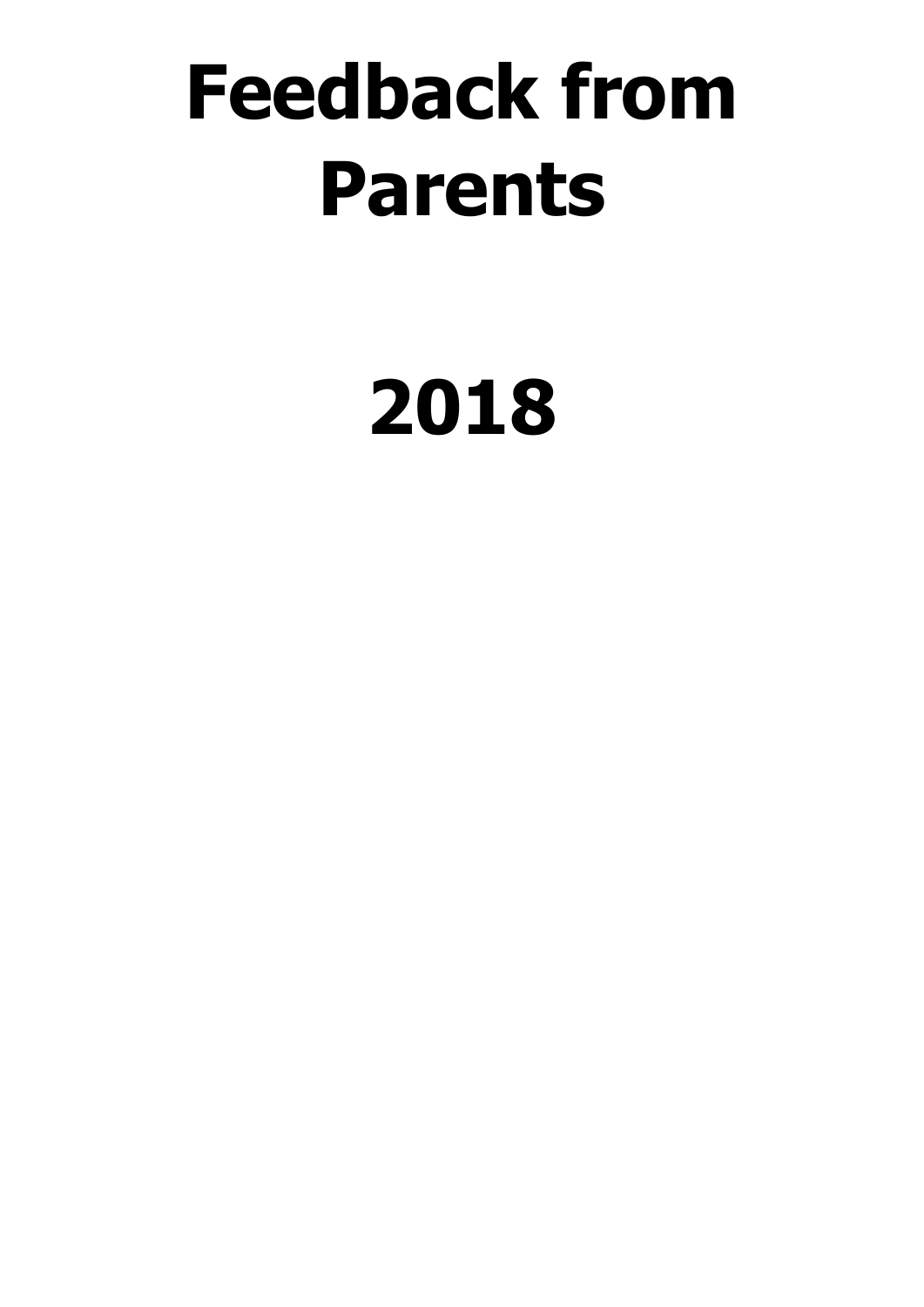**From:** Bruce L-T **Sent:** 23 July 2018 22:13 **To:** Mr D Abraham

At the risk of either rambling on for too long or repeating what I'm sure you must have already read countless times, I can say that our Gothia Cup experience was absolutely amazing. Our son, Alex came home exhausted, but having had the best time. As for myself, I loved every minute and, as you predicted, wished I'd booked for longer when I had to come home on Wednesday evening. We're desperately hoping Alex will be fortunate enough to be selected again next year. If so, I will definitely book for the full week.

Huge thanks for all of your hard work in coordinating the Prep Schools' Lions the superb communication and attention to detail made it very easy for us as parents.

I'd also like to recognise the hard work of the coaching staff. All of the Lions coaches that I came across were brilliant, but I'd specifically like to mention James Lewis and Emily Goss who took Alex's team - B12 Maroon. I'm sure it must be a tough job looking after 15 young lads for the week (I sometimes struggle with just 2!), but James and Emily were outstanding. They were professional, enthusiastic, patient and courteous at all times.

I hope you managed to enjoy the Gothia Cup as much as we did. As they said at the opening ceremony "memories to last a lifetime". That's for sure.

Enjoy the rest of the Summer.

Thanks and Regards Bruce

**From:** Shona and Barry **Sent:** 24 July 2018 17:16 **To:** Mr D Abraham **Subject:** Re: Gothia World Youth Cup

Thanks so much Dan.

The event was truly phenomenal and Ozzy had a brilliant time.

It's amazing how the leaders, coaches, teams and parents come together in such unity when they're not in each others presence for very long each year and this is true testament to all your hard work.

Congratulations to you and your team on yet another fabulous Gothia Cup and sincere thanks from us.

Kind regards, Shona Smith.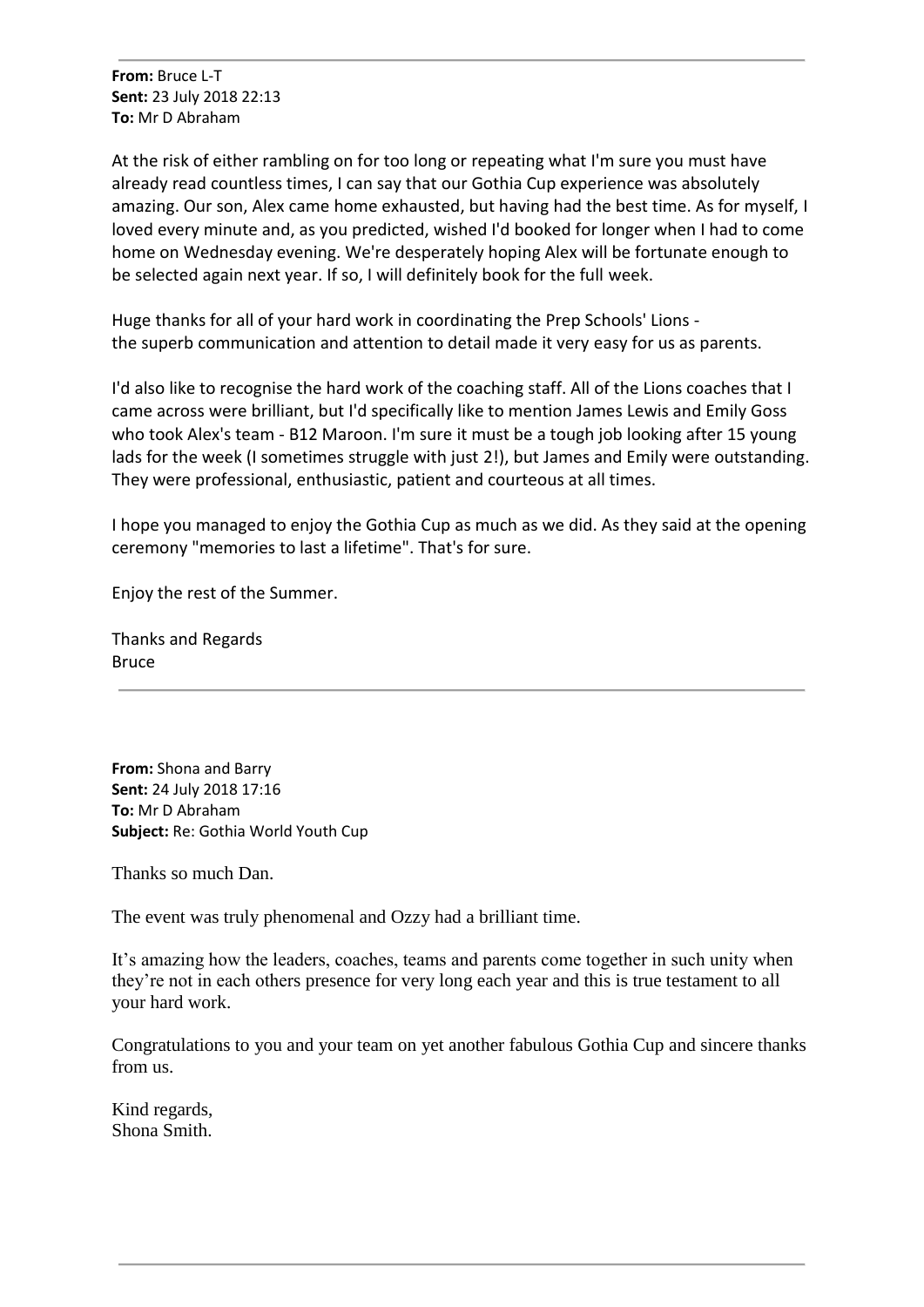**From:** Matt Evand **Sent:** 21 July 2018 09:54 **To:** Mr D Abraham **Subject:** Gothia

Dan

We just wanted to write to express our thanks to your team for running the most fantastic experience for the boys.

Ben has described it as "the best week of his life" and his coaches as "the best coaches ever". He had an absolute ball from the moment he met the team at Heathrow. He cannot wait for next year (if selected!).

Thank you once again to your team.

Regards, Matt & Jo

(parents / B12 purple)

**From:** Sarah **Sent:** 20 July 2018 19:41 **To:** Mr D Abraham **Subject:** Gothia 2018

Dear Dan

Just a note to thank you so much for organising this amazing trip for the Boys from England.

I'm am sure a lot of your free time and efforts has gone in to making this trip as problem free as possible for all concern and for this we are all very much appreciative.

It certainly is a trip of a lifetime for a 12 year old boy like Morgan. It will be a memory I'm sure he will keep for a long time.

He had a wonderful week and both Mark and myself have had as much fun supporting his team, other prep school teams as well as watching other countries teams play.

The staff, Chris and Max were great, supporting the whole team, I can imagine they will need a weeks holiday to recover Morgan is full on, non-stop at home so I expect he has kept them on their toes and not given them too much rest. Please thank them on our behalf for looking after our son so well.

Neither Mark or myself had been to Sweden before and we were also able to use the fantastic tram system in the city to see other parts of the city on our visit.

The highlight of course was that amazing opening ceremony. And if you get a chance to thank the organisers of that on our behalf that would appreciated.

Thank you again for all you have done it had been a great experience

Kind Regards Sarah and Mark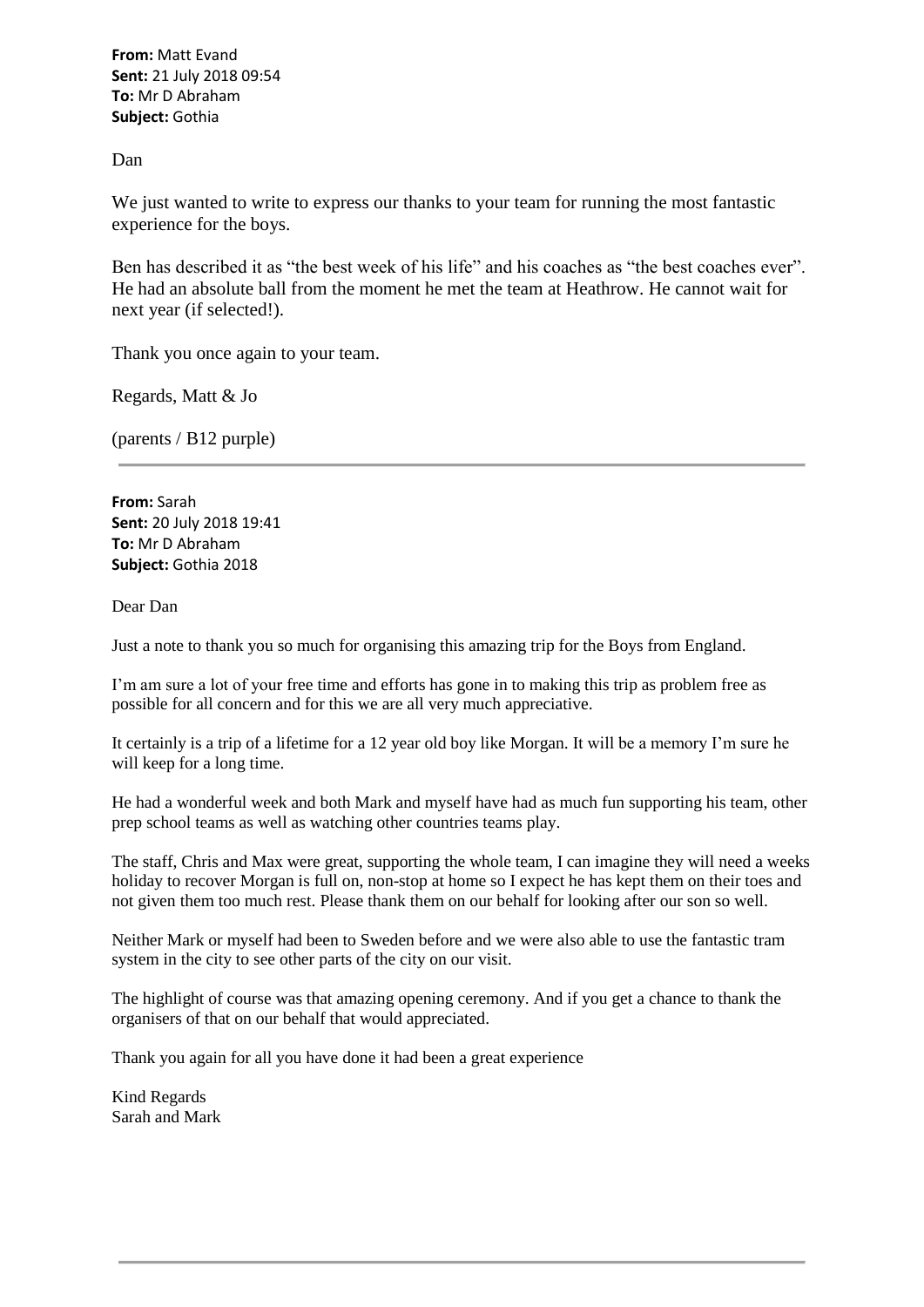**From:** Shelina **Sent:** 23 July 2018 15:51 **To:** Mr D Abraham

Hi Dan, We have four words to describe the experience:

Wow! Bravo! 2019! Yes!

(if boys get invited to come for 2019)

We believe that every boy who dreams to be a footballer should have the privilege to experience this awesome World Youth Cup. Kiyan was very happy and his confidence grew as he scored goals and assisted team players to score too. Every boy was made to feel valued in the team.

I must also mention our gratitude and admiration for both coaches, Max and Chris and yourself! We the parents, and all the boys feel that we had the best coaches of the whole World Youth cup! And this would not have been possible if you had not created the opportunity for the boys and coaches.

They encouraged the boys to meet other boys, compete and unite.

Both coaches instilled the motto that it is a Team win.

I was very happy to see Max strategize and observe the teams that our boys would be playing against. As you know, they made it to the last 16 losing only to the defending Champions, the Ghanaian academy players, who won the cup again this year. Great results overall.

Chris' and Max's presence, always with a positive demeanour made the boys feel safe and motivated to do their best.

We were also impressed with your whole organisation from the first trials day in November 2017, the district matches, right to the end of this 2018 World Youth cup! Bravo!

Big thank you from the Samnani's.

Shelina

**From:** Lottie Perei **Sent:** 24 July 2018 15:00 **Subject:** Re: Gothia World Youth Cup

Dear Dan

Thank you so much for all your hard work in organising the Prep School Lions. Harry had a fantastic tournament and his coaches Dan and Adam were so kind and supportive during his moments of feeling homesick. He thoroughly enjoyed the tournament and made a whole load of new friends - a trip that will stay with him forever.

Kindest regards.

Lottie

**---------------------------------------------------------------------------------------------------------------------------**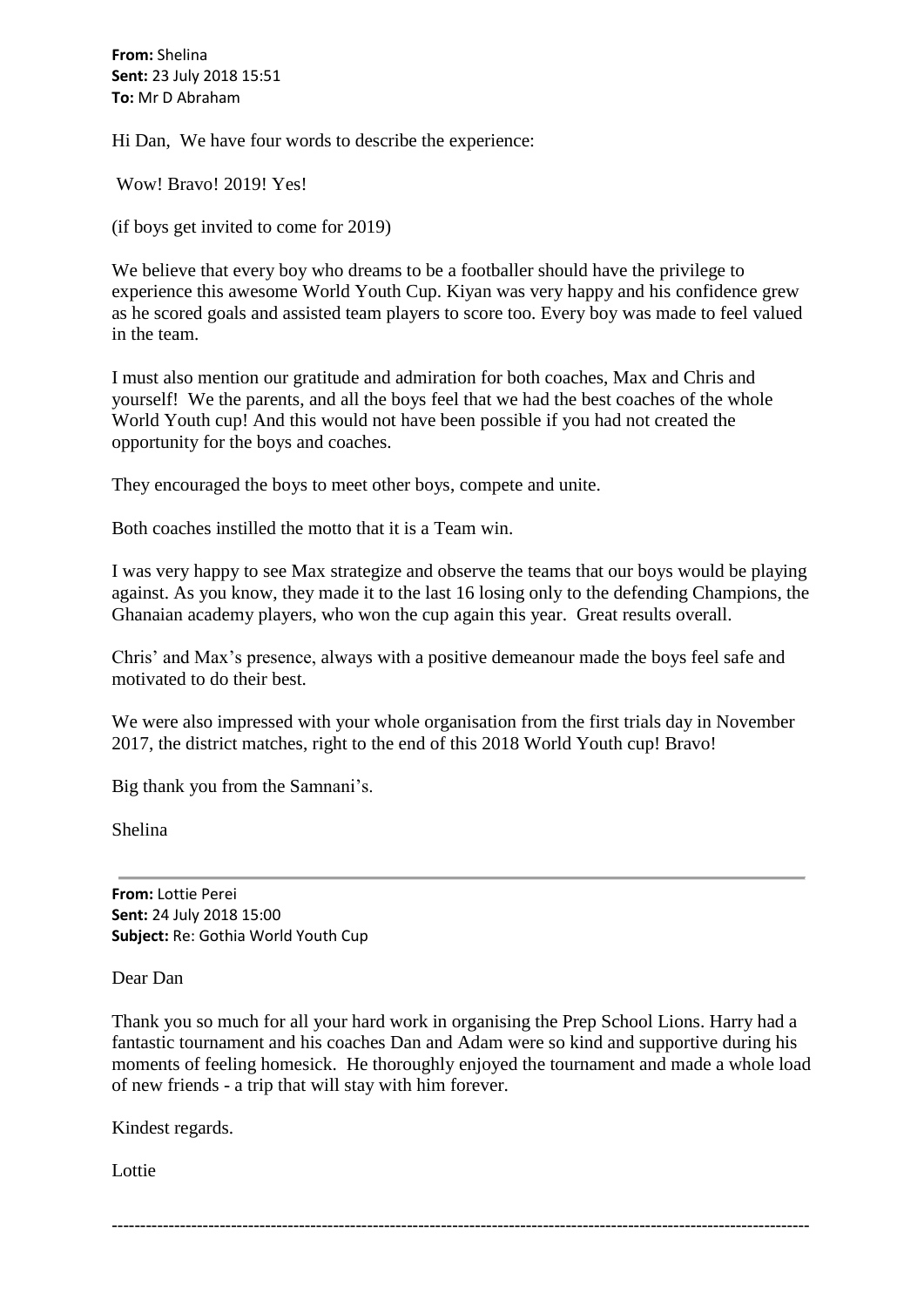**From:** Simon Tarrant **Sent:** 21 July 2018 12:40 **To:** Mr D Abraham **Subject:** Isaac's Gothia trip

Hi Dan,

Just to add our thanks to you, Lana and Jack for everything that went into the fantastic experience that Isaac and his B11 Orange team had at Gothia.

Lana has given Isaac renewed motivation to persevere with exercise and sport despite growing pains which have taken the fun out of a lot of his sport for several months. He is already talking about saving up to pay towards the costs of another Gothia Cup trip should he get selected!!

He's made some lovely new friends and has been buzzing ever since he got over the initial nerves. Thanks to the whole team of coaches.

Best wishes, Simon and Ruth Tarrant

**From:** Suzanne Fricker **Sent:** 25 July 2018 08:31

Dear Dan,

Thanks so much for everything, to you and the coaches - it was an amazing experience for the boys and just to be part of it watching was fantastic - I had no idea of the scale of it from just reading the numbers ... Will had a really good time - slept for nearly 24 hours when he got back

Thanks again, have a lovely summer and hopefully a bit of a well earned break.

Best,

Suzanne

**From:** Declan McCusker **Sent:** 25 July 2018 09:03

Dear Dan

Just a short note from the McCusker family to say thanks for a fantastic time in Sweden.

Joseph played in the B14 Prep School Lions white team – and having the opportunity to play against teams from Sweden and Guatemala was amazing. I would also like to feedback that Joseph's coach (Dan) did a fantastic job.

The opening ceremony was truly exceptional. Watching the England teams (including all the prep school boys) walking onto the pitch behind the St Georges Flags in front of 50,000 cheering fans is an experience we will never forget.

Thanks to you and your team – it must take a huge amount of organisation to arrange the logistics for the trip – and it was truly worth it.

Best wishes

Declan & Victoria McCusker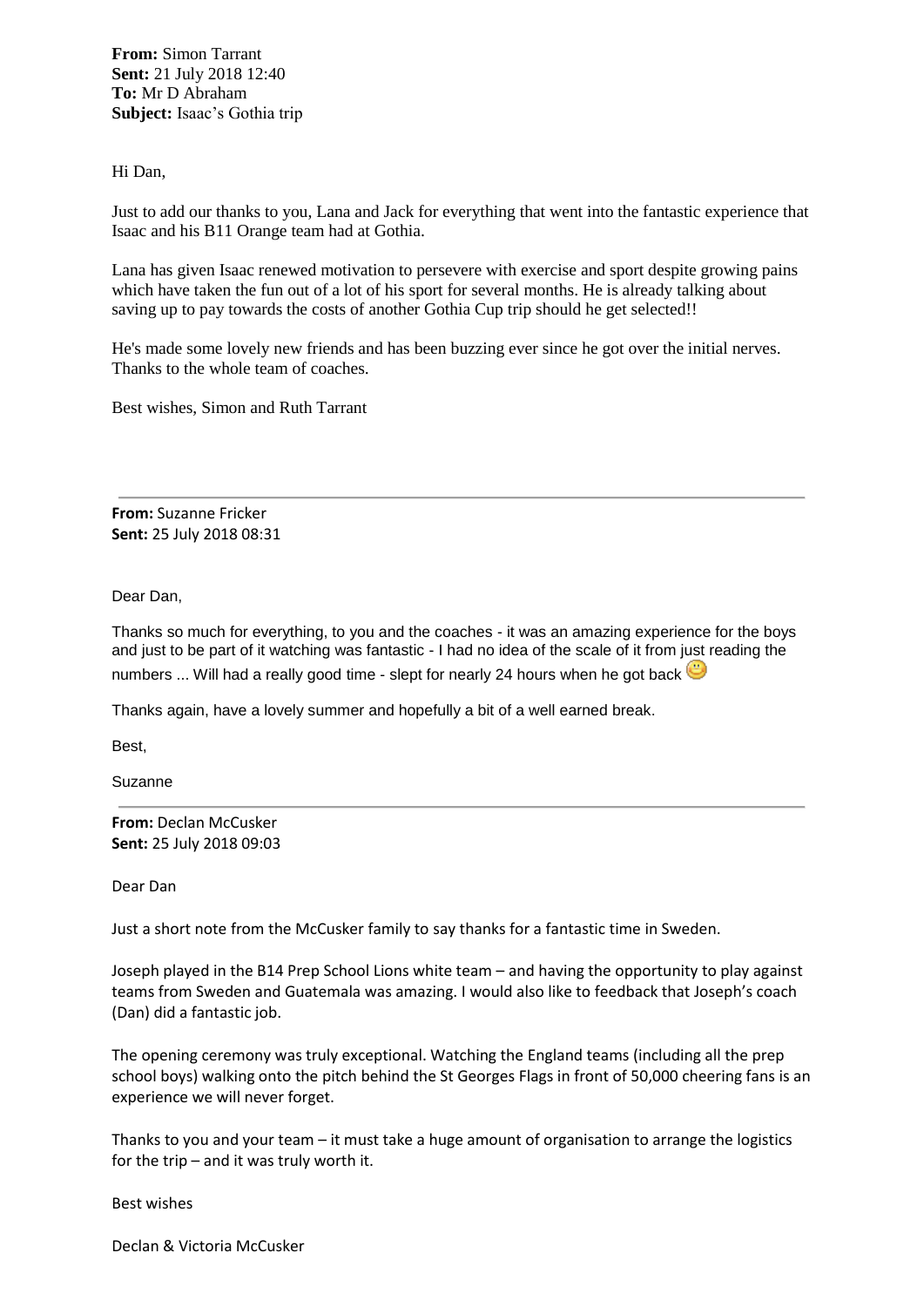**From:** Lara Ward **Sent:** 24 July 2018 13:31 **To:** Mr D Abraham **Subject:** Gothia World Youth Cup

Dear Dan,

Just wanted to write and say how much Cayden enjoyed his first Gothia Cup experience. He got on well with his team mates and thought his coaches were fantastic.

From a parents' perspective the Lions organisation was great. The coaches were both very positive and communicated well with the team both on and off the pitch. They also kept the parents in the loop as to any free time the boys would have etc.

It really was an amazing experience and Cayden came back buzzing.

Thanks,

Lara Ward

**From:** Emer Hoskin **Sent:** 23 July 2018 21:39 **To:** Mr D Abraham **Subject:** Gothia Cup

Evening Dan

Just to add to your hundreds of emails from parents to say, for a second season running what an absolutely wonderful experience Harry had at Gothia this year. I came along this time and was blown away by it all - from the opening ceremony to the phenomenal standard of football, the camaraderie amongst the boys and also the parents! Both Harry and I have come away with new friends!

Tim was a lovely coach who trained our boys brilliantly and looked after them well, along with Sam who took great care of our boys on the occasion when they were victims of a rough tackle. We're still both wearing our Gothia wristbands with pride!

Please can we come again?!

Best wishes

Emer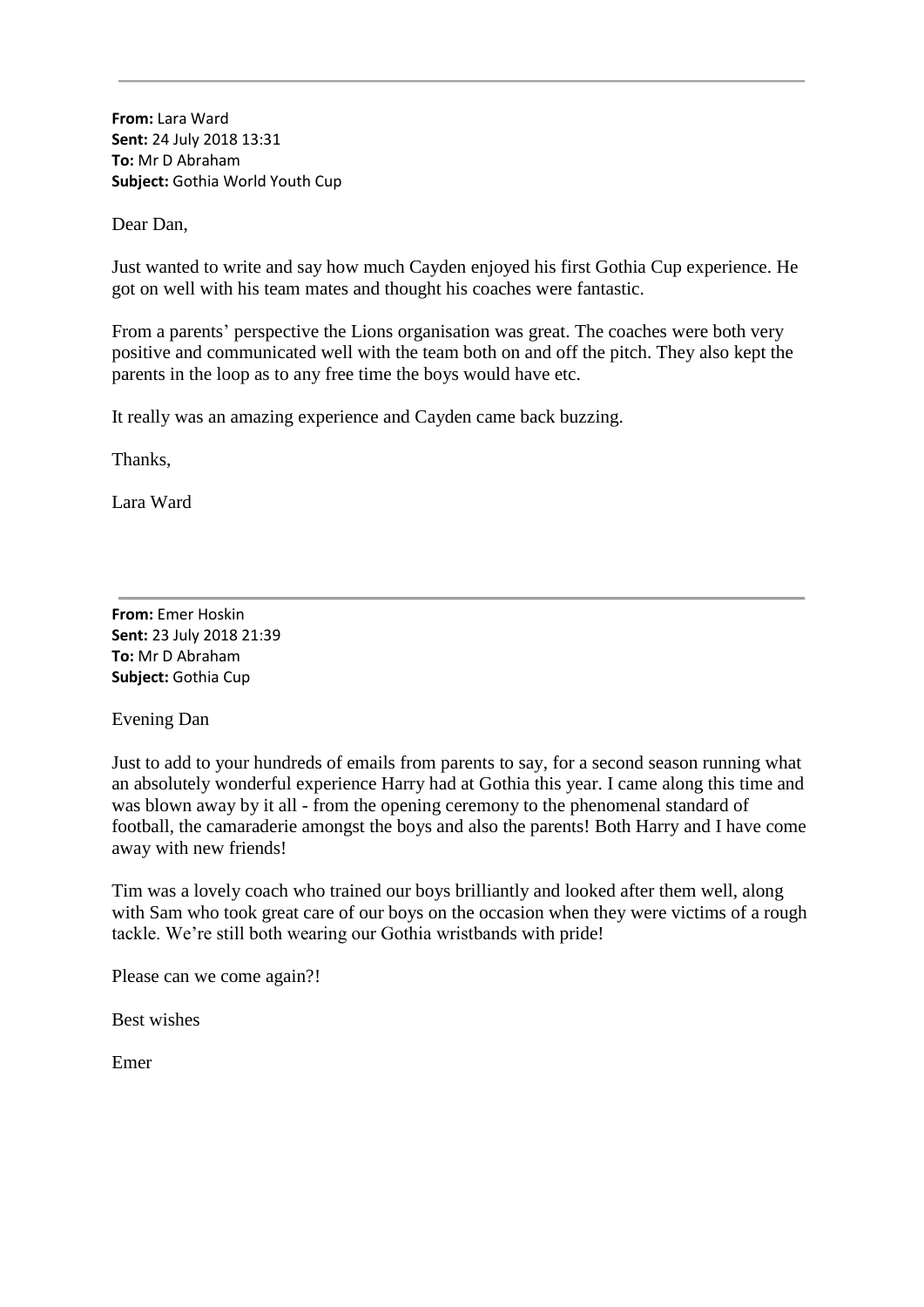**From:** Lou Etherington **Sent:** 24 July 2018 10:10 **To:** Mr D Abraham **Subject:** Thank you and photos

## Hi Dan

I just wanted to say a huge thank you for allowing Harrison the opportunity to be part of the prep school lions squad in Gothenburg this year. He was part of B12 purple and had the most amazing time, it was a great bunch of boys and parents but the thing that really made it for him was the coaching team, Ben and Dan were brilliant and Harrison has non stop talked about how good the training was and what fantastic people they were.

It was also an amazing experience for us parents, we were so sad to leave, it was truly a special holiday.

Many thanks, both my boys are looking forward to the camp in August.

Regards Louise Etherington

**From:** A.arbibe **Sent:** 24 July 2018 08:54 **To:** Mr D Abraham **Subject:** Gothia Cup 2018

### Hi Dan

First thank you very much for the amazing time Elliot (and we!) had during the Gothia Cup. What an amazing experience it was.

For next year, Elliot would love to participate again and stay with the Pumas if possible, he had such a great time with his teammates and coaches Mike and Ben.

Many thanks again for everything.

Alain Arbibe

**From:** Matteo Canonaco **Sent:** 24 July 2018 08:41 **To:** Mr D Abraham **Subject:** Gothia WC - James

Dear Dan

Thanks for your e-mail and thanks again for your dedication (and patience!) in organising so many teams for the Gothia Cup. We had not quite fully realised how amazing this tournament would be for the children to take part in. We were all blown away, James had an incredible experience and he made some very good new friends.

Many thanks again for your Herculean efforts and for those of Tom, the team coach and Antony team Sports Therapist, who looked after the boys so well and really helped them grow during the week.

Matteo & Sophia Canonaco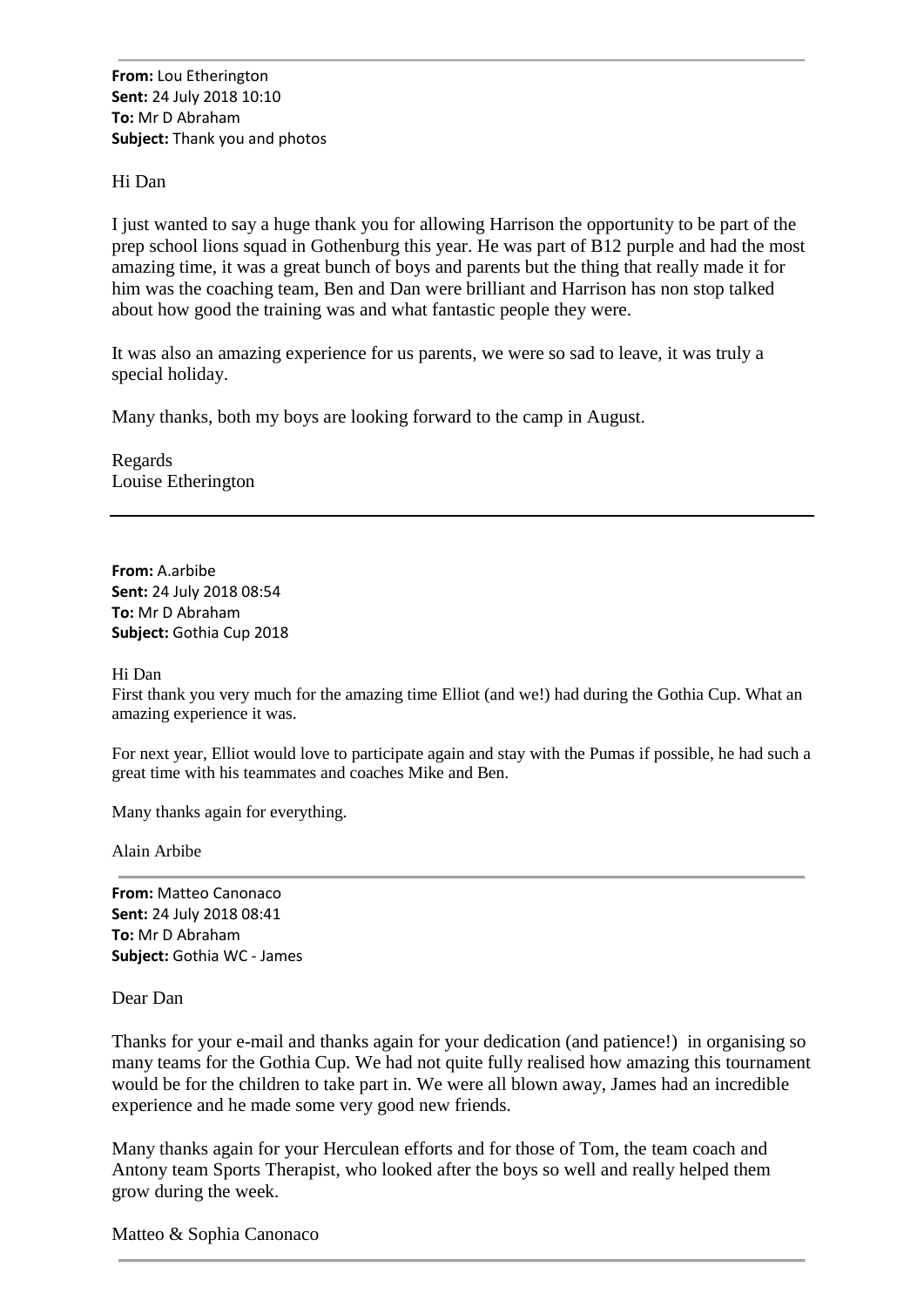**From:** Tyne Cameron **Sent:** 24 July 2018 **To:** Mr D Abraham **Subject:** Gothia 2018

Dan,

On behalf of Inigo I wanted to write to thank you so much for the most amazing opportunity and experience of Gothia 2018.

Everything was superb from the beginning to end. The organisation, information, training camp at Easter, accommodation in Gothenburg, tournament, team manager and physiotherapist were simply superb and to cap it all the U11 Prep School Lions Red team were undefeated in their 7 matches !

We would have no hesitation going again and would highly recommend it to anyone whose child loves football.

Well done all

Martin Langford

**From:** Melissa **Sent:** 24 July 2018 07:58 **To:** Mr D Abraham **Subject:** Gothia Cup

Hi Dan,

I hope you've recovered after the past week.

I just wanted to say what an amazing week both Harry and I had. I cannot speak highly enough of both Luke and Simon who turned a fabulous group of boys into a brilliant team who played some great football. Whilst we enjoyed our trip last year, nothing can compare to our experience this year.

Not only were Luke and Simon fantastic with the boys, they were great with the parents. They set up a whatsapp group to provide updates and photos to all the parents which not only allayed any of our worries but also formed a great bond between us all. This was highlighted when, rather than have some time to themselves on Saturday, they chose to spend the day with the boys and their parents and we had a group outing to the beach.

Luke and Simon should be commended on their performance and I would have no hesitation in providing a reference for either of them.

Should Harry and the rest of his team (U12 reds) be successful at the trials for next years' Gothia Cup I would hope that they could remain together as a team and be coached again by Luke and Simon.

I hope that you can now relax and have a well deserved holiday.

Best wishes,

Melissa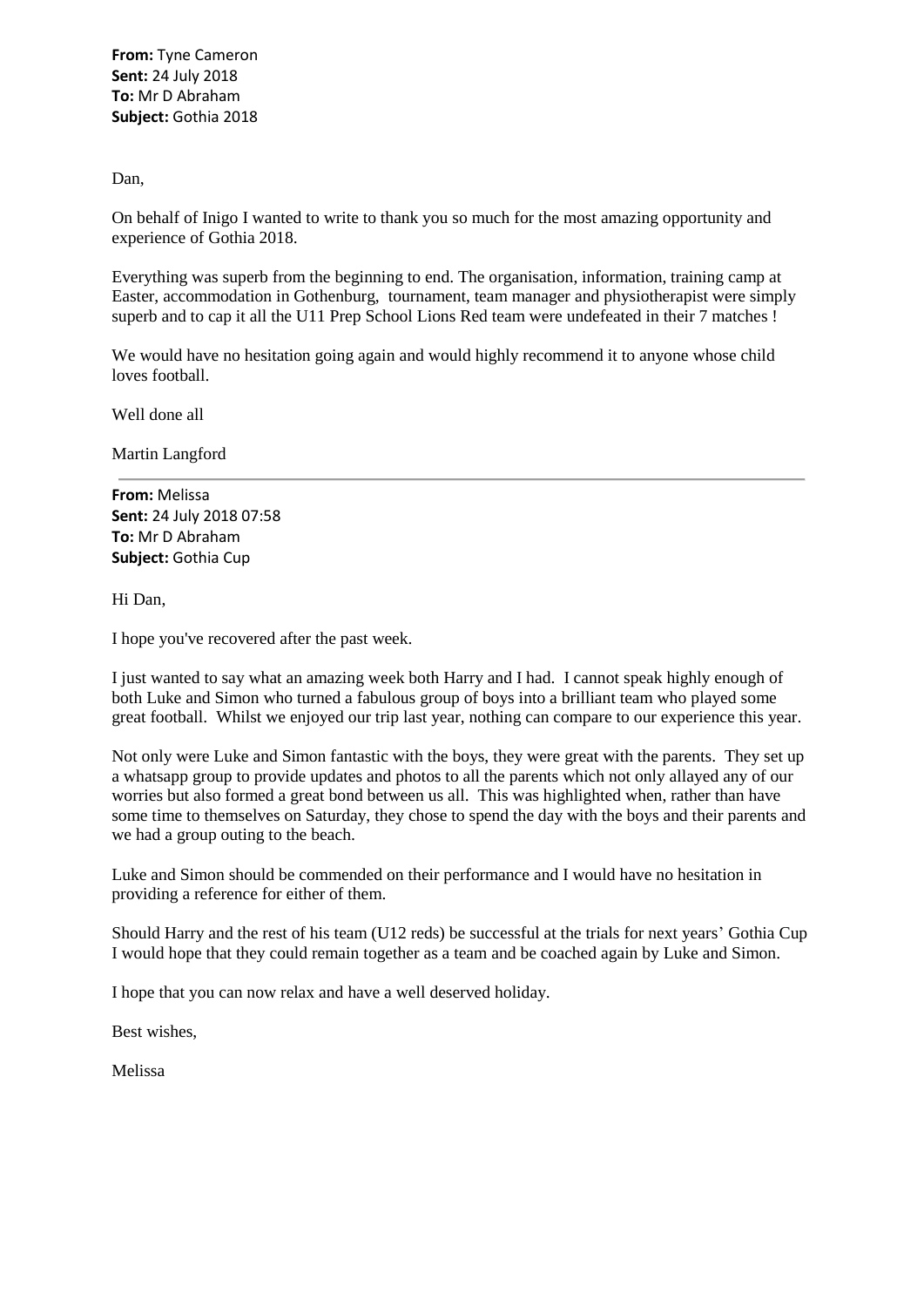**From:** Catherine Aiken **Sent:** 24 July 2018 **To:** Mr D Abraham

Many thanks Dan the photos are great. Callum had a fantastic week, a truly memorable experience expertly organised. We were particularly impressed with Ollie as coach who looked after and guided the boys so professionally.

Many thanks again for all your hard work. Look forward to next season/year.

Catherine

**From:** Nadine et David **Sent:** 24 July 2018 22:32 **To:** Mr D Abraham

Dear Dan,

I write to express our thanks to you and your team for an excellent experience that our son Xavier has just enjoyed at the Gothia World Youth Cup with the B11 Pumas White.

\_\_\_\_\_\_\_\_\_\_\_\_\_\_\_\_\_\_\_\_\_\_\_\_\_\_\_\_\_\_\_\_\_\_\_\_\_\_\_\_\_\_\_\_\_\_\_\_\_\_\_\_\_\_\_\_\_\_\_\_\_\_\_\_\_\_\_\_\_\_\_\_\_\_\_

He thoroughly enjoyed the football, albeit, despite the results not all going their way. We watched all but 2 of the games and the boys put a lot of effort in as a team but the luck was just not with them on this occasion.

Xavier was very proud to be representing England at the opening ceremony on the Monday and when we asked him what he thought of the ceremony, he used words such as "awesome" and "amazing"...! It was a truly spectacular event even for us parents.

However, a special thank you must go to you for all the organisation, not to mention all the time that you must put into this event. Organising all the trials, training camps and then getting all 33 teams out to Gothenburg is a huge task, very well done.

I know that he is already looking forward to the training camp at the end of August.

We hope that you enjoy a well deserved holiday and look forward to seeing you at the end of August at the training camp.

All the very best. Kind regards David & Nadine Combe-Law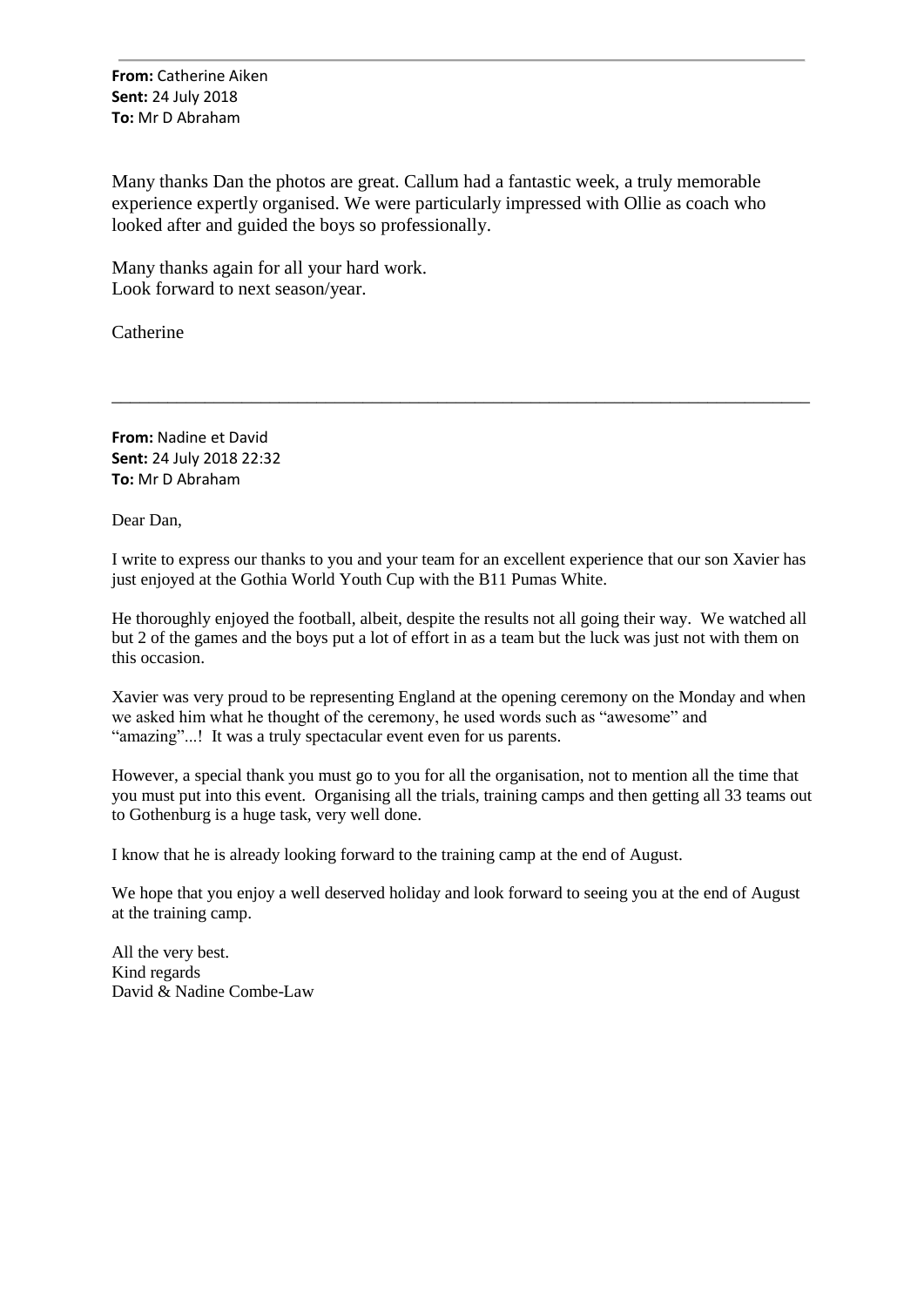**From:** Collette Trotter **Sent:** 24 July 2018 07:31 **To:** Mr D Abraham **Subject:** Thank You!

Hello Dan

We had a great time in Gothenburg. Great football, lots of friendships, beautiful city, but mostly what great organisation.

Thank you to you and the team of people working with you for making it happen. The hard work that goes in to this is evident and everyone of you are always so helpful and approachable.

Regards Collette

**From:** Marcus Gaskell **Sent:** 24 July 2018 07:30

**Subject:** Gothia Cup

Hi Dan

Just wanted to say how much Thomas and Adam enjoyed the Gothia experience playing with the B12 Grey team. Fantastic organisation from yourself, excellent coaching and mentoring from Ant Stevens and Tom Downs and the boys are so much richer from the experience. Whilst they would have liked to have got a little further in the competition, reaching the A group playoffs with a scratch team shows how far they developed in a matter of days and demonstrates the potential that they can now build on.

Thanks again for an awesome week in Gothenburg.

Hope you now get to have a break and put your feet up!.

Best Regards

Marcus and Sian Gaskell

**From:** Lizzie Maclean **Sent:** 24 July 2018 22:18 **To:** Mr D Abraham **Subject:** RE: Photograph from Sweden

Hi Dan,

Apologies for not writing sooner; a wonderful trip, thoroughly enjoyed by Oscar and us as a family. It was lovely to be a part of such a special and memorable experience. Your team of coaches, physios and volunteers all worked exceptionally hard. Norbett and Sam were great-Norbett especially, he got Oscar and new how to get the best from him!

Lizzie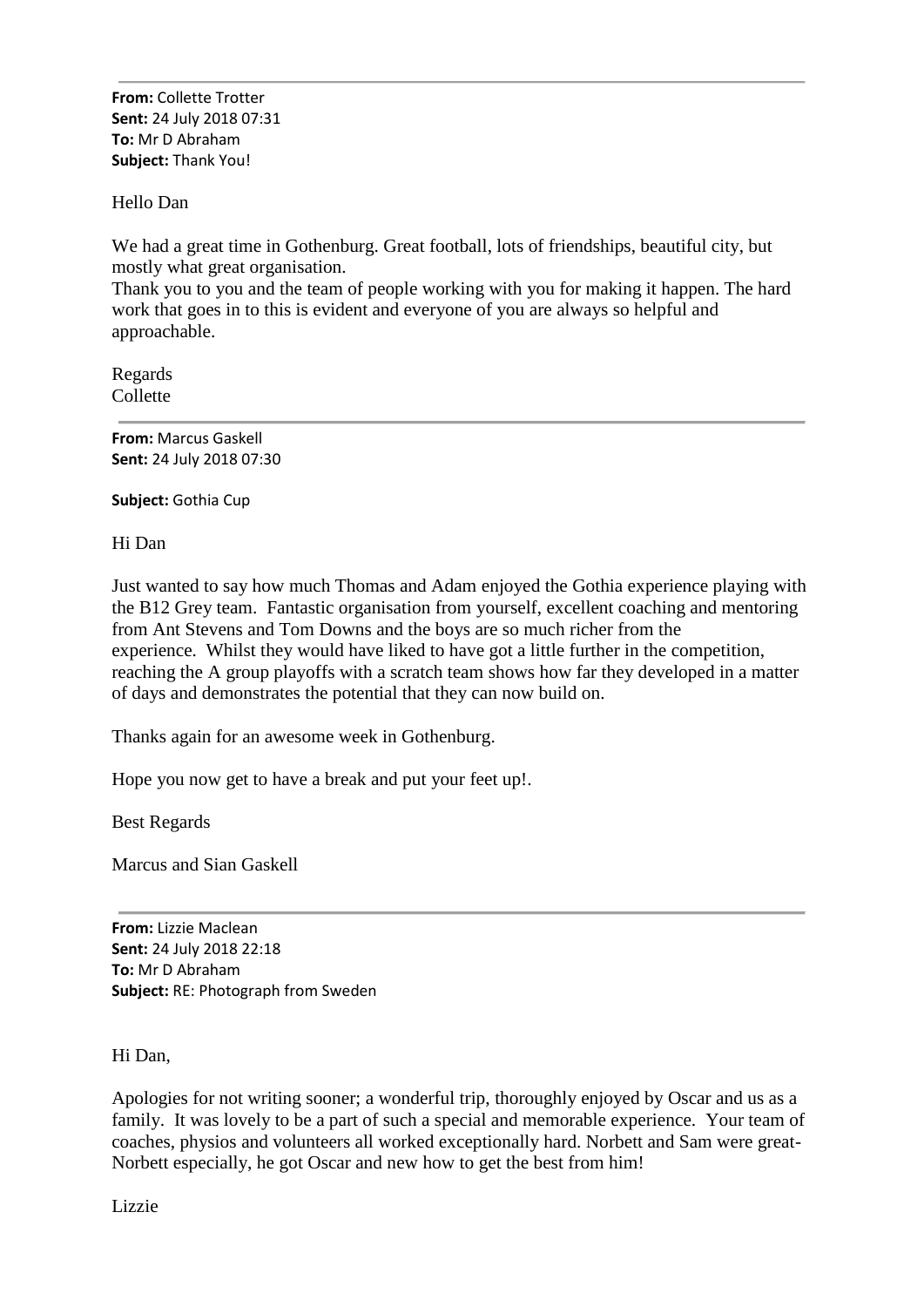**From:** Aina Suterwalla **Sent:** 23 July 2018 23:46 **To:** Mr D Abraham **Subject:** Gothia

Dear Dan,

Just wanted to say a big thank you for a fantastic tournament. Zain thoroughly enjoyed the football and also catching up with friends he made last year / making new friends this year. It was lovely to see the boys come together so well as a team, and to see them continue to stay in touch after getting back home from Gothenburg!

A big thanks must go to Cammy and Connor for helping the boys to bond so well as a team, keeping them motivated, and generally looking after them so well !!

It's also been a wonderful experience for us parents. We have enjoyed cheering on the side lines, and also getting to know the parents of the boys in Zain's team. We are definitely looking forward to next year's tournament !

Best wishes Aina

**From:** Giles Henderson **Sent:** 23 July 2018 22:51 **To:** Mr D Abraham **Subject:** Thanks for Gothia

Hi Dan,

I just want to thank you for such an amazing tournament. The experience for our son Archie was incredible!! He loved every minute of it, as did we, the rest of the family as supporters. I can quite honestly say it is the best kids sports tournament that I have ever seen, by a country mile and an experience the children will take with them for the rest of their lives!

Cheers

Giles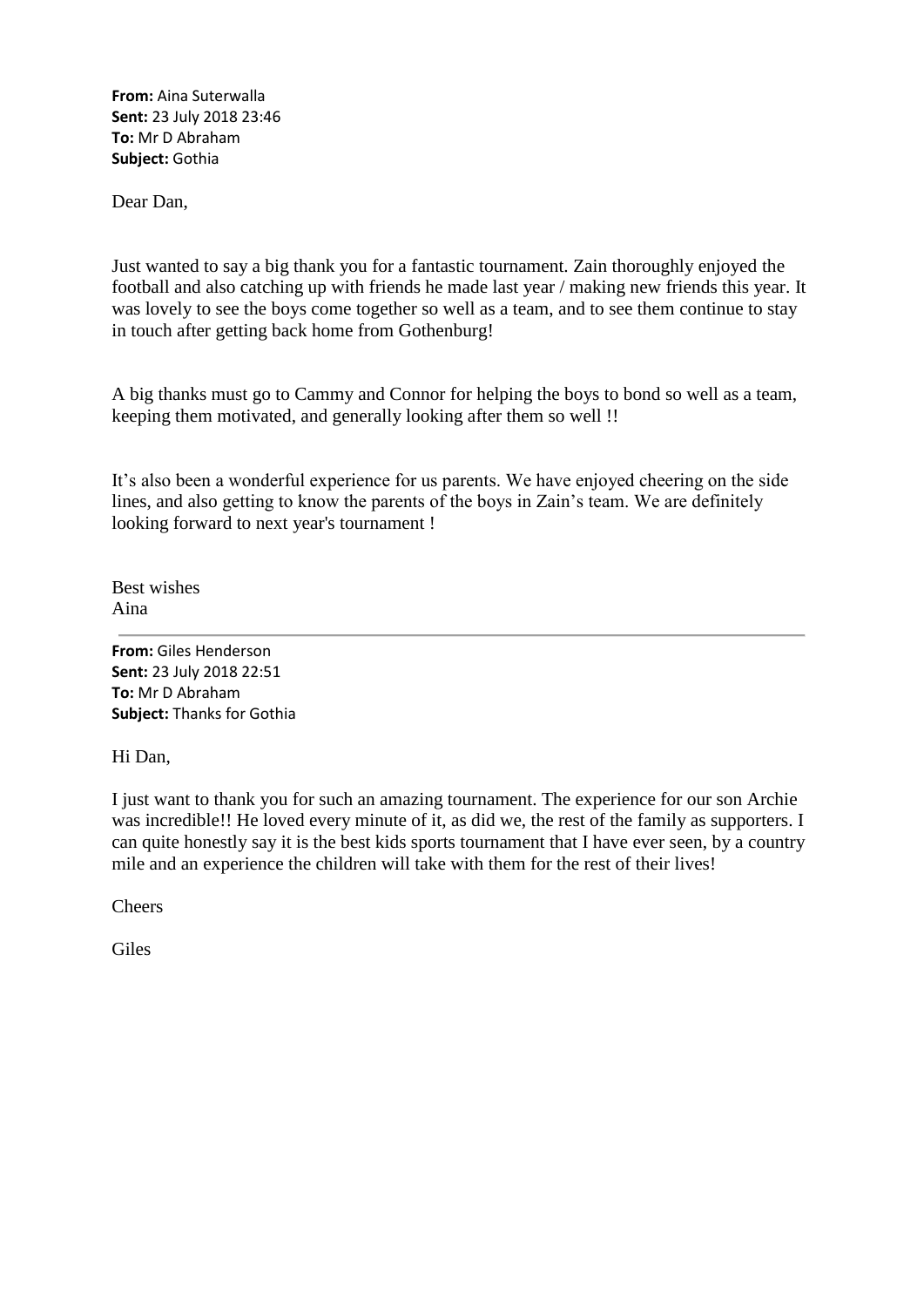**From:** ify monye **Sent:** 23 July 2018 22:47 **To:** Mr D Abraham **Subject:** Gothia

Dear Dan

Gothia was such an experience!!!!!!!!

Exciting, suspense, exhilarating, and totally worth the trip. My entire family and I were there to cheer on our son Somto and his amazing teammates.

I will like to place on record that we felt the team B11 Red was so much in tune, in harmony that their Coach is highly recommended for commendation. We all thought Kevin was an amazing Coach.

Thank you for all your hard work.

Best wishes Ifeoma Monye

**From:** Suzanne Wood **Sent:** 23 July 2018 22:18 **To:** Mr D Abraham **Subject:** Gothia

Mr Abraham, Alexander said that Harry and Aaron are the best coaches ever. High praise from him. Many thanks for enabling this amazing opportunity for an 11 year old football mad boy. Kind regards Suzanne Wood

**From:** Yuki Beardmore-Gray **Sent:** 23 July 2018 21:17 **To:** Mr D Abraham **Subject:** RE: Gothia World Youth Cup

Dear Dan,

Thank you so much again to you and to your amazing team of staff for another successful Gothia trip. Tom and I were unable to go ourselves this year but Leo had another very happy week – he said it was probably even more fun than last year – and I think his team, B15 Alpha, did pretty well to get to the last 32. It's the perfect way for football-loving boys to spend part of their holidays and I know it wouldn't be possible without your dedication. I briefly met and thanked Yasar and Matt at Gatwick, but please pass on our appreciation to them too.

Best wishes,

Yuki and Tom Beardmore-Gray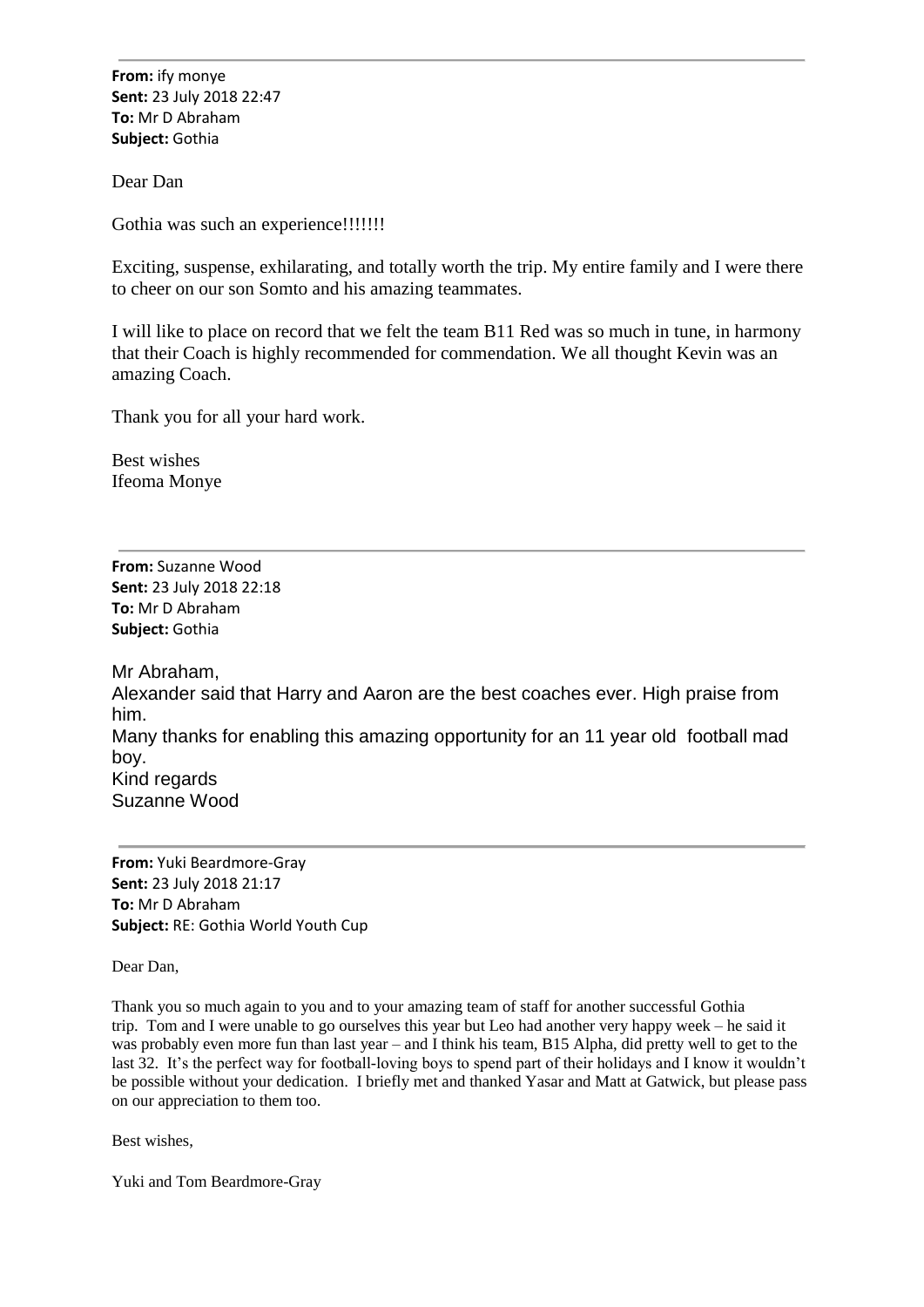**From:** Angus Macdonald **Sent:** 23 July 2018 21:10 **To:** Mr D Abraham **Cc:** Clare Macdonald **Subject:** Re: Gothia World Youth Cup

Hi Dan,

Charlie had the best time with the B12 Yellow squad, with amazing coaches Harry  $\&$ Arron!!

So many very happy memories & some great new friendships made alongside some fantastic football performances against Swedish, Mexican & Brazilian teams.

We all can't wait to hopefully do it all again & Ollie our youngest can't wait to hopefully be selected once he's old enough!

Thanks for the first class job organising all the teams - it really was very impressive  $\&$ hopefully you can relax now!

Angus

**From:** James Bethell **Sent:** 23 July 2018 21:05 **To:** Mr D Abraham **Subject:** Thank you.

Dear Dan

On behalf of Jacob and myself, can I say thank for the wonderful experience at the Gothia Cup. It was an utterly memorable event. The coaches Arron and Harry were absolutely inspirational. The organisation was impeccable.

Thank you very much for all your efforts.

With best wishes.

James and Jacob.

**From:** Allan Wilson **Sent:** 23 July 2018 20:58 **To:** Mr D Abraham **Subject:** Gothia World Youth Cup

Hi Dan,

A truly memorable week - both for Harry (U11 Blues) and us! I have to say the organisation from start to finish was fantastic and Matt and 'mother Hen' were just brilliant with the boys and their communication with us. They were supportive and inspirational in equal measure and I know Harry has taken a lot from the week - both on and off the field.

You and the whole team must be very proud of the work you've done. Harry, I have no doubt, will be doing his best to make it again next year!

Regards Allan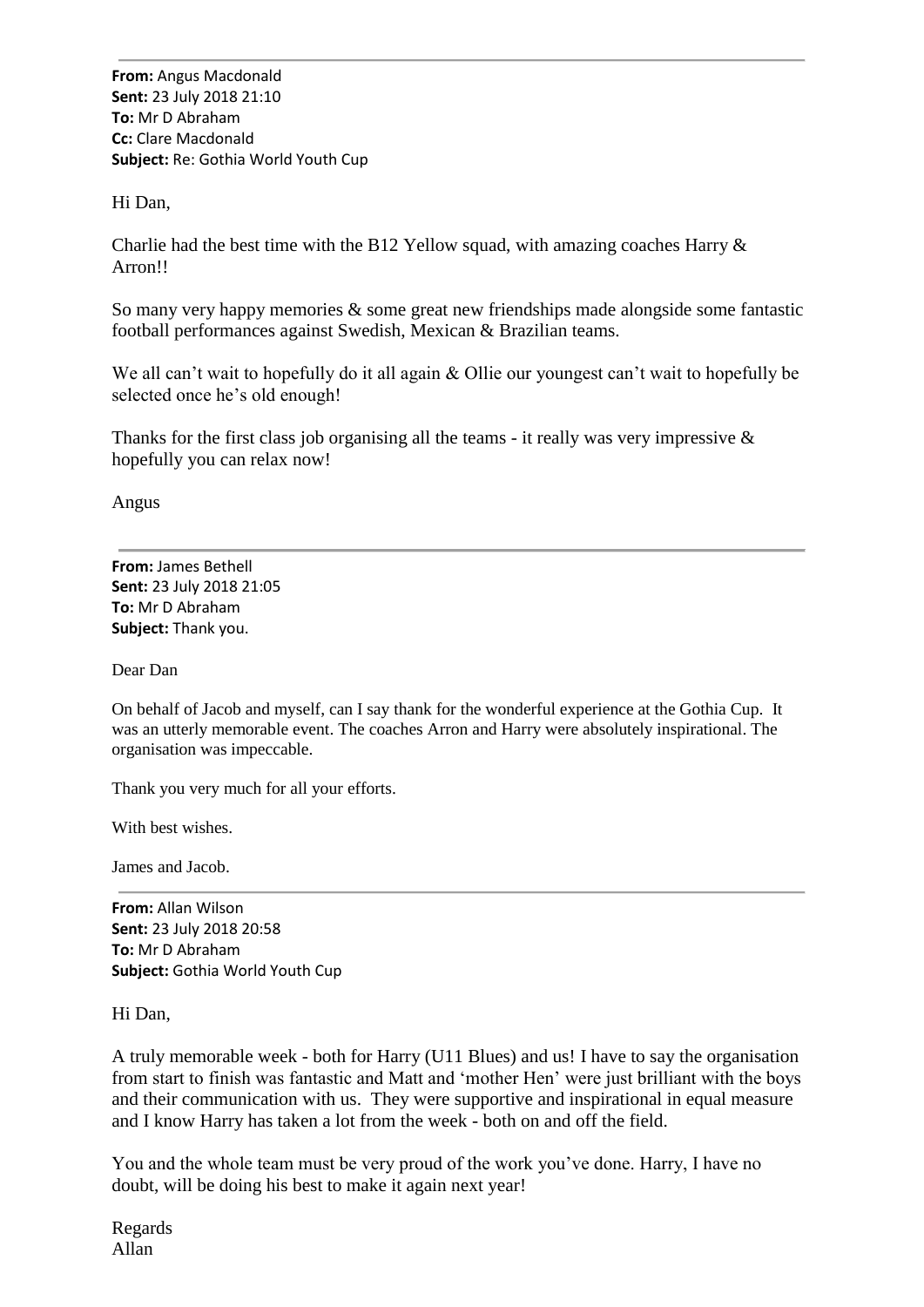**From:** Emma Oakden **Sent:** 23 July 2018 13:44 **To:** Mr D Abraham **Subject:** Gothia

Dear Dan,

I just wanted to thank you and all of the staff (especially Nick, Hannah and Ed) for making this year's Gothia trip such an amazing experience.

\_\_\_\_\_\_\_\_\_\_\_\_\_\_\_\_\_\_\_\_\_\_\_\_\_\_\_\_\_\_\_\_\_\_\_\_\_\_\_\_\_\_\_\_\_\_\_\_\_\_\_\_\_\_\_\_\_\_\_\_\_\_\_\_\_\_\_\_\_\_\_\_\_\_

Freddie had an absolutely brilliant time - he says he particularly enjoyed making new friends and playing some great football with Pumas.

Best wishes,

Emma Oakden

### Dan.

I just wanted to say the biggest "thank you" on behalf of us and Harry for last week. We all had a fantastic week in Gothenburg and it was a real experience for all of us. For Harry it was an opportunity of a lifetime, especially being able to walk out on the pitch at Ullevi with his team mates which I think was a particular highlight! He got to play teams from Sweden, Germany, Norway and Mexico over the week and I think the whole experience will have a lasting effect on him. Yes we had ups and downs with home sickness and not being on his return flight but he came through all those and still loved it and wants to do it all again! I cannot thank enough Danny and Adam his coaches, they did an amazing job in not only looking after the players but in communicating with the parents and looking after the pastoral side of things as well as the football part. Please, please pass on my sincere thanks to them – Harry is very fond of them both and they were truly fantastic.

Thank you for all you do behind the scenes and everyone else involved in the Gothia experience – you should be very proud of what you achieve.

Kind regards, Sue

**From:** James Pace **Sent:** 24 July 2018 19:24 **To:** Mr D Abraham **Cc:** Kirstie Pace **Subject:** Gothia Cup

Dan

Kirstie and I wanted to say a huge thank you to you and your team for what we gather was a fantastic trip. Despite his injury, Freddie really enjoyed every moment and if he's lucky enough to be selected again next year, then we are under strict instructions to come. Your coaches are fantastic - a particular mention for Elliot who Freddie said was brilliant with him - and the logistics that you must have to cope with on top of your day job are quite extraordinary. A massive congratulations. Kind regards, James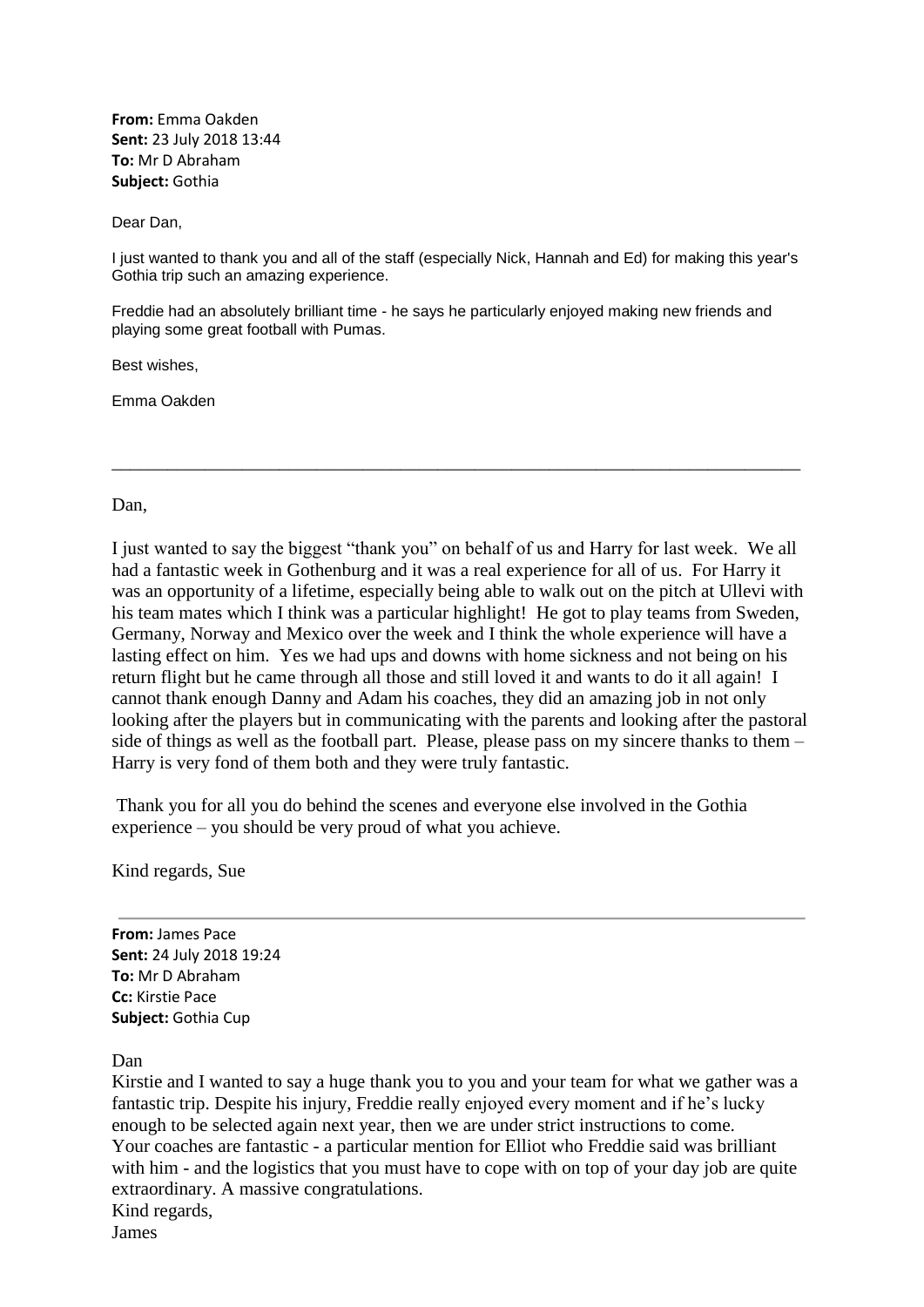**From:** Natalie Lewis **Sent:** 23 July 2018 09:04 **To:** Mr D Abraham **Subject:** Thank you

Remi had the most amazing time. Thank you for such great organisation. And Chris and Max were really brilliant. They are all so excited for next year. Hoping they can be kept together with new additions for 11 a side! Thanks again Dan Natalie

**From:** Tracey Mancey **Sent:** 23 July 2018 08:32 **To:** Mr D Abraham **Subject:** Gothia 2018 - Thank you!

Hi Dan,

It was great to meet you at the parents party. I just wanted to write to say a huge THANK YOU for the exceptional organisation and clear information that created such a fantastic event for our Son and us parents alike.

Jack did not stop talking all the way back from the airport about his time at Gothia on and off the pitch - all positive. It was an incredible event to be part of. Please also pass on our thanks to the coaches Alex and Joe who have the patience of saints and looked after our lads so well. Jack has come away with so many unforgettable memories. The coaching and advice that continued throughout the trip has him fired up and eager for next season.

Thank you all so much, hope you get some much deserved R&R,

Very best wishes

Tracey Mancey

**From:** Polly Eddis **Sent:** 24 July 2018 17:48 **To:** Mr D Abraham **Subject:** Thanks Gothia Cup

Dear Dan

We are still coming back down to earth - Algy was pretty flat when he got home after the week of his life.

I must thank you again for this superb opportunity for Algy and for organising every detail so brilliantly including Chris and Max who gave the boys such confidence and encouragement throughout- never a hint of anything but positivity. It was a real lesson to these boys who sometimes aren't quite as lucky as we are at school, with teachers who let their lust for a win creep into their coaching. The boys and parents alike had such huge huge respect for Chris and Max, and the way they managed us all was hugely professional.

Algy is praying he makes it again next year - he has such superb memories and new friendships from Gothia Cup, as do Johnny and I.

All I can say is a monumental THANK YOU!

Polly Eddis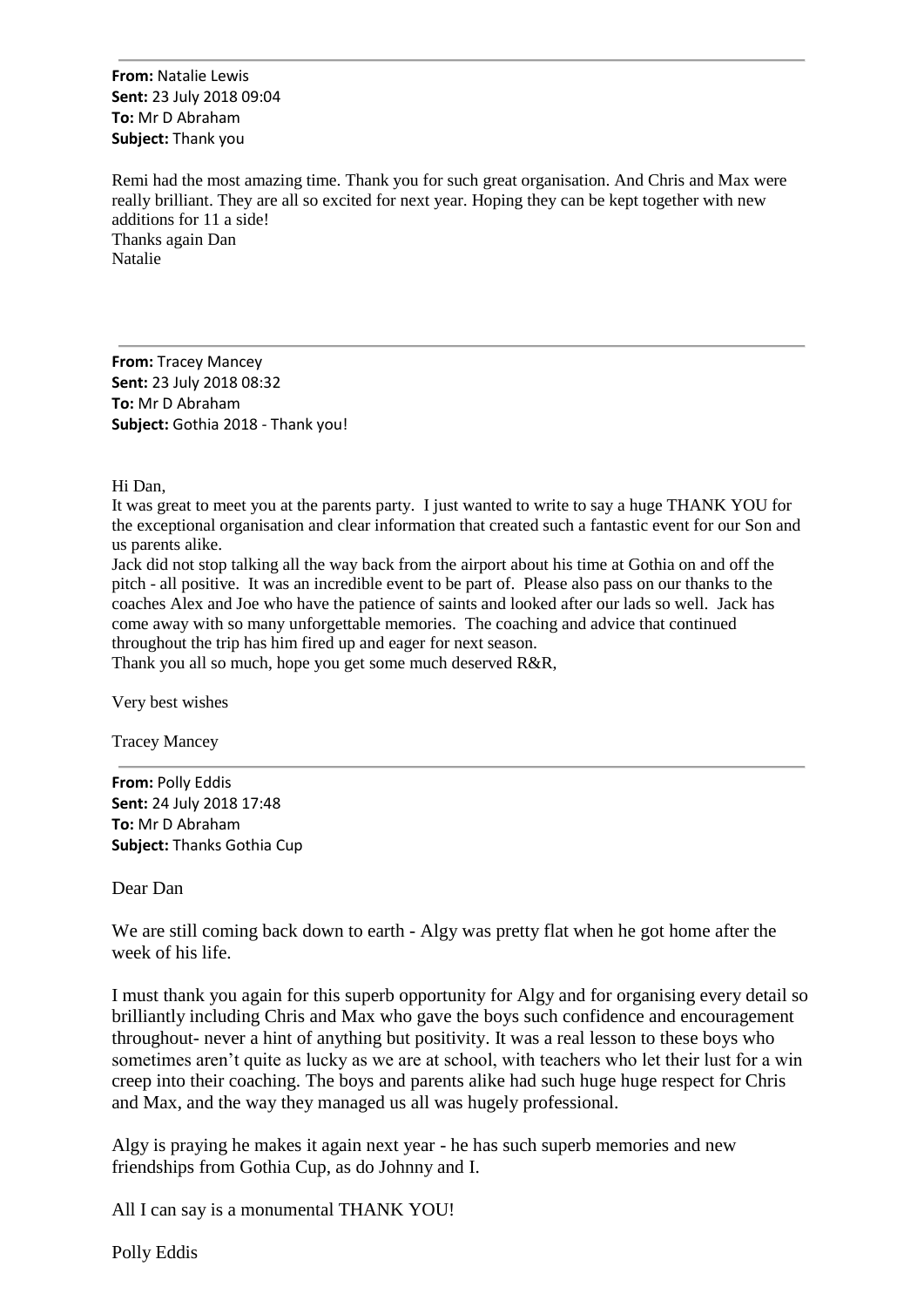**From:** Kate **To:** Mr D Abraham **Subject:** Re: Summer Training Camp

Hi Dan

I hope you enjoyed the tournament and are starting to recover. Many thanks again for taking so many boys to Gothia this year. The coaches Mike and Ben were second to none (please pass on our gratitude to them again) and the team gelled so well as a result. Sam had the time of his life and was riding high throughout the tournament - exciting games and good match results always help! What an experience to play against so many different cultures at such a well organised event. Lucky boys indeed!

Many thanks again Kate and Felix

**From:** mike ramsay **Sent:** 22 July 2018 20:20 **To:** Mr D Abraham **Subject:** Gothia 2018

Hi Dan,

An amazing week for the boys. We were hugely impressed with Kevin and Olivia who did a tremendous job on preparing, training and tactically managing all the matches. The boys gelled so well and the team spirit is something I've not seen in all the football teams Ethan has played for to date.

One thought that a number of the U11 Red parents had was whether this squad can stay together with Kevin for next year as their record performance of being unbeaten might be worth trying to repeat ?

Best Wishes, Mike and Faith

**From:** Joanna Linnell **Sent:** 22 July 2018 18:56 **To:** Mr D Abraham **Subject:** Re: Summer Training Camp

Hi Dan

Firstly a massive thank you for the most memorable week of football! The Gothia Cup was definitely everything that we read up about. The passion and skill of the players, the utter professionalism from the coaches Robbie and Victoria , the incredible opening ceremony (which we were so emotionally proud to be watching!), and I think more than anything the strength of commitment and the friendships made both between players and parents was just amazing!!! A week we will never forget .

Anyway in the back of this tournament Hardy would like to train with you all in Reading at the end of August- are their still places available??

Joanna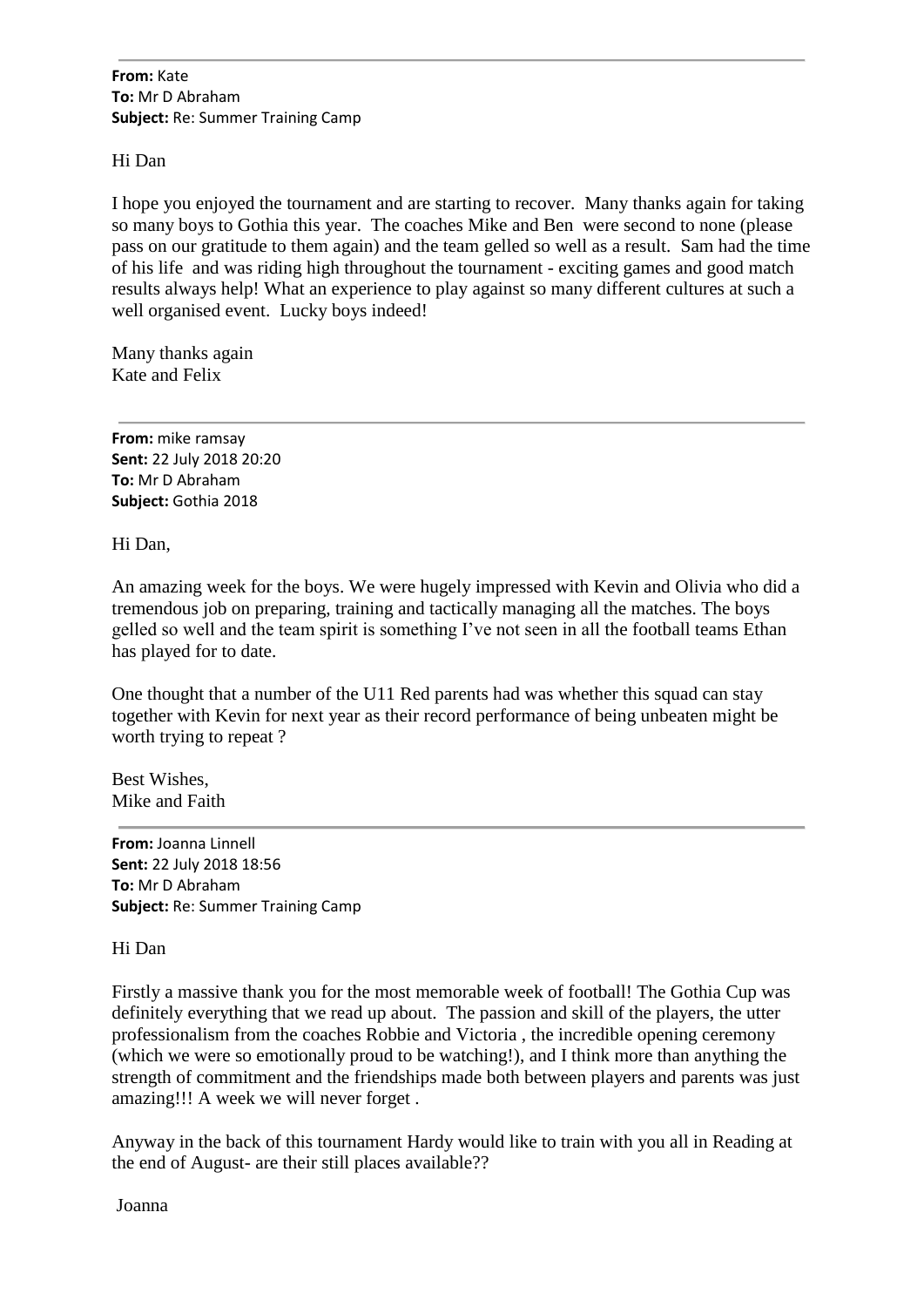**From:** Michael Reyner **Sent:** 22 July 2018 17:16 **To:** Mr D Abraham **Subject:** Thank you!

Dear Dan,

Camilla and I wanted to thank you and your team for all their hard work and support in making the Gothia Cup such a wonderful experience for the boys.

Ed had a terrific time, both on and off the field, and this reflects in particular on the enthusiasm, positivity, great coaching and organisational skills shown by Ollie and Chris in looking after his District Blue team. They quickly gelled as a team, played attractive passing football and showed great composure and sportsmanship.

We and the other parents were well looked after and communication was excellent; the whole experience was memorable for us too. And the sun shone brightly – most of the time!

Many thanks,

Michael and Camilla Reyner

**From:** Mark Sanders **Sent:** 22 July 2018 09:43 **To:** Mr D Abraham **Subject:** Gothia WYC

Dan.

Just wanted to say a massive thanks for all your hard work with the Lions . Great tournament as usual , Imran and his team had a fantastic time . Many thanks to Chris and Max , they were great with the boys . Regards Mark

**From:** Toby Lancaster **Sent:** 21 July 2018 19:38 **To:** Mr D Abraham **Subject:** Gothia 2018

A quick note to thank you and your team for all of the fantastic work you have done in organizing the Gothia trip. Dom and Stephen, Louis' coaches were a credit to both you and the organization. The coaching was of excellent quality, full of encouragement and constructive support. In addition to this the pastoral care that the boys received was fantastic. They always seemed to have a smile on their face due to the fun they were having and Louis has described the trip as "his best ever!" The team formed a really close bond and it seemed that both coaches wanted to continue working with them in the future!

I look forward to next year if Louis makes the squad, and thanks once again for a truly memorable trip.

Toby Lancaster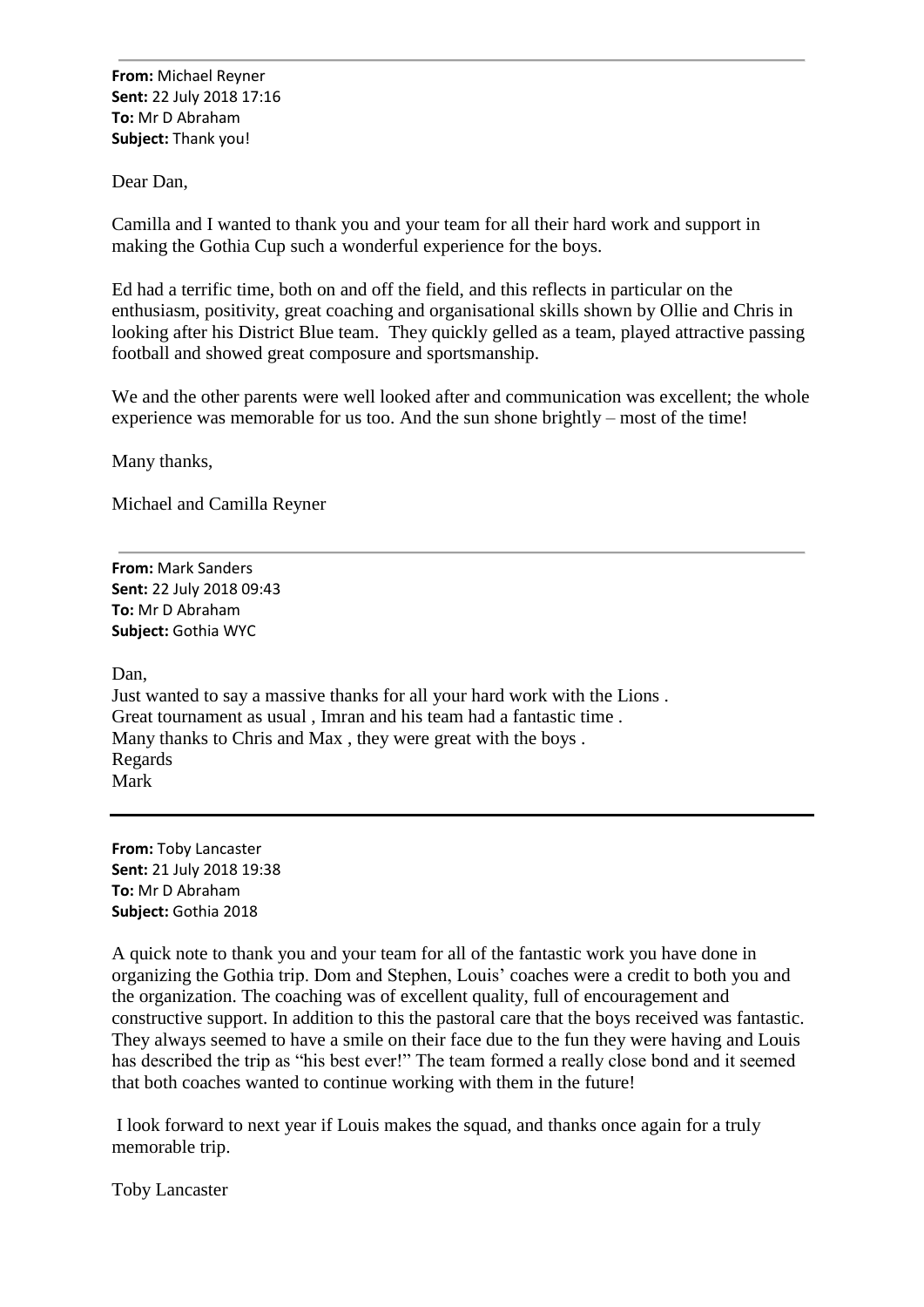# Hi Dan

Just a quick note to say how much Harry enjoyed playing for the B14 Blue team at the Gothia cup. Oliver & Kris were brilliant with the boys in the way they coached them and supported them over the week.

Equally they communicated  $\&$  interacted very well with the parents so all in all a very positive trip. It was just a shame that they could not have progressed further but the standard of teams they came up against was high.

If you could let them know this feedback that would be much appreciated.

Also many thanks to you Dan for your organisation and communication from start to finish which again was excellent.

Thanks Simon.

**From:** Sally Harman **Sent:** 25 July 2018 16:26

**Subject:** Gothia World Youth Cup

Hi Dan,

Huge thanks from The Harmans for what was THE most fabulous experience in Gothenburg which exceeded all of our expectations. It truly was a memorable experience for us all and Kevin and I can't thank you, Elliott and Gus enough for agreeing to take Bradley with his allergies under your wing for a trip of a lifetime.

Gothia made such a positive impression that we all keep reminiscing "this time last week.....!" It was an experience that will stay with us throughout our lifetime and we can't thank you and your team enough for making everything run so smoothly.

Wishing you all a fabulous summer.

Very best wishes,

Sally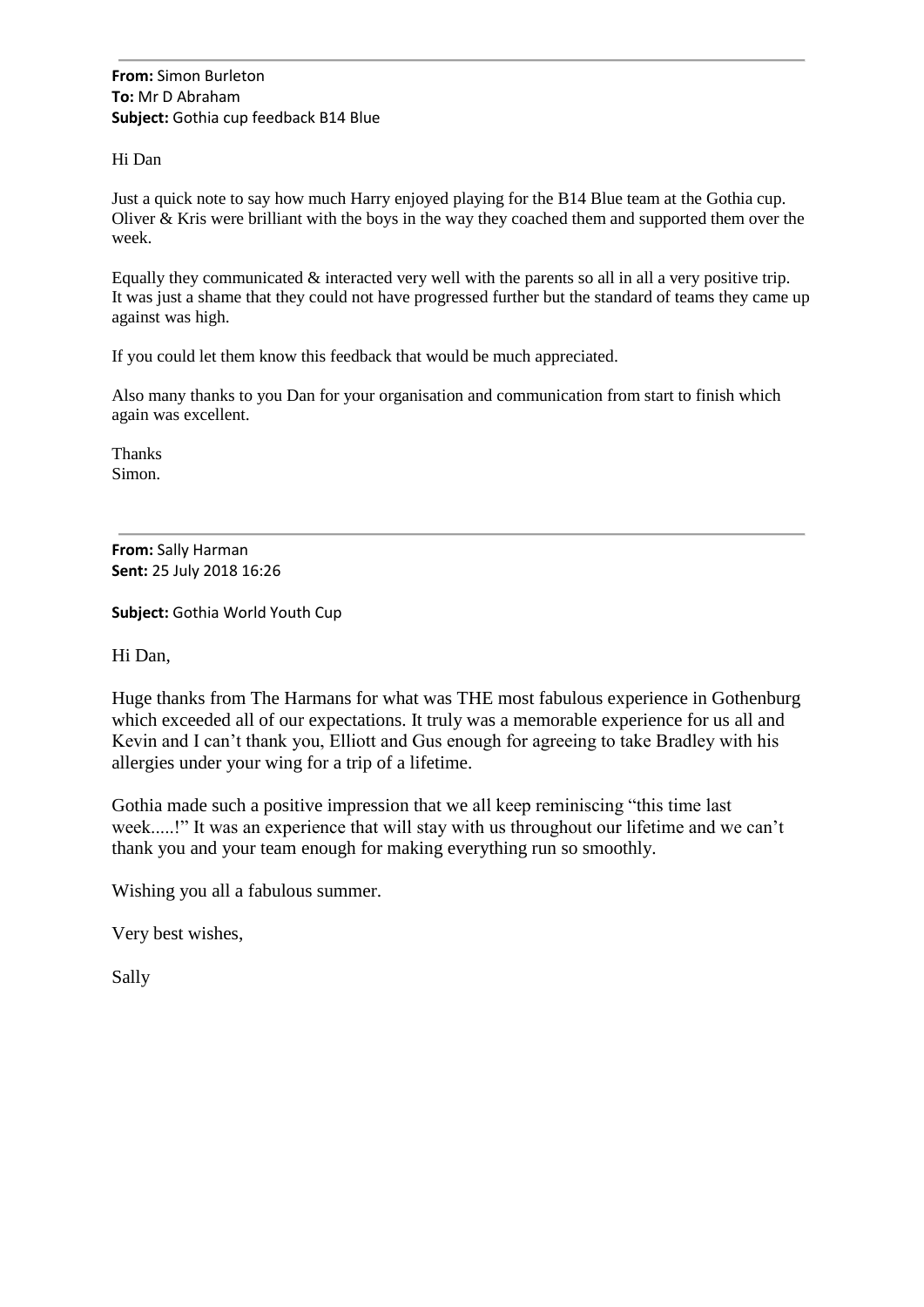**From:** Juliet hodgson **Sent:** 26 July 2018 17:39 **To:** Mr D Abraham **Subject:** Wow!

Dear Dan,

What can I say? Apart from a huge thank you to you and your team for taking the boys to such a fabulous tournament.

Tim and I were so impressed with the level of organisation your team undertook to ensure our boys had a great time. The trials last November were nail biting and Zeb was delighted to be picked. So much so that when I told him he jumped into my arms and burst into tears! Perhaps you don't mention that one as it won't do his street cred any good.

Can I please pass on a huge thank you to Robbie and Victoria. They were quite simply the best coaches and physio we could have hoped for. The boys seemed to all get on and played well as a team (although Robbie may have other comments on that). Robbie seemed to strike the right balance between strict but allowing them some freedom and obviously we loved it when we could have free time with the boys. I know there have been a few comments about keeping the team together, and if that happens, we would be absolutely delighted as we thought what a delightful bunch of boys they were and a credit to all their parents. Zeb had a few tears when he left and said it was the best experience he had ever had!

Finally, a big thank you to you. Without your dedication I very much doubt this would go ahead. You definitely made one boys Summer!

Best wishes

Juliet

**From:** Kevin Harman **Sent:** 25 July 2018 13:48 **To:** Mr D Abraham **Subject:** Gothia

Dear Dan,

I just wanted to drop you a note to say how much Bradley and ourselves enjoyed the Gothia Cup. We all had a fantastic time. I think the whole experience will be a happy lasting memory for Bradley. Thank you and your team of coaches for organizing this event. We are truly grateful. Elliott and Gus looked after the team superbly, this was doubly important to us as Bradley has a nut allergy. The whole week was incident free. BIG THANK YOU .

\_\_\_\_\_\_\_\_\_\_\_\_\_\_\_\_\_\_\_\_\_\_\_\_\_\_\_\_\_\_\_\_\_\_\_\_\_\_\_\_\_\_\_\_\_\_\_\_\_\_\_\_\_\_\_\_\_\_\_\_\_\_\_\_\_\_\_\_\_\_\_\_\_\_\_\_\_\_\_\_\_

Kind regards,

Kevin Harman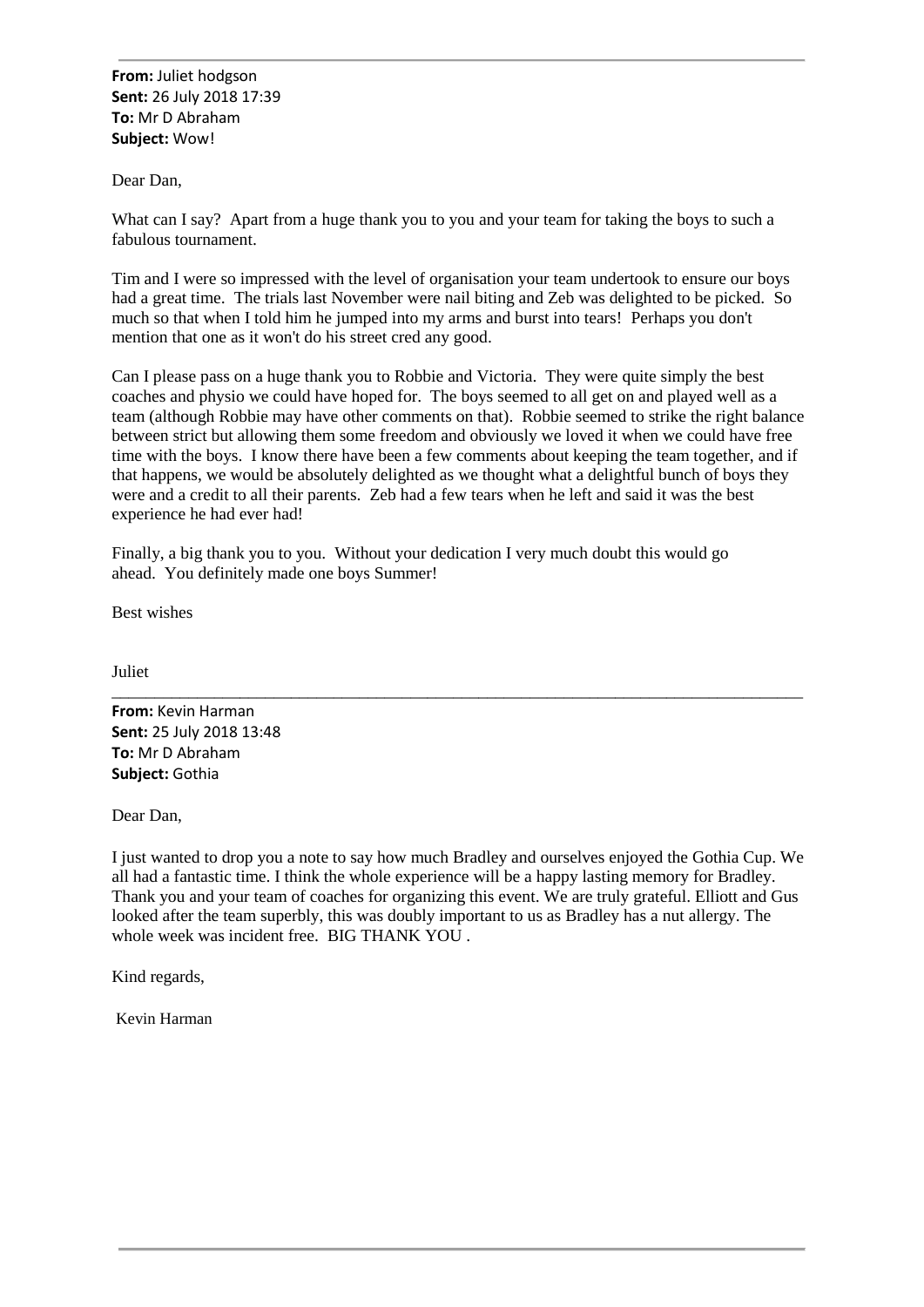**From:** Julia Yates **Sent:** 27 July 2018 15:58 **To:** Mr D Abraham **Subject:** Gothia thanks

## Dear Dan

Apologies for the delay in sending this email on, it does not make the sentiments any less sincere.

A huge thank you to you and all your team, but particularly Matt & Luke, for making Dan's 10 days in Gothenburg one of the best times of his life (his words).

The organisation throughout has been incredible and the professionalism of everyone Dan has encountered has been noticeable.

I think it is a huge credit to all that, despite the fact Prep School Lions teams effectively arrive as 12 individuals, they leave as a team. And perform as such against Academy sides that presumably train together week in week out.

Dan loved every part of the experience - the trials, the training camp but most importantly Gothia itself. His enjoyment was not just on the pitch - although scoring goals and winning games obviously helped!! - but the flights, the opening ceremony, the food, the dorm, the evenings, the free time, the days after the football was over, the whole thing.

We hope you can enjoy some down time over the summer before you have to start planning next year. And once again, a huge thank you from us all.

Kind regards Julia Yates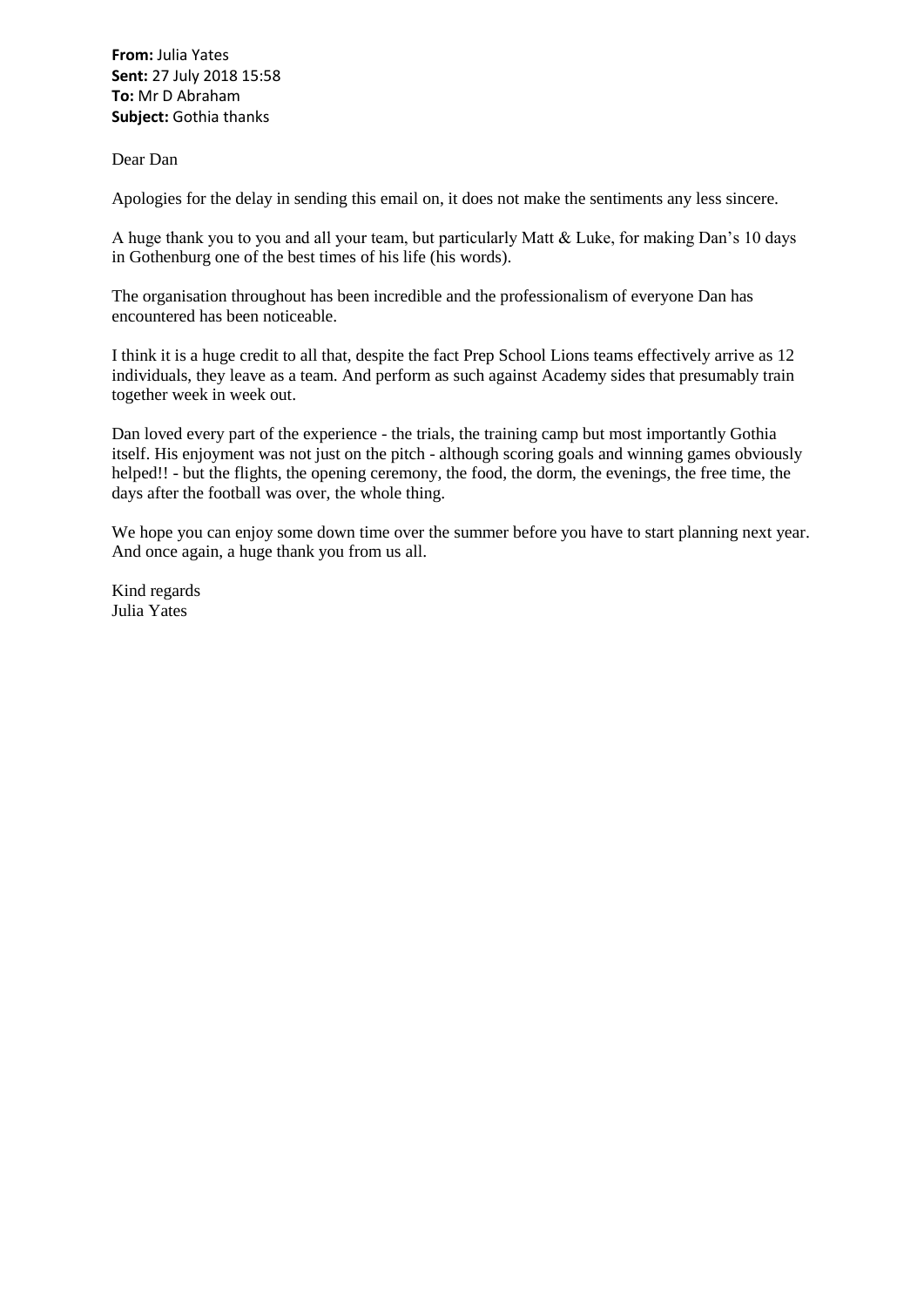# **Feedback from Parents**

# **2017**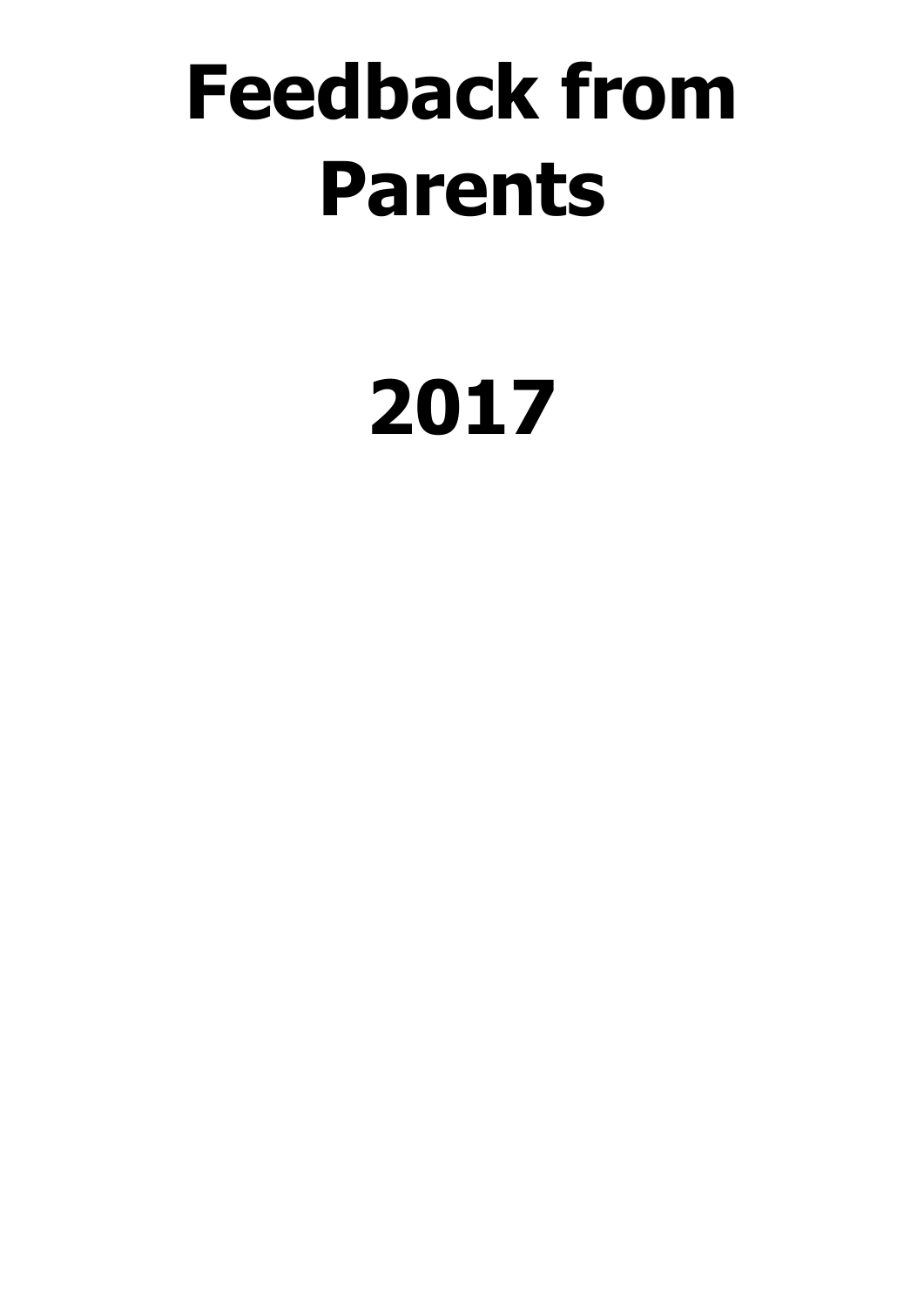**From:** Jemima Jabb **Sent:** 16 August 2017 19:28 **To:** Mr D Abraham **Subject:** Gothia

Dear Dan,

A very belated (we've been away) but nonetheless heartfelt thank you for all your organisation, time & effort spent on planning the Gothia trip this year. It was a fantastic experience for Mila, as a player, but also for us as a family. We were blessed with fantastic weather & loved the city - so easy to get around & we saw more of it travelling to the various matches than we ever would have done otherwise. There was some fantastic football to watch & a wonderful opportunity to play against teams from all over the world. We all absolutely loved it - thank you.

I hope you are enjoying your summer & once again many thanks for an experience of a lifetime!

Kind regards,

Lama & Jemima Jabb

**From:** Amanda Dawson **Sent:** 05 August 2017 18:39 **To:** Mr D Abraham **Subject:** Gothia Cup 2018

Dear Dan

I would like to take this opportunity to send special thanks to you and your team of coaches, physios and staff. Dan and Matt were truly amazing and gave excellent coaching, commitment and were a pleasure to be around. They looked after the boys superbly and everything was so well organised.

I had absolutely no idea what to expect of the Gothia Cup but we were overwhelmed with the enormity of the tournament and the fantastic atmosphere both on and off the pitch. We stayed in a hotel in which there were at least 10 different nationalities all playing table tennis together!!!

We very much look forward to being a part of it again in 2018.

Amanda & Shaun Dominic

**From:** Jeremy Clark **Date:** 29 July 2017 at 10:21:45 BST **To:** ["dan@districtfootball.co.uk"](https://webmail.kesw.org/owa/redir.aspx?C=HInzk4Xy1EhS4wl0HI-CCo7eBx0jE4lIES547rJ9ApF4vNK5q9nUCA..&URL=mailto%3adan%40districtfootball.co.uk) [<dan@districtfootball.co.uk>](https://webmail.kesw.org/owa/redir.aspx?C=HInzk4Xy1EhS4wl0HI-CCo7eBx0jE4lIES547rJ9ApF4vNK5q9nUCA..&URL=mailto%3adan%40districtfootball.co.uk) **Subject: Thanks**

Dear Dan,

I just wanted to say a huge thank you from the Clark family to you and all the administrative and coaching team for all that you have done for Oliver and Edward this year, from the exceptional A squad programme to the fantastic experience that they have both thoroughly enjoyed in Gothenburg.

The high standards of coaching set by Alex and Charlie in the U13 and U11s respectively during the season have continued through Gothia, with George and Asa providing a great learning environment for their teams. It is a great credit to you and to the Prep School Lions organisation that you can attract this calibre of coaching staff, and we are very grateful to all of them.

Although they have now switched back into cricket mode, both Oliver and Edward have and will continue to talk about all their experiences, and I'm sure will remember them for many years to come. We were just sorry not to be there to support!

Best wishes,

Jeremy, and the rest of the Clark family.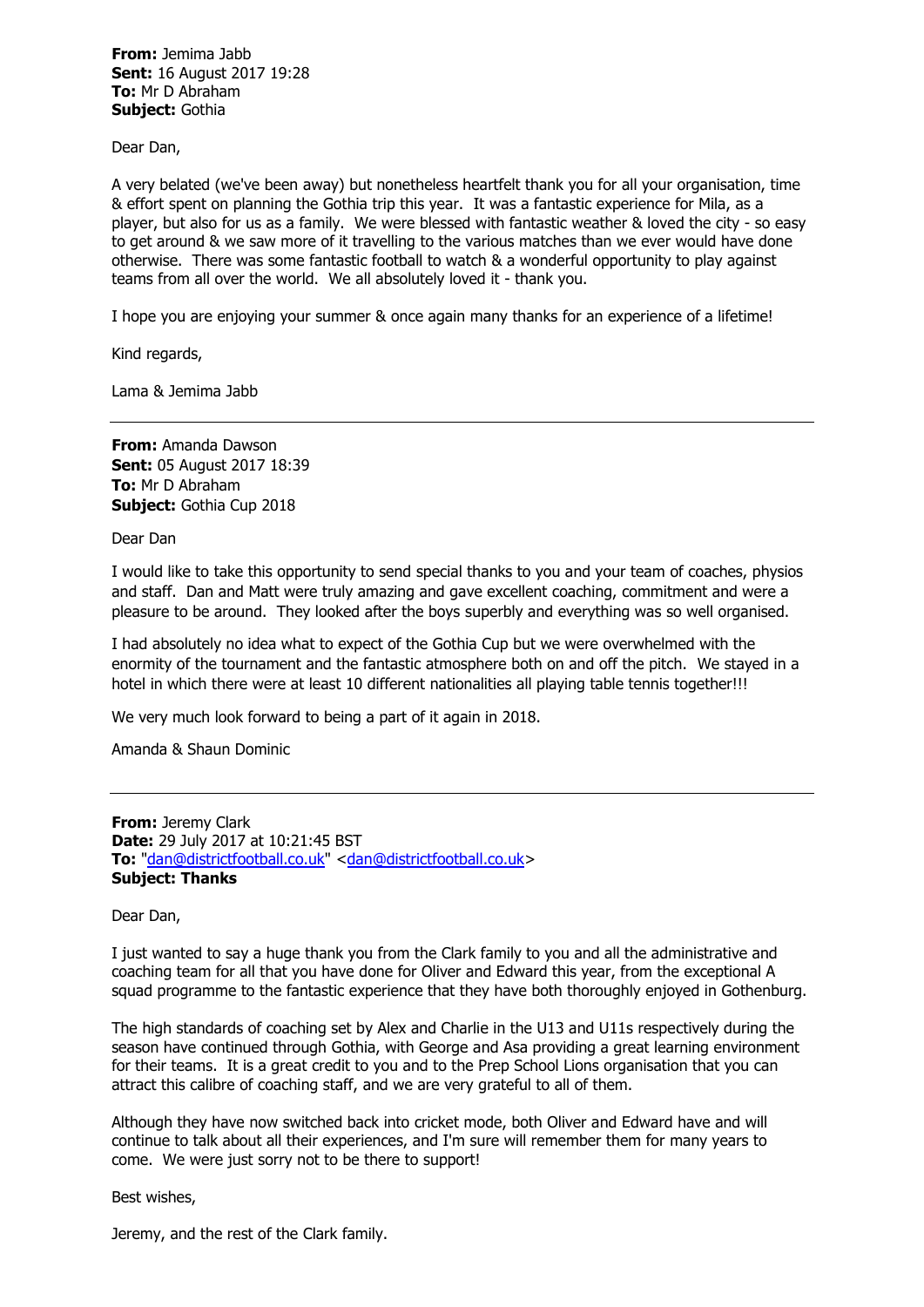### **From:** Paul & Annabel Murray **To:** Mr D Abraham **Subject:** Gothia

Dear Dan,

First of all, I need to say thank you to you and all your staff but in particular Simon and Lana for a fantastic week last week. Callum had an amazing time. It was such a valuable experience, both on and off the pitch. It was amazing seeing the team come together so quickly and then to do so well. I have never felt so stressed watching him play or compete in anything. Those penalties………! And also, it was a great time to gain some independence and maturity in managing themselves as individuals away from home.

It is such a fantastic opportunity that you provide for these boys.

Annabel

**From:** Hanningtons **Sent:** 28 July 2017 14:12 **To:** Mr D Abraham **Subject:** Gothia Cup

Hello,

I wanted to let you know how amazing Chris was during the tournament. He was consistently friendly, calm and informative - even when there was mayhem going on around him!

He was lovely but firm with the boys and made all us parents feel at ease, knowing our little darlings were in such good care.

He was a credit to the tournament, so thank you!

Kind regards

Pandora

**From:** Sonya Dixon **Sent:** 27 July 2017 10:04 **To:** Mr D Abraham **Subject:** Gothia Cup and next season

Dear Dan,

Thank you for your incredible hard work in making the Prep School Lions an unforgettable experience. Toby benefited hugely not only from the valuable coaching and playing on pitch but equally by all the motivating pastoral care and camaraderie off pitch.

We can't praise enough the three coaches, Chris, James and Andrew for their exceptional coaching and mentoring skills. Even when the team lost through gruelling penalties in their final match, they expertly picked the boys up and showed them what great sportsmanship is.

We look forward to hearing about the process for next year, Toby would certainly be very keen to be involved.

Many thanks to you and especially Chris, James and Andrew.

All best wishes,

Sonya and Ed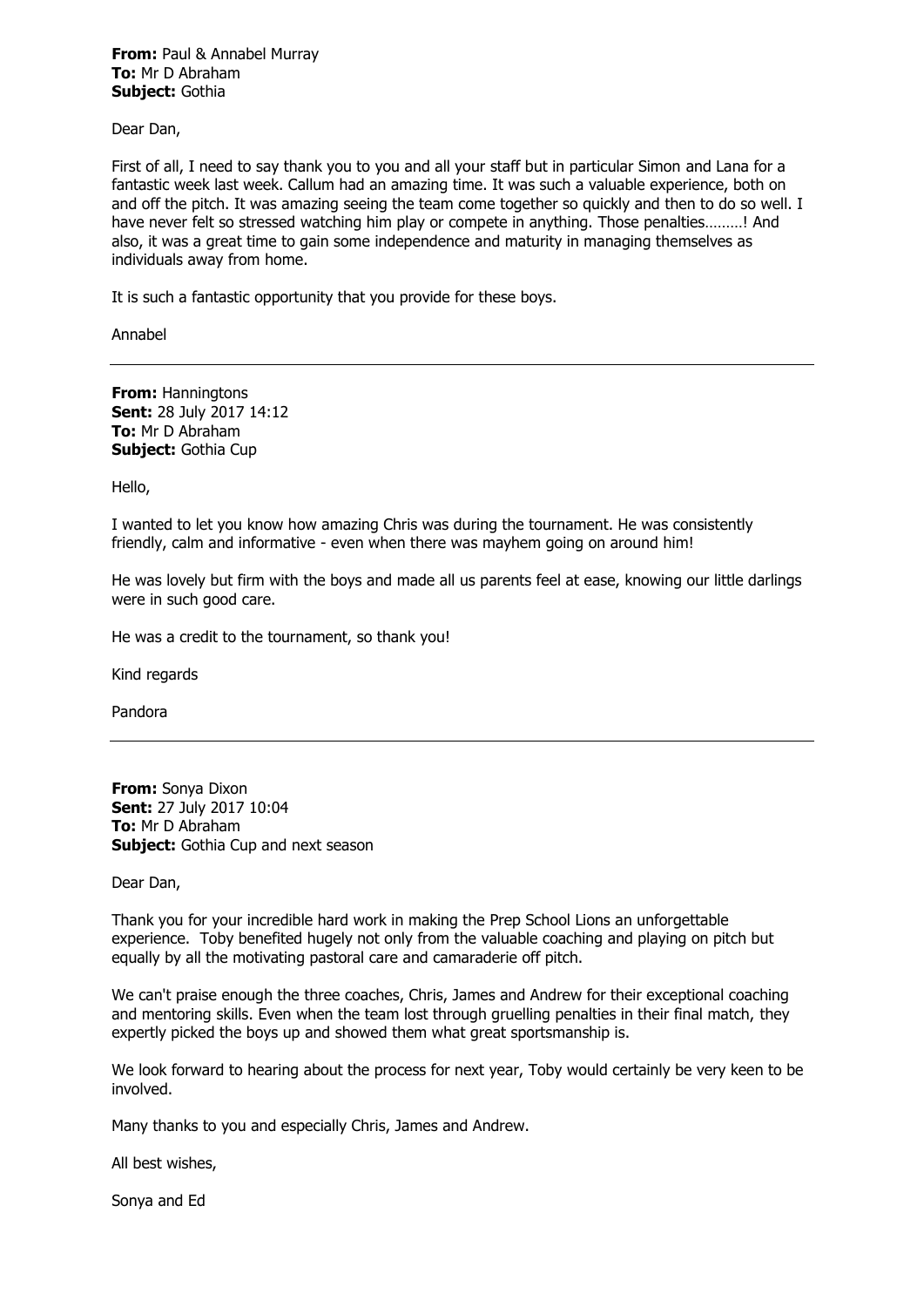**From:** Mark Sanders **Sent:** 27 July 2017 09:52 **To:** Mr D Abraham **Subject:** Gothia Cup

Dan,

Just wanted to say a massive thank you on behalf of Imran and family Sanders. Fantastic week, great organisation and big thanks to Simon and Monica for their care of the boys. **Regards** Mark and Humaira

**From:** john & judy dalgleish **Sent:** 27 July 2017 08:14 **To:** Mr D Abraham **Subject:** Next season

Hi Dan

What a phenomenal week we have had at Gothenburg. Can't believe how well Matts team has done... made it to the last 16 teams out of a 138, and considering that some of the teams they played probably play together all year round, and our boys haven't!

Matthew has been in a buzz over the whole experience and now that things have calmed down, he kept wishing gothia is happening again ... I think because it has been such an event for him to look forward to this entire year, and it seems to have come and then gone so quickly, it seems surreal! He really really enjoyed the football matches, the opening ceremony, his team mates and simply everything about it.

Thank you too for looking out for him, he has really come out of his shell, according to Sam, and mingled well with the other boys, and have made some great buddies. we are so proud of him :)

Please do thank George and Sam again if you see them, for looking after Matthew and everyone who is involved in the organisation of this event, it has been awesome for John and I too!

Dan, thank you once again, it was a fab week.

Have a super holiday and a great summer.

warmest regards Judy

**From:** Declan Durkan **Sent:** 26 July 2017 19:12 **To:** Mr D Abraham **Subject:** Thank you

Dan, I just wanted to thank you and your team for organising a great week of football in Gothenburg.

My son James has a great time and really enjoyed making so many new friends during the tournament.

I would like to express my special thanks to the coaches of B13 2, Samantha and George. It was a bit of a culture shock for James at the beginning of the week as he was the youngest in the team and effectively playing up a year. He was a little quiet and remote from the Group. Both Sam and George spotted this and helped him integrate. I popped into the school towards the end of the week to find James holding court at dinner in the middle of his team mates! Both coaches were full of encouragement and praise for all the players which helped him enormously.

Thanks again for all the hard work you put in to make this event the success it is. The players get so much more out of this than playing good level football.

Best wishes Declan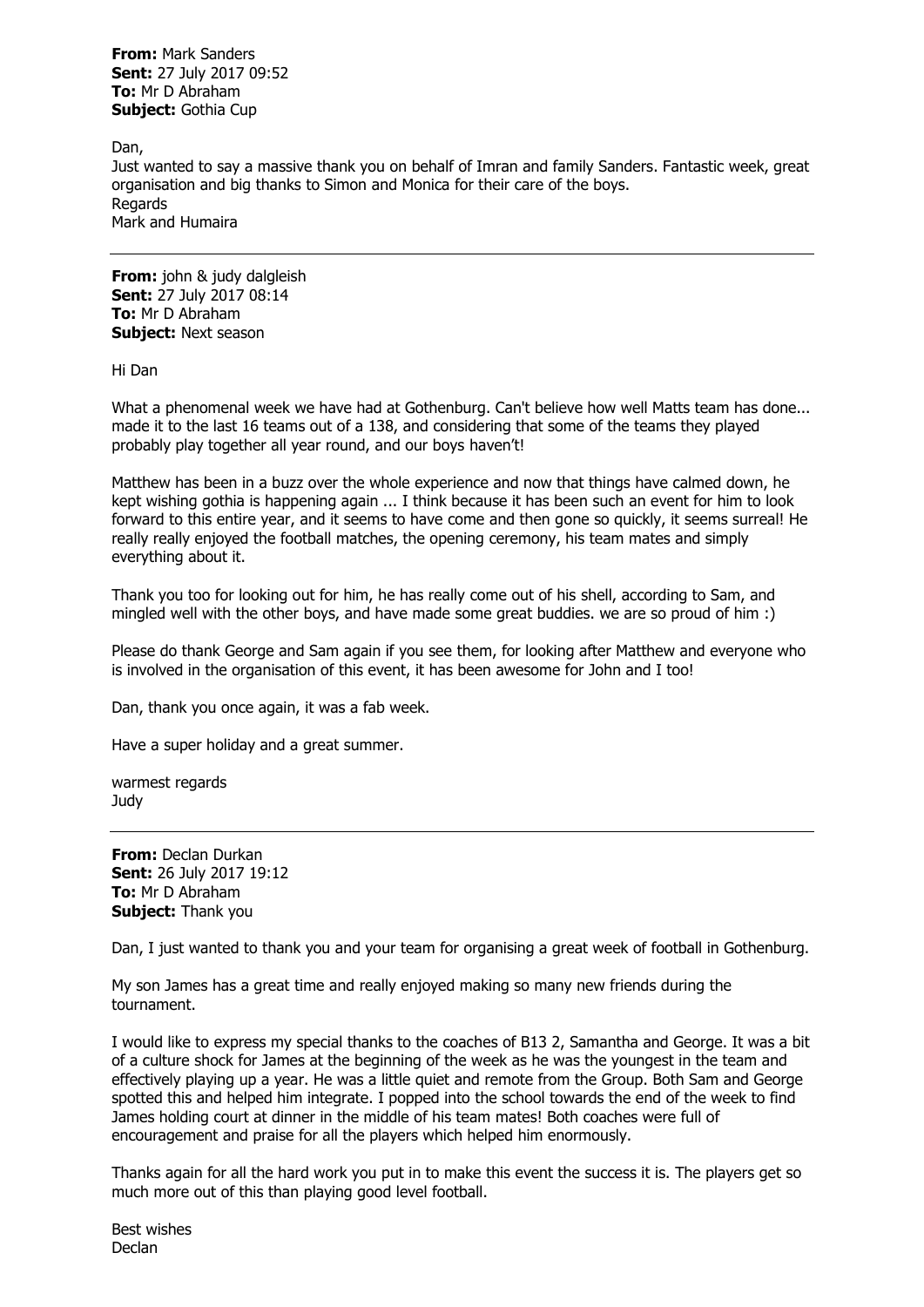**From:** Victoria **Sent:** 26 July 2017 17:48 **To:** Mr D Abraham **Subject:** Re: Gothia Cup and next season

It was a fantastic trip! I really enjoyed supporting Max at the matches. Gothenburg is a great city!

Max loved every minute. Victoria

**From:** Emer Hoskin **Sent:** 26 July 2017 17:29 **To:** Mr D Abraham **Subject:** Thank you from Harry Dewar and family!

### Dear Dan

I've been meaning to write to you on behalf of Harry ( Dewar) and myself to say a massive thank you for the week at Gothia. I have genuinely never seen Harry as happy as when he returned and he said it was the best thing he has ever done. I think life at home has been quite an anti-climax!

He absolutely loved his team and misses his team mates so much now he is home - though there seems to be a plan to meet up again at the end of the summer and they are all in constant contact on social media etc. How lovely for them to have made some really good, new friends. He refuses to take his Gothia wristband off - think he'll be wearing it all summer!

My parents (Harry's grandparents) went in my place as I was unable to go and they absolutely loved it too. In fact, they too made lots of new friends and they tried to change their tickets so that they could stay on until the end because they were having such a fantastic time. Their first question to me was if they could please go again next year!

So, all in all a resounding success. Harry has only ever really played for the school football team (and endless footie in the garden, of course) but he has been so inspired by his experience with the Prep School Lions that he wants to put his cricket on the back burner this year (he's a district player) and he's joining a football club so that he can concentrate on his football year-round. I can't tell you how great it is to see one's son feeling so happy and inspired by something!

Thanks so much once again, I know how much effort went in to the planning and executing of it all. The boys (and parents) are extremely grateful. It really was an amazing experience that Harry will never forget.

Best wishes

Emer

**From:** Alex Rahaman **Sent:** 26 July 2017 17:10 **To:** Mr D Abraham **Subject:** Thank you

Hi Dan,

Thank you for running this great set up. Amelia and I enjoyed it immensely as parents and Freddie as a player.

Best wishes,

Alex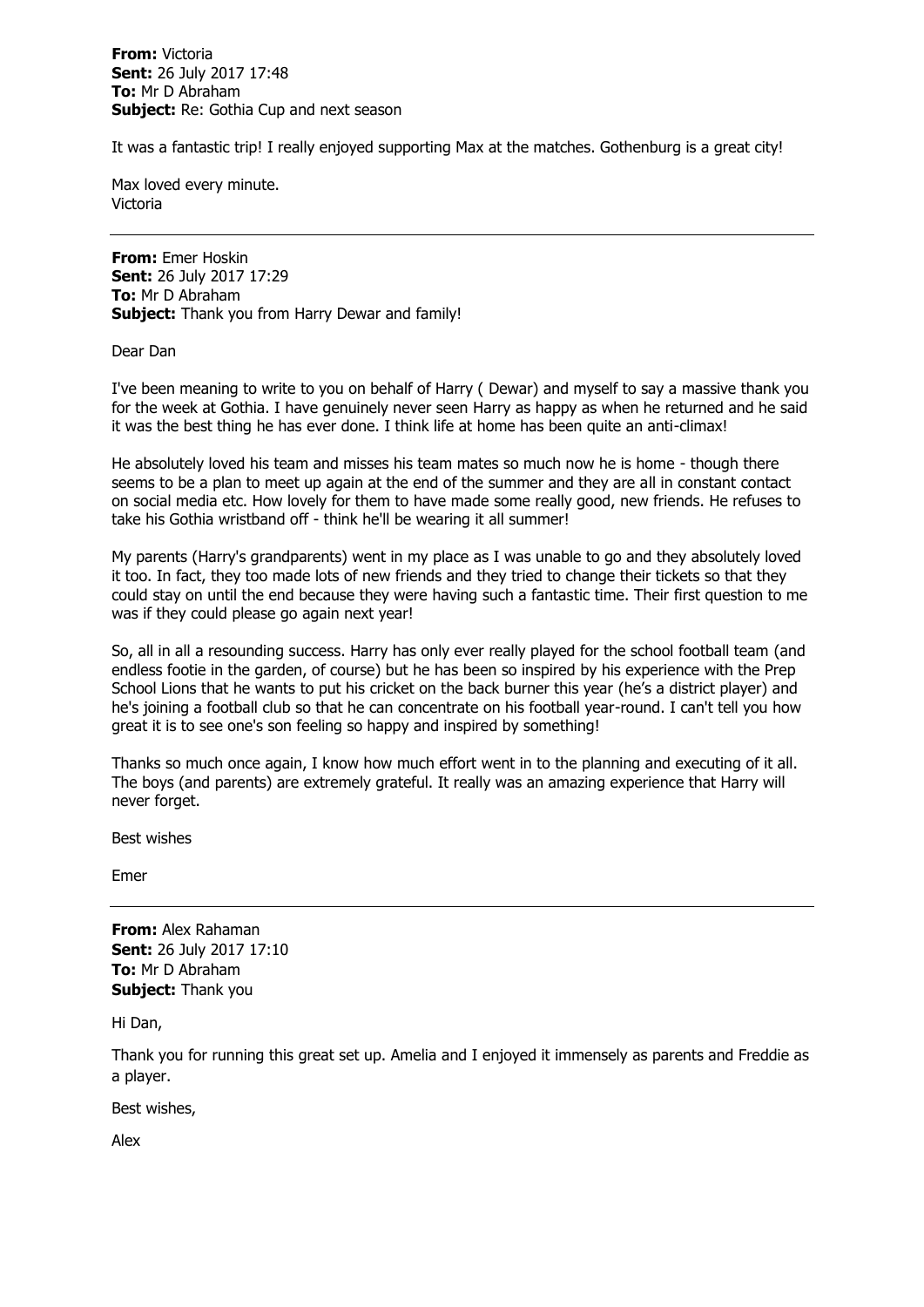**From:** ANNE HEAL **Sent:** 26 July 2017 17:06 **To:** Mr D Abraham **Subject:** Gothia Cup

Many thanks for this. Tom (Fowler) had the most marvellous time and it was all so brilliantly organised. Thank you so much to you and all the coaches and physios. A huge volunteering commitment but one which is very much appreciated.

With best wishes and thanks Anne & Stuart Fowler.

**From:** Steve Plant **Sent:** 26 July 2017 16:56 **To:** Mr D Abraham **Subject:** A BIG THANK YOU

Dear Dan

I am sure you have had many many thank yous from the boys but just to add to the chorus of appreciation may I thank you and your team for all the efforts and hard work that went into this year's Gothia Cup. Many happy memories and a wonderful experience for all who participated. Thank you again. Best regards

Stephen Plant

**From:** Dee Sahota **Sent:** 26 July 2017 16:53 **To:** Mr D Abraham **Subject:** Thank you

We all had an incredible time Dan, we would certainly be interested in attending again next year with both boys who will be U13 & U14 in 2018.

Superb organisation on every level, terrific football and incredible atmosphere everywhere you turned. The boys were a delight to watch, Lions all the way!!!!

Wishing you a relaxing summer, looking forward to next year already.

All the best, Dee

**From:** Szafnauer, Otmar **Sent:** 26 July 2017 16:45 **To:** Mr D Abraham **Subject:** Gothia Cup

Dear Dan,

Thank you for the great organization of the Prep Schools' Lions as well as the professionalism shown by all those involved.

Kind regards,

**Otmar**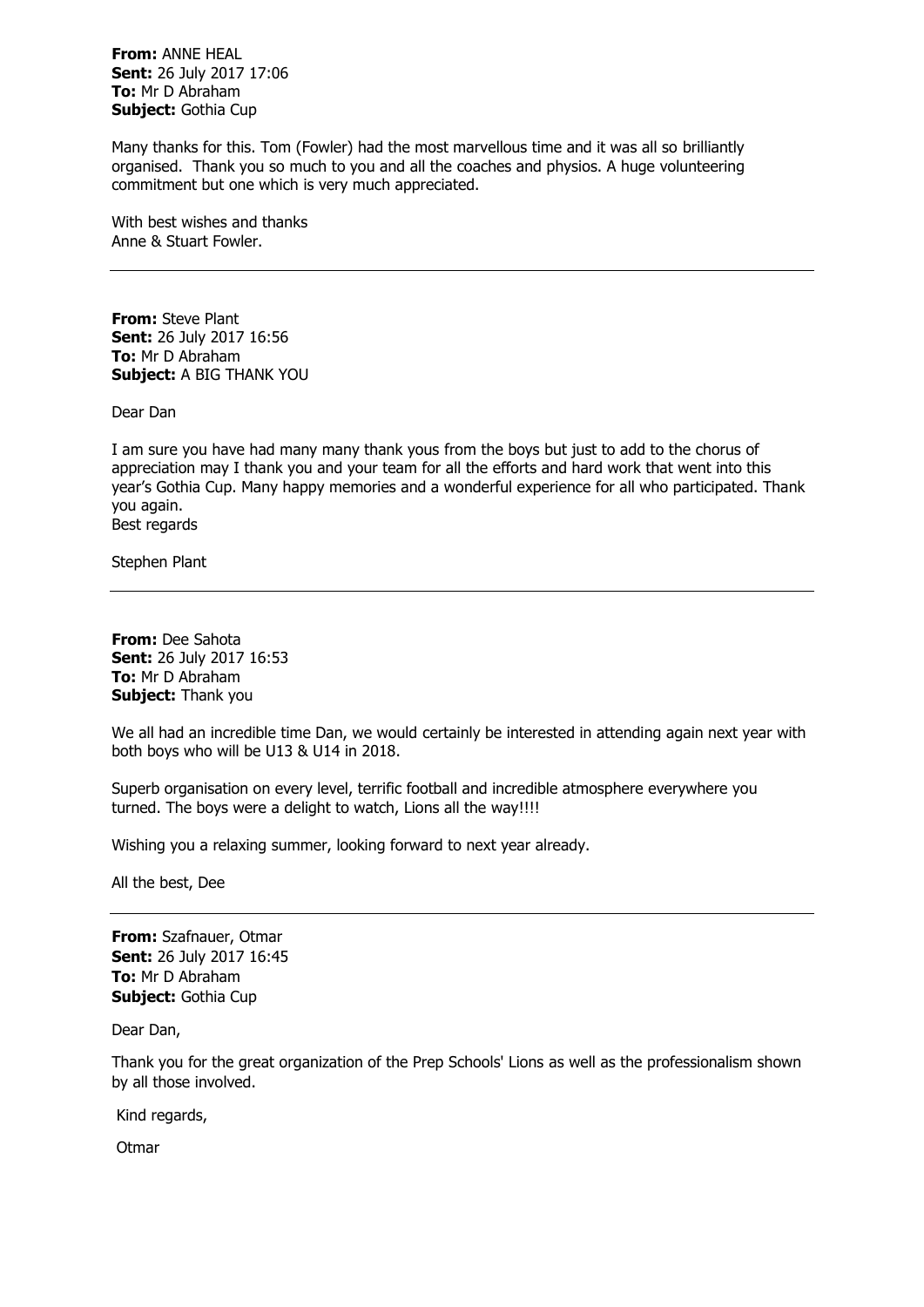**From:** Linda Carpenter **Sent:** 26 July 2017 16:44 **To:** Mr D Abraham **Subject:** Thank you

Dear Dan

I wanted to get in touch to thank you for facilitating such an amazing experience for Thomas, who played in the Lions 3 team in the Gothia Cup.

I was unable to come to Sweden personally but was on the edge of my seat, following the updates on the internet and app! Many thanks to you and your team for making such a fabulous experience happen!

The Gothia Cup is clearly unique- helping not only build football skills but also independence, social skills and so much more.

Thomas has come back and entertained us with great stories on and off the pitch!

Many thanks again and kind regards

Linda Carpenter

**From:** ANDY SOUTH **Sent:** 26 July 2017 16:43 **To:** Mr D Abraham **Subject:** Thank you

Hi Dan,

Just wanted to put on record how much Hugo and the rest of the South family appreciated all the hard work you and the coaches put into the week. It will live long in the memory (hearing other boys singing a song about your son is a very special moment … 'we've got Hugo South').

I think the boys in all teams did everybody proud, one of our parents did video a number of the B11(1) matches and they are hosted on YouTube, if you would like the links please let me know.

Best regards Andy South

**From:** Penny Walker **Sent:** 26 July 2017 16:37 **To:** Mr D Abraham **Subject:** Gothia Cup and next season

Dear Dan

Just wanted to say what a fantastic time Casper had in Gothia - a truly memorable experience and special thanks to Kevin for making him Captain. We are delighted that he was able to attend and that all the teams seemed to do so well Thanks again Penny Walker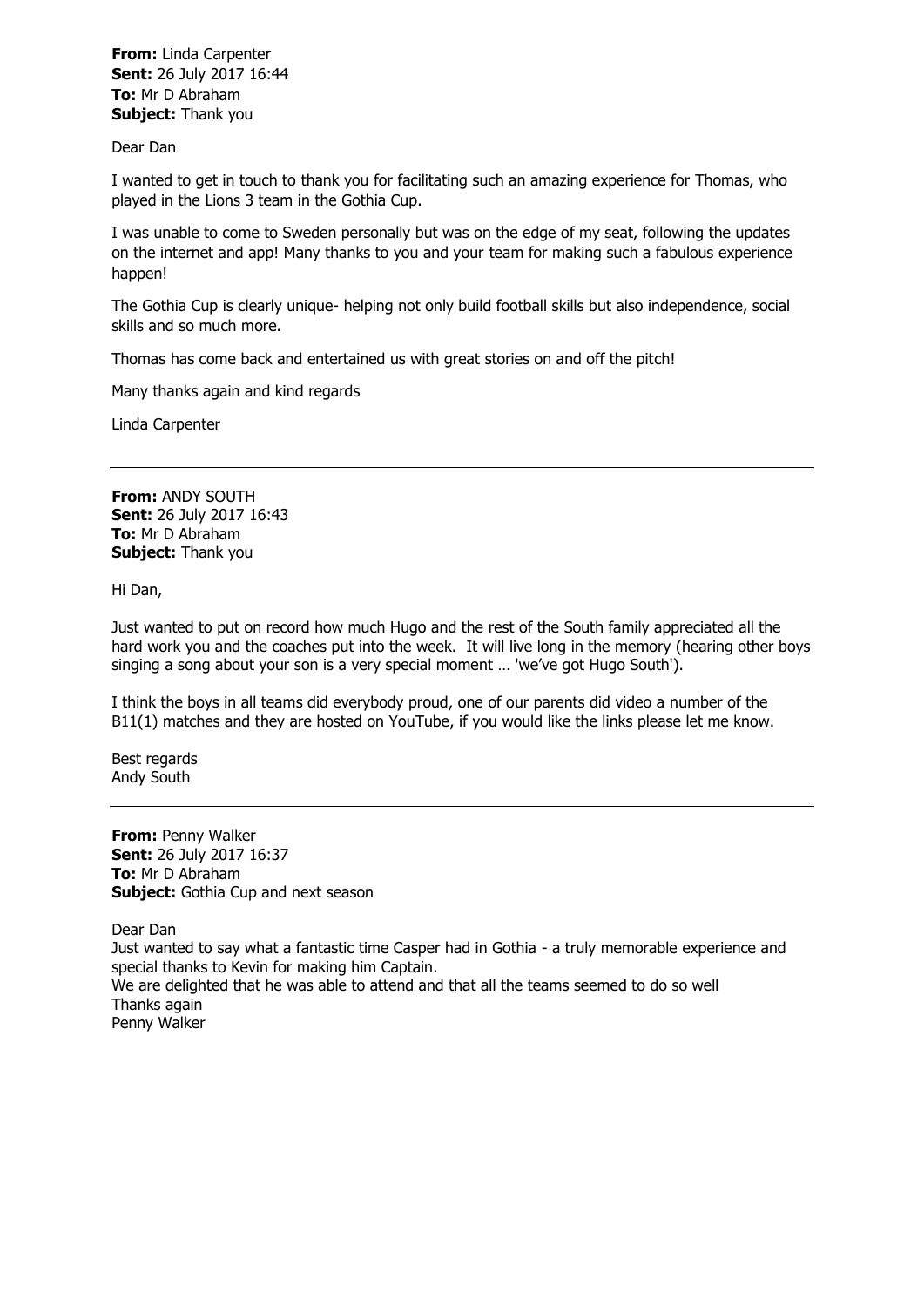**From:** Victoria Campling **Sent:** 26 July 2017 16:23 **To:** Mr D Abraham **Subject:** Prep Schools' Lions

Hi Dan,

Will get the report done asap and will send it over as requested.

Can I just say that I was so incredibly impressed with every part of our Gothia experience from start to finish. I am involved in a lot of organisations and I was so impressed with how smoothly everything went.

I would particularly like to mention Sol's 3 coaches. They were truly fantastic and I could not have felt that he was in safer hands.

At the beginning of the week Sol was really home sick and when we arrived he was quite teary. The coaches supported him every step of the way (especially James) and after we left on the Wednesday he went from strength to strength and came home feeling like he could do anything!

So, in summary I would like to thank you and all your wonderful team for giving the boys an experience of a life time!

Take care,

Tor

**From:** John Wells **Sent:** 26 July 2017 16:09 **To:** Mr D Abraham **Cc:** Emma Wells Mob **Subject:** Gothia

Hello Dan

Just a very quick note to thank you again very much for organising such an amazing trip, we all had a fantastic time!

Best Regards

John Wells

**From:** Kiki and Chris Andrews **Sent:** 26 July 2017 15:54 **To:** Mr D Abraham **Subject:** Gothia Cup

Dear Dan,

Thank you so much for organising the whole of last week - Toby had a blast. A massive undertaking and one which we all appreciate.

Kind regards,

Kiki Andrews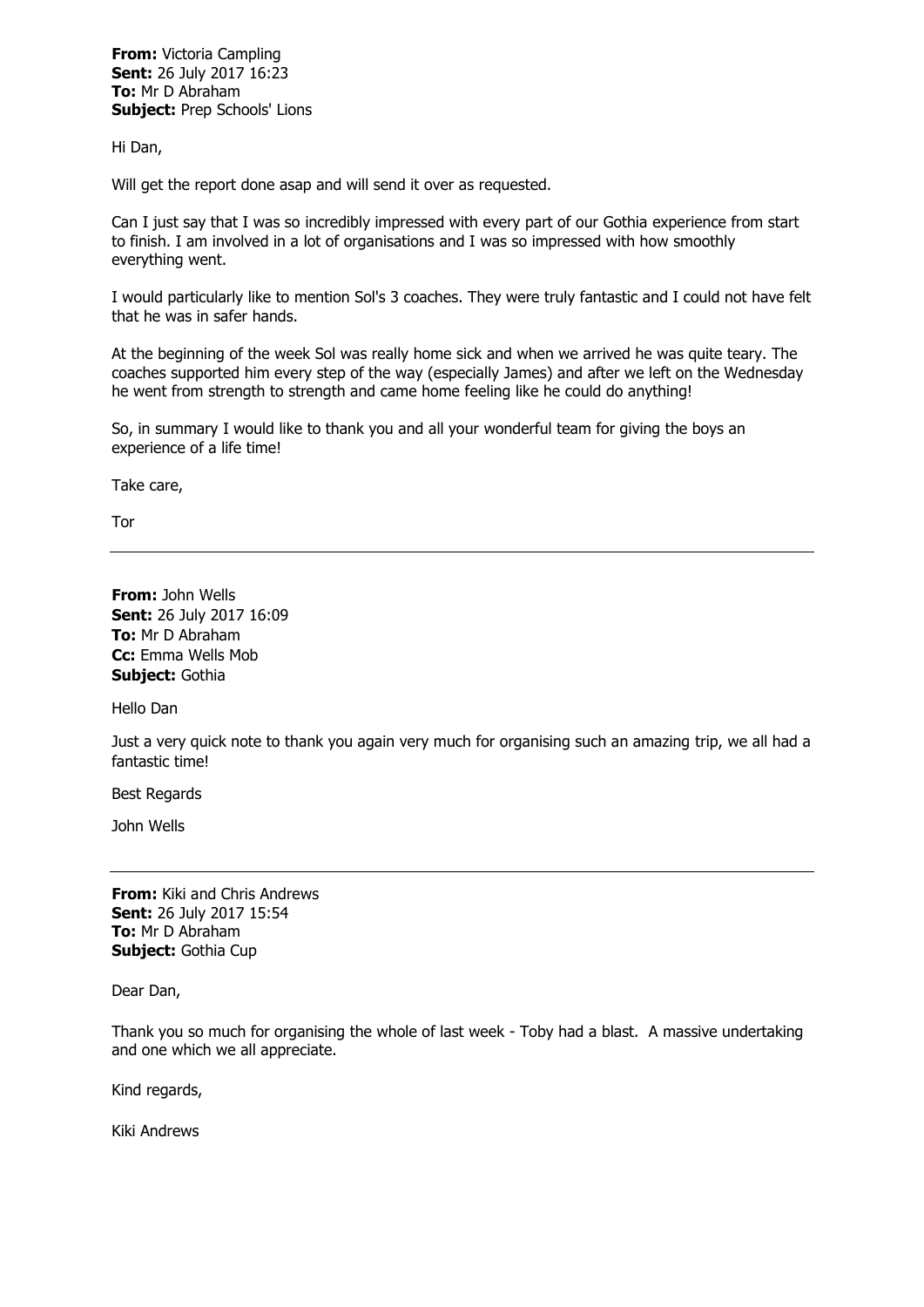**From:** John Gaffney **Sent:** 26 July 2017 15:53 **To:** Mr D Abraham **Subject:** Gothia Cup and next season

Dan

Thank you for organising such a well-run trip last week in Gothenburg, James thoroughly enjoyed himself and we were thrilled to watch 5 matches in three days in good warm weather. We were very pleased with how the coaches conducted themselves and how they acted so responsibly with looking after the boys.

Regards

John

**From:** cressida robinson **Sent:** 26 July 2017 15:21 **To:** Mr D Abraham **Subject:** Goalkeeping Training Camp

Hello Dan

It was a great experience - thank you to you and the coaches for all your organisation.

Best wishes

Cressida

**From:** James **Sent:** 26 July 2017 11:28 **To:** Mr D Abraham **Subject:** Prep Schools' Lions B12 (4) Gothia Cup

Dear Dan,

Just wanted to drop you a short note to thank you so much for the 'Gothia' experience. Freddie absolutely loved it and am sure will stay with him for a life-time.

Daffyd and Molly were brilliant in the way that they supported, encouraged and looked after the children throughout the week.

The team gelled so well – Freddie felt that he had known them for years. Daffyd particularly was a great inspiration for them and I hope that if Freddie gets the opportunity next year the team can stick together.

Despite only playing together that weekend, they surpassed our expectations, winning their pool and getting down to the final 32.

Our many thanks again to you and all your team

With best wishes

James & Julie Phillips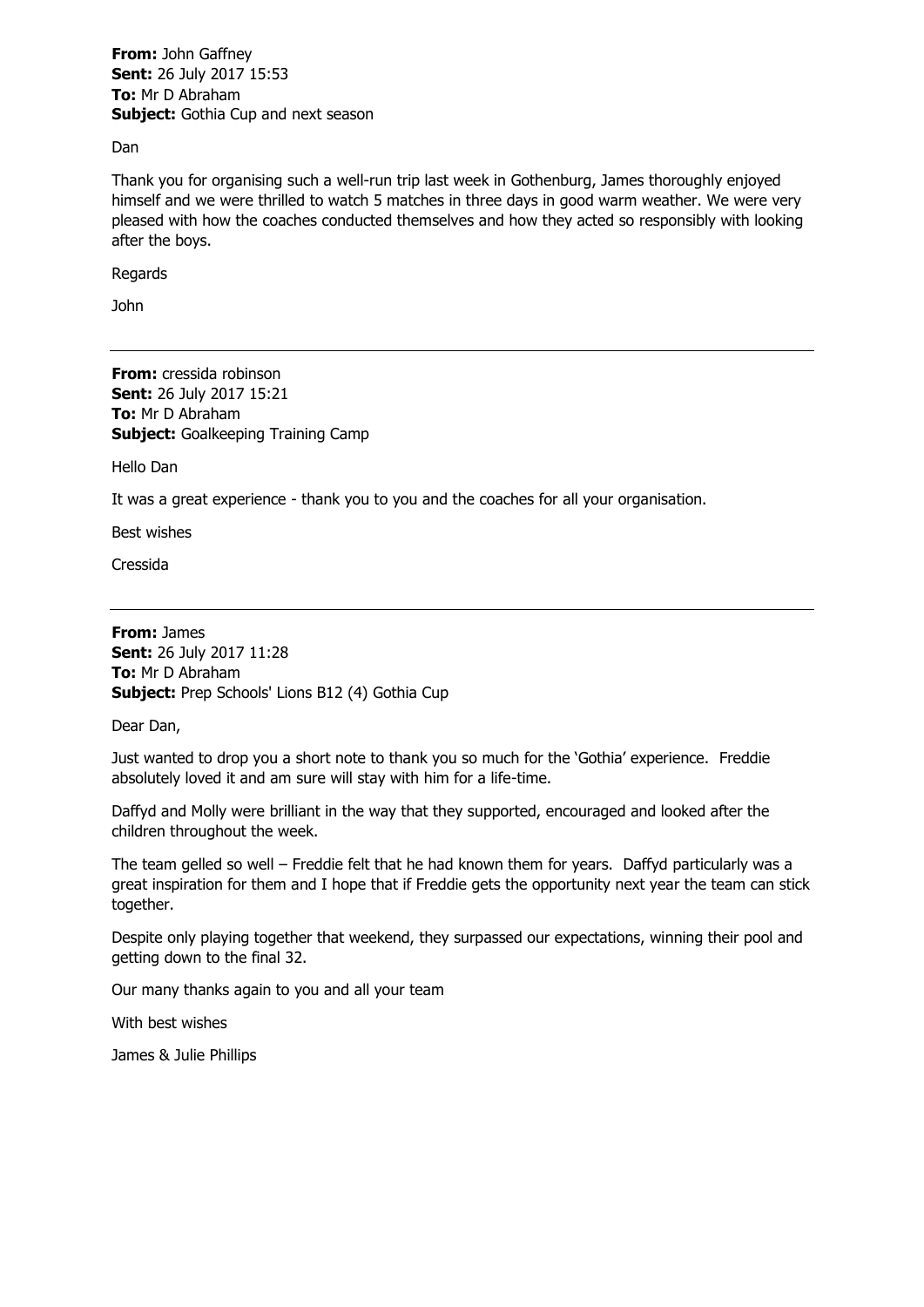From: Paul

Sent: 26 July 2017 10:30

To: Mr D Abraham

Subject: Prep Schools' Pumas at Gothia Cup, Thank you

Hi Dan,

I big thank you to your and you team for delivering an amazing experience for the boys. A special mention to Mike, who was coaching Brett. He did a fantastic job with the boys and the parents, sometimes under extremely difficult circumstances. He was very level headed and got the very best out of the boys.

Thank you once again.

Paul Smith

**From:** John Matheson **Sent:** 24 July 2017 14:00 **To:** Mr D Abraham **Subject:** Prep Schools' Lions at Gothia Cup

Hi Dan

Just wanted to say a huge 'thank you' to you and your team, hope everyone got back Ok.

The boys (and parents) all had an amazing time and the Pumas win was a fantastic way to end it!

Many thanks

John

**From:** Michelle Scott **Sent:** 24 July 2017 12:58 **To:** Mr D Abraham **Subject:** Gothia Cup

Dear Dan,

I was going to send you an email too but you got to me first! Nicholas really enjoyed his Gothia experience & so did we. Although it was Nicks first time the team seemed to 'gel' well & do well as a result. Regarding next year Nicholas would love to be involved again.

Regards

Michelle Scott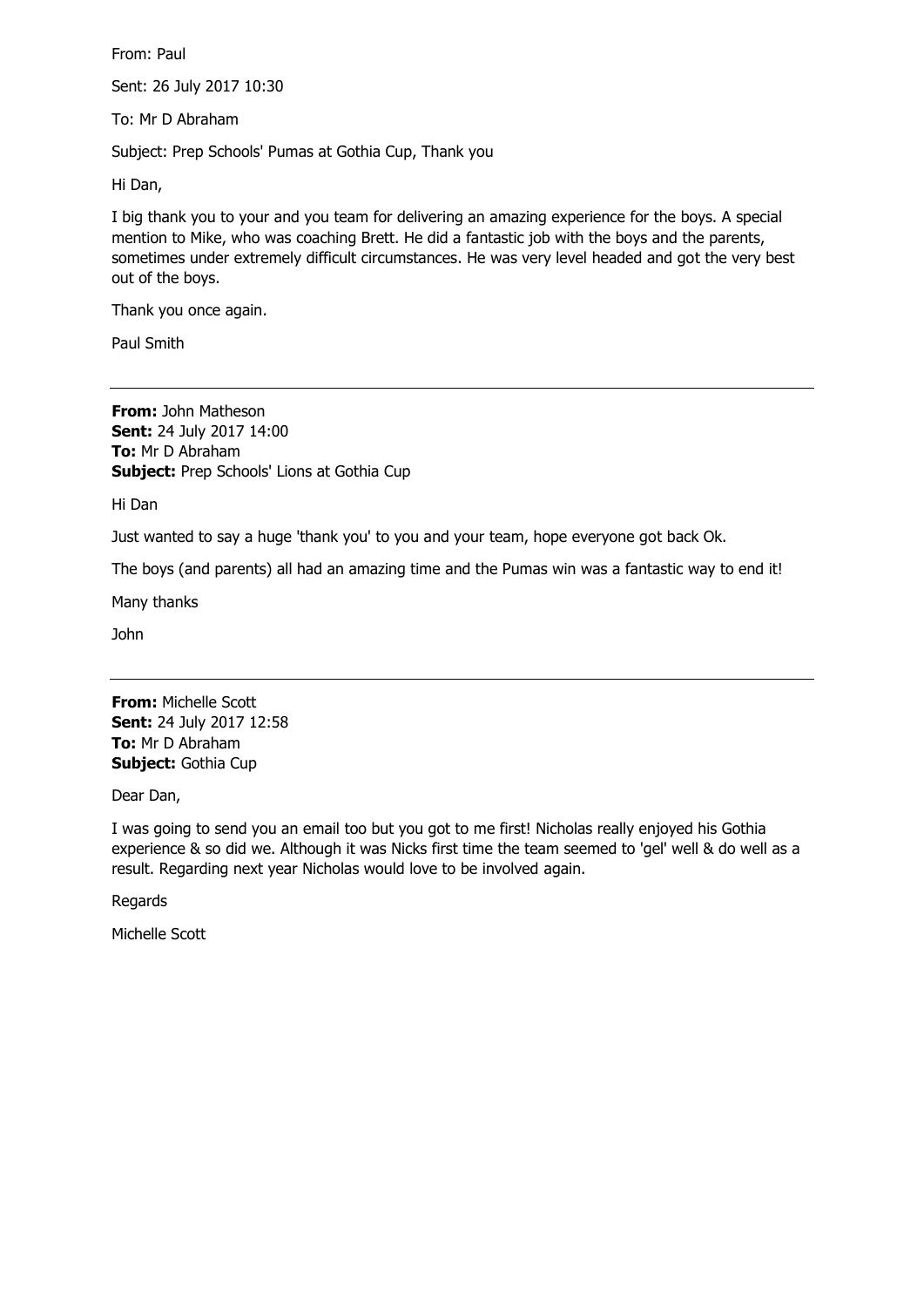From: Catherine Brant

Sent: 24 July 2017 08:26

To: Mr D Abraham

Subject: Gothia Cup - Thank you!!!

Hi Dan,

I just wanted to say a huge thank you for all your amazing organisation for the Prep School Lions Gothia Cup.

Neither myself or Fergus had any idea what to expect and we found the whole experience amazing. Fergus didn't know anyone in his team, apart from when they met at the Easter camp, and it was with some trepidation that I waved him off at Heathrow! However, it is thanks to the organisation, the spot-on attitude and support from George and Sam and the passion of the boys themselves that made this a brilliant (and successful for under 13 B2) week and I am so pleased that Fergus had this opportunity and apart from enjoying great football, I have no doubt he took away very much more from the week.

Please pass on my huge thanks to George and Sam for their energy, enthusiasm and commitment.

Best wishes,

**Catherine** 

**From:** Yuki Beardmore-Gray **Sent:** 23 July 2017 22:01 **To:** Mr D Abraham **Subject:** Gothia Cup

Dear Dan,

I hope you got home safely and are having a well-earned rest now!

Thank you very much for all your hard work in organising a superb week at Gothia. Leo has a brilliant time; he loved being part of his squad, made some great friends, thoroughly enjoyed the whole Gothia experience and is desperate to go again next year. Tom and I really enjoyed our three days in Gothenburg too and were amazed at both your organisation of the Prep Schools Lions, as well as the whole Gothia Tournament. Everything was thoroughly impressive, Gothenburg was a lovely city to visit and we all really enjoyed ourselves. We very much appreciate everything you did for the boys. Please pass on our huge thanks to Tim Green and Sam Walker too, whose company and leadership Leo really enjoyed.

Best wishes,

Yuki,Tom and Leo Beardmore-Gray

**From:** Gerry Young **Sent:** 23 July 2017 22:00 **To:** Mr D Abraham **Subject:** Re: Gothia Cup

Hi Dan

George very much enjoyed Gothia this year. Pete was an excellent coach and Matt a great physiothank you so much for a very well organised trip. Best wishes Marianne Young (mother of George Young born 15/12/03 Prep School Lions B14 (1))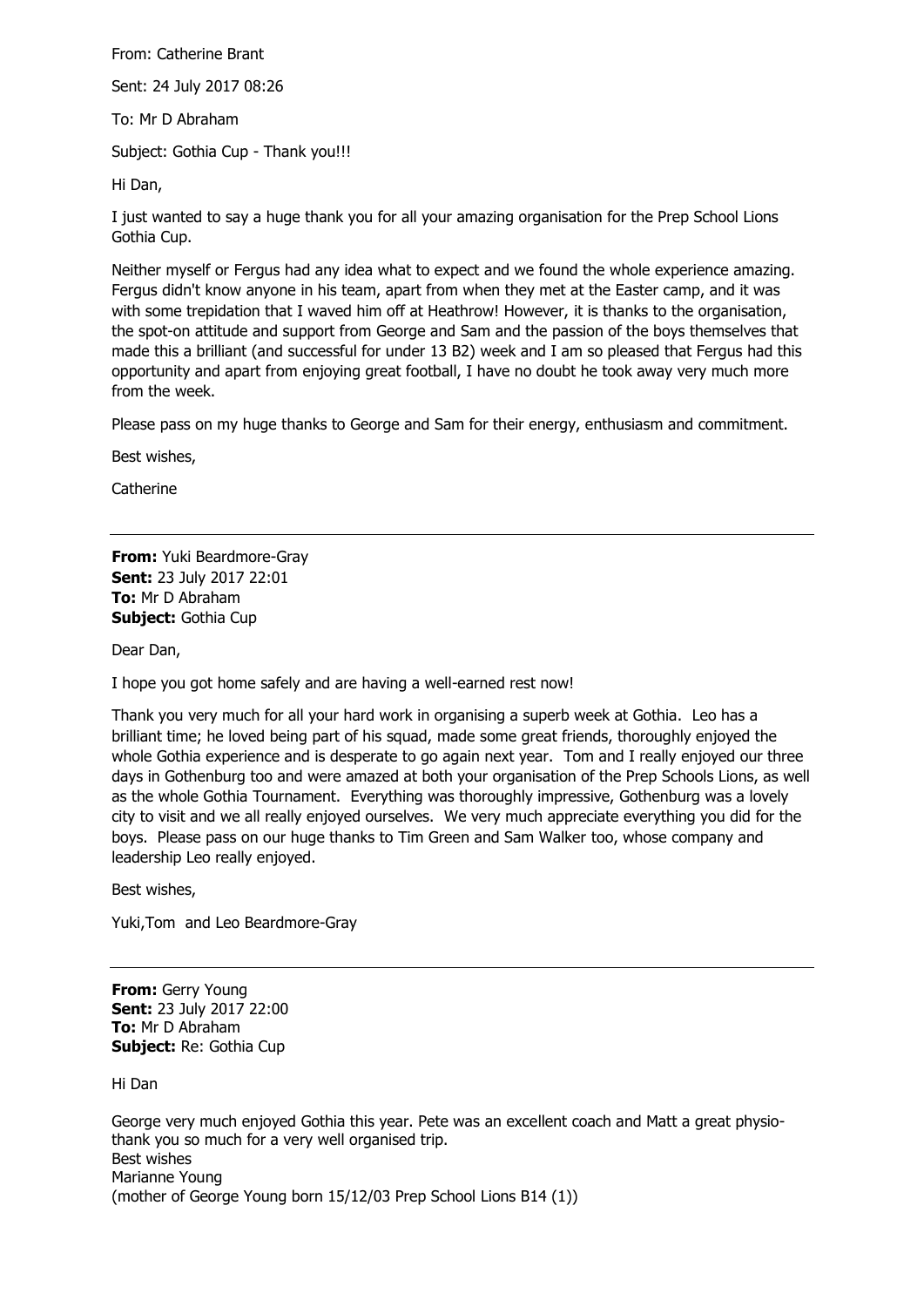**From:** francesca Nash **Sent:** 23 July 2017 19:36 **To:** Mr D Abraham **Subject:** Gothia Cup

Dear Dan,

Thank you for your email. I wanted to write to thank you for organising such a fantastic trip. William enjoyed every minute and really bonded with his team.

I am quite sure he would love to be involved next year.

Thanks again. Francesca Speake

**From:** beth **Sent:** 23 July 2017 18:37 **To:** Mr D Abraham **Subject:** Gothia Cup

Dear Dan,

I can't thank you enough for the experience's you are opening for the boys. They have learned and gained so much from being part of Prep Schools Lions. The exposure to so many different highly professional coaches and physio's, to other boys from very different schools, has been a huge part in both boy's ability to create positive relationships with both adults and their peers. Dealing with the massive highs and then coping with the huge disappointments when playing in the tournament, have certainly had a significant part to play in the development of their emotional well-being. Over the last four years I have seen an enormous positive change in their ability to cope with varying situations that they've had to deal with. I truly believe that being part of such a well-established, incredibly well organised and professional set up has given both my boys a real sense of self-worth and value. They are both extremely proud to be part of the Lions.

I apologise for the emotional 'fluffy' comments, but we're all still on the 'Gothia high' and the boys have come back buzzing.

Have a great summer,

Kind regards, Beth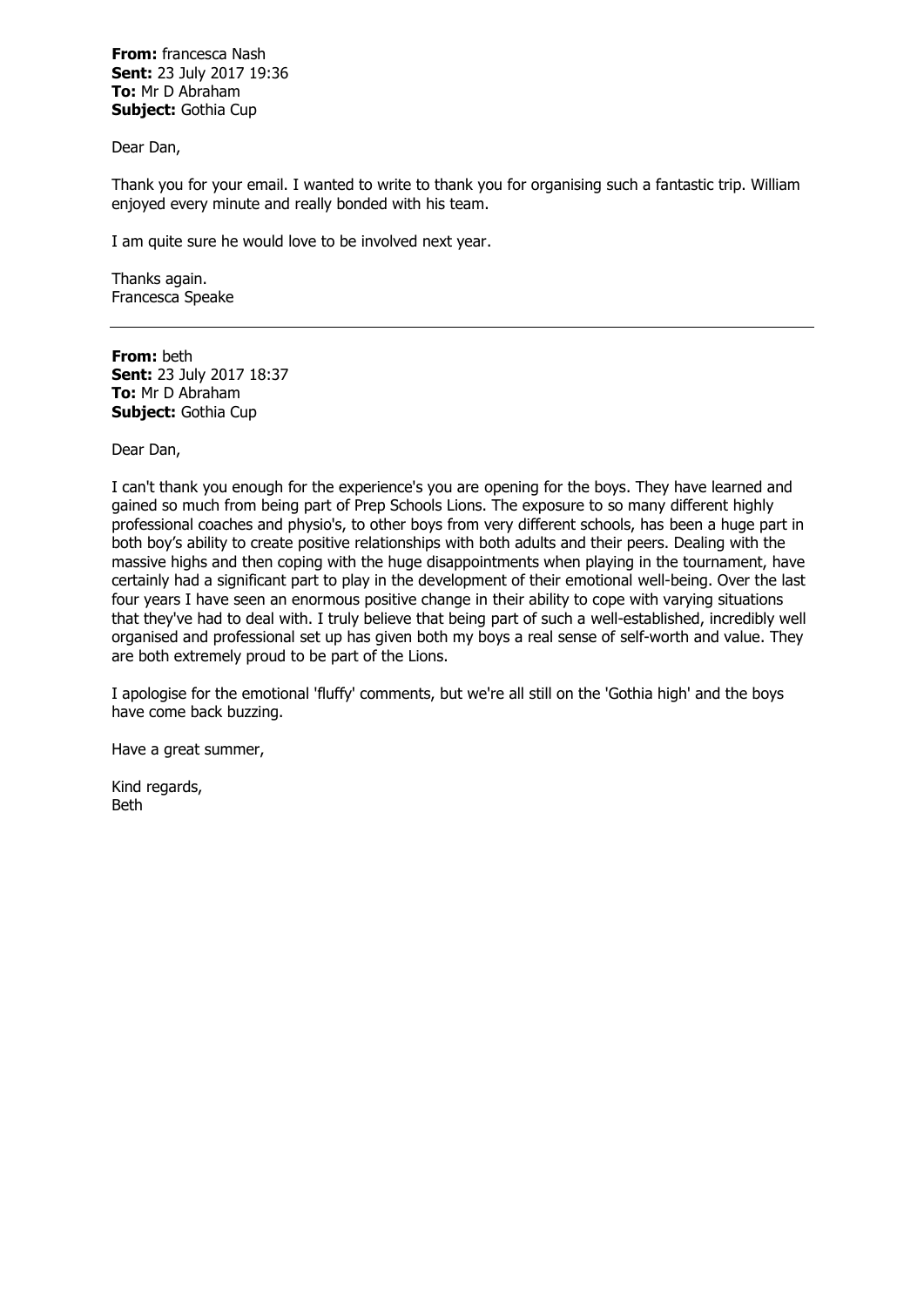From: Claire Crawford Sent: 23 July 2017 16:58 To: Mr D Abraham Cc: Philip Crawford Subject: Gothia Cup Dan,

Before I hope you get chance for a Summer break I want to write to say thank you to you and your team for a wonderful Gothia experience. It was an extraordinary week that we didn't want to end.

Owen (B12 5) had an amazing time in his team and enjoyed every part of the time with his team mates and Asa and Melvin. It is a testament to the boys and Asa that despite having not played a competitive game before Monday made it to the last 16 of the cup. We found Asa and Melvin to have the perfect balance of coaching, discipline and support.

We enjoyed having the opportunity of being part of an incredible event that was from our view appeared flawlessly organised. Aside from watching our team throughout the competition watching the B11 team at Kviberg win their quarter final on Thursday evening is one memory that will stay with us for a long time.

Thank you again for all the time this must take throughout the year and I hope you have a great summer and a chance to recharge for the new season ahead.

Best wishes,

Claire & Philip Crawford

**From:** Sue Wallis **Sent:** 23 July 2017 14:28 **To:** Mr D Abraham **Subject:** Gothia Cup

Hi Dan

Many thanks for an incredible tournament, Will said it was "the best week of his life!" - that says it all. We had a fantastic time, thank you so much.

Could we also say a thank you to the coaches, Tim and Sam for B14 and for Danny and Matt B12 LIONS 3. Danny was fantastic with the boys (not that Tim wasn't) and I know it was his first year but please don't make it the last! He was brilliant.

With kind regards

Sue

**From:** Aina Suterwalla **Sent:** 23 July 2017 11:21 **To:** Mr D Abraham **Subject:** Gothia Cup Report

Dear Dan,

Once again, thanks for a fantastic tournament. Zain thoroughly enjoyed the football and catching up with friends he made last year / making new friends this year. It's a wonderful experience for the boys, and us parents, and we are looking forward to next year's tournament!

Best wishes Aina (Zain's mum)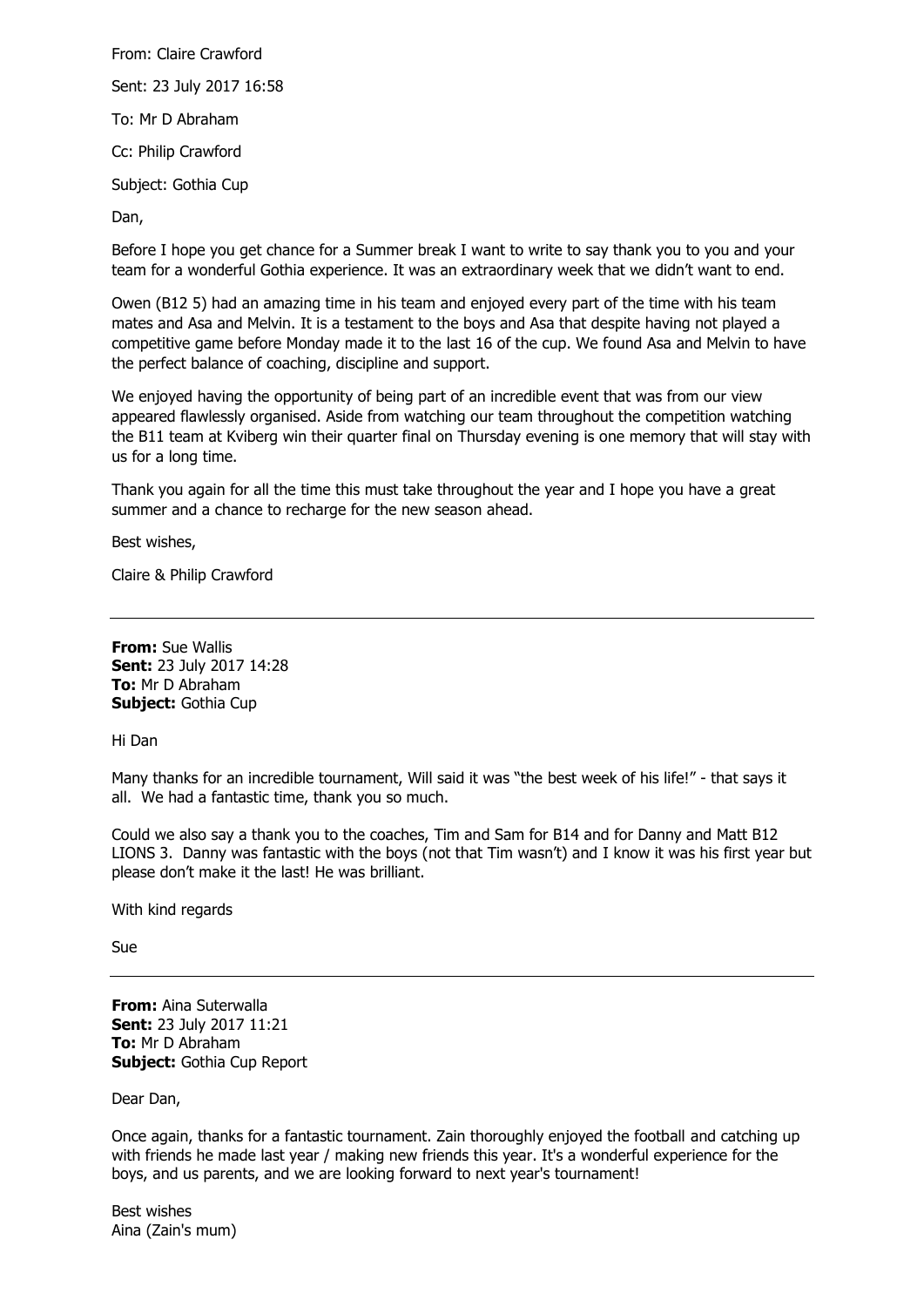**From:** Sarah Hall **Sent:** 23 July 2017 11:17 **To:** Mr D Abraham **Subject:** Gothia Cup

Hi Dan

You (and clearly lots of other parents!) pipped us to the post with writing to thank the whole team for the most amazing time Tom and Barney had last week - as did we!

I didn't come last year (only Matt did) so had no real idea what to expect. But I was completely blown away. Just incredible. Both in terms of fun for the boys, life experience, great football and truly fantastic coaches. Max, Sam, Charlie and Luke were beyond kind, encouraging, great fun, hardworking.... I could go on and on. They were just brilliant and the boys loved every second.

Thanks again for giving the boys such a wonderful week.

I hope you and the coaches are enjoying a well-earned rest this week.

Yours Sarah and Matt Hall

**From:** Stephen Bough **Sent:** 23 July 2017 11:05 **To:** Mr D Abraham **Subject:** Gothia Cup

Dan

Thanks again for pulling together a wonderful lifetime experience for the boys and parents – we had such a good time.

Enjoy the summer with your family.

All the best

**Stephen** 

**From:** Katie Evans **Sent:** 23 July 2017 10:58 **To:** Mr D Abraham **Subject:** Gothia Cup

Dear Dan,

I was going to email you this week to say that Jack (Kennedy) has asked me (about ten times) if he can go back to Gothenburg again next year. This being our first year we didn't know whether children can automatically come back or whether they have to be selected again?

He thoroughly enjoyed the week, the football was fantastic and he has learnt a lot and come back focused on the areas he knows he needs to improve on. It really has been the most wonderful experience for him.

Tim has been an amazing coach, so encouraging and made Jack feel like a valid part of the team. I'm sure I'm not the only parent saying so, and Jack spoke highly of Sam too. I think it is testament to the two of them that so many of the B14(2) boys want to return.

Many thanks for a wonderful week.

Best wishes

Katie Evans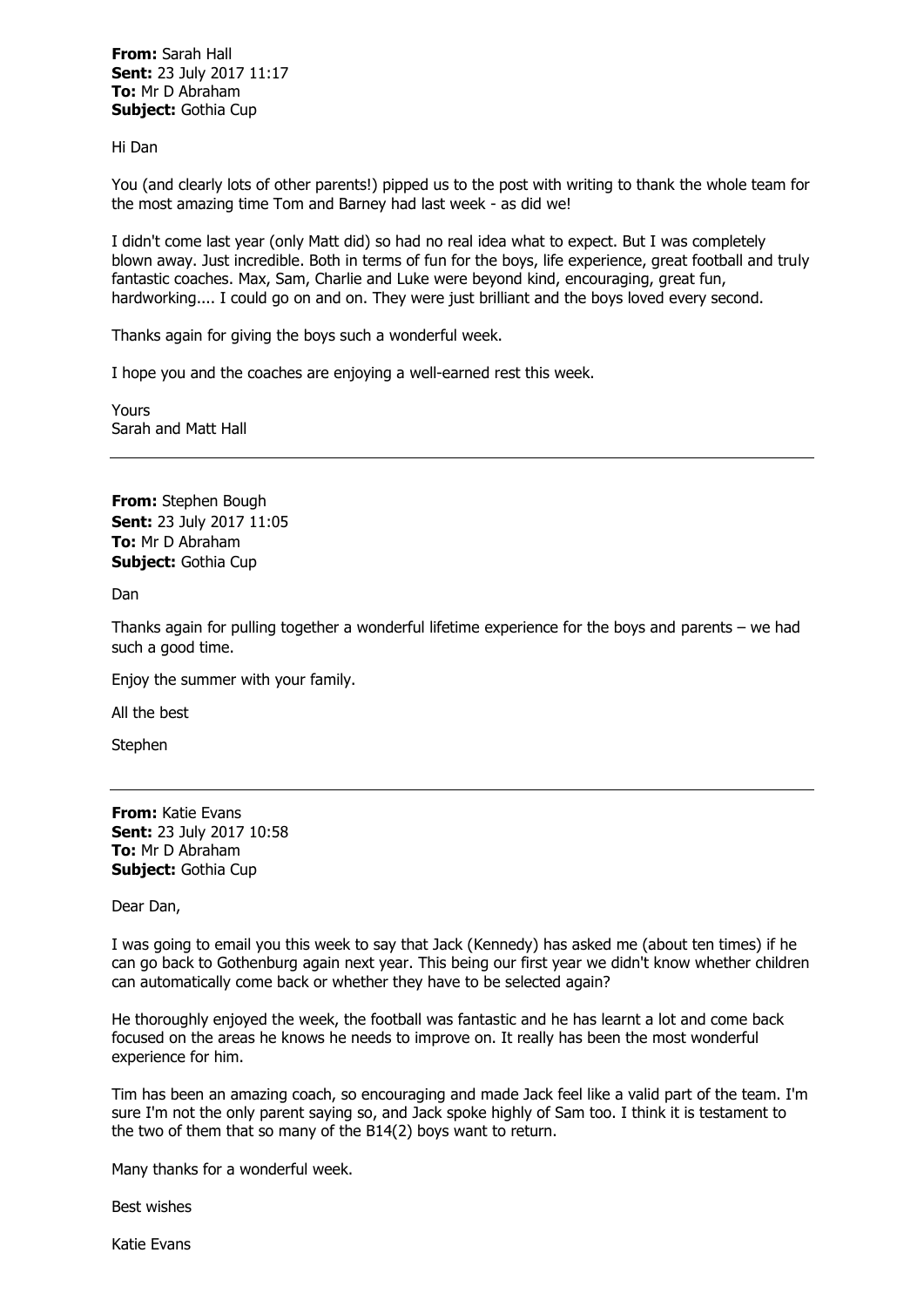**From:** T Strang Gmail **Sent:** 23 July 2017 10:38 **To:** Mr D Abraham **Subject:** Gothia Cup

Hi Dan,

John, had an amazing time this year for which we can't thank you and your team enough.

Kind regards

Tom Strang

**From:** Jayne Dando **Sent:** 23 July 2017 10:03 **To:** Mr D Abraham **Subject:** Prep Schools' Pumas at Gothia Cup -Ethan

Dan,

Just a note to say a huge thank you to you and the team for another great year. Ethan had a great time and is already hoping to be involved next year. The efforts of the team are much appreciated, especially as we were unable to make it this year,

Regards,

Jayne Dando

From: Wendy Miell-Ingram

Sent: 23 July 2017 09:57

To: Mr D Abraham

Cc: Daddy

Subject: Gothia Cup!

Dear Dan,

A huge thank you for organising the trip to Gothenburg. Rowan and Quinn had an amazing time and loved every minute of the tournament. They are already keen to book on again for next year and we hear there is some exciting talk about Gothia Cup China! Either way, they would love to join in.

Our coaches Simon and George were fantastic. So professional and amazing with the boys. If possible, we would be grateful if you would kindly let us have a contact address for both, so that we can send a personal thank you card to them.

Once again, thank you to you, the coaches and all the support team. An amazing experience, with lots of fun and enjoyment along the way.

Very best wishes,

Wendy and David Miell-Ingram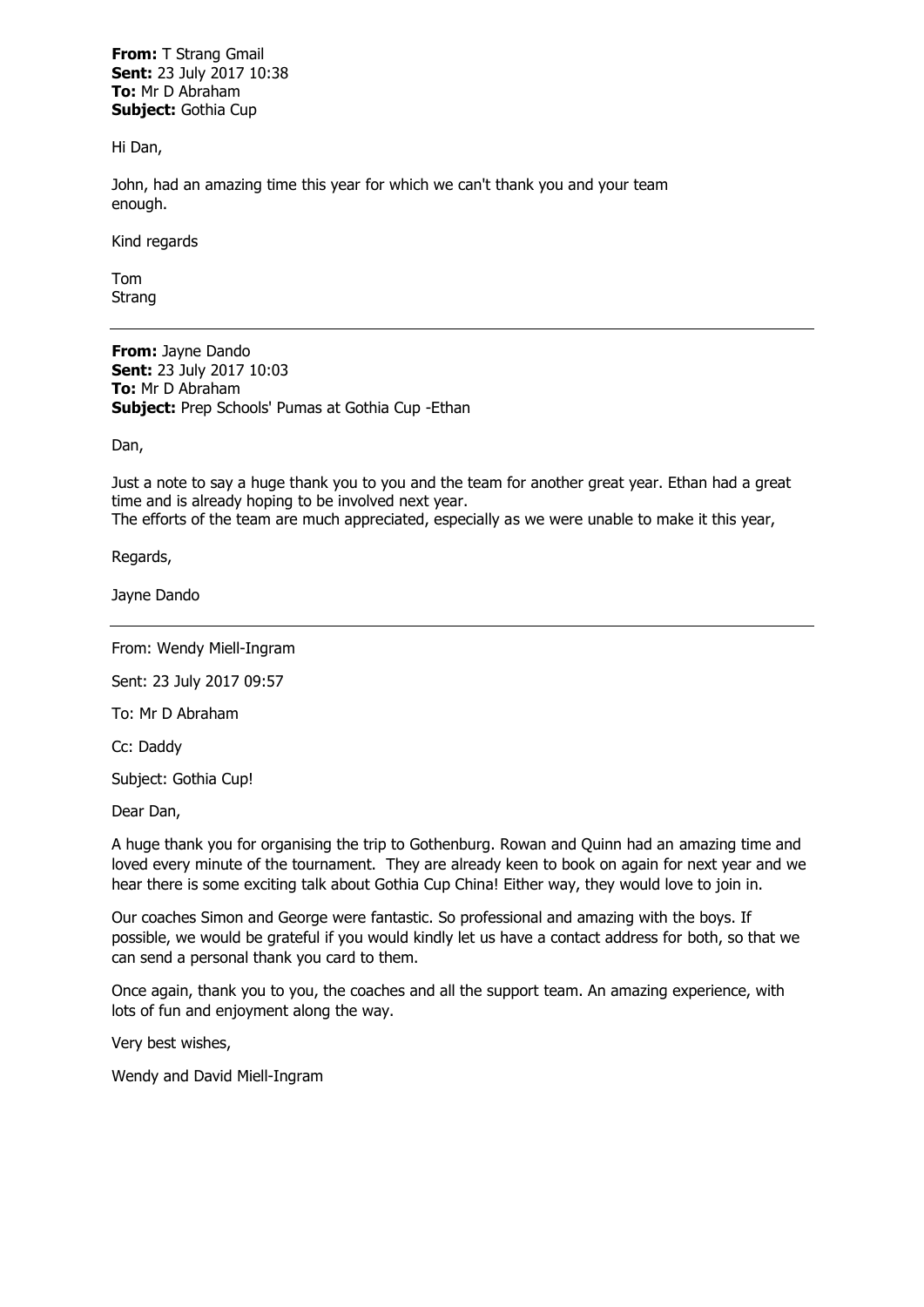**From:** Fiona Kelly **Sent:** 23 July 2017 09:39 **To:** Mr D Abraham **Subject:** Gothia Cup Report

Dan, are you home?

Thank you so much for such an amazing experience for our son Scott Kelly in the under 12's and us as a family! His coaches, Chris, James and Andrew were brilliant. Our other little fella Brad is super inspired to get in the under 12's next year now too!

Thanks again for all your hard work and to all your wonderful and dedicated staff!

Fee Kelly x

**From:** Alison Pomeroy **Sent:** 23 July 2017 09:29 **To:** Mr D Abraham **Subject:** Gothia Cup

Dear Dan,

The past week has been amazing. George had a fantastic time, please send our sincere thanks to Tim and our physio, Sam who really did a grand job with the boys. If there is to be a team next year then count George in, we would love him to take part. It was a brilliant experience for him and we thoroughly enjoyed supporting the team. Many thanks for the opportunity you have given George and we hope to be back at Gothia next year.

Kind regards,

Ali Pomeroy

**From:** Emma Oakden **Sent:** 23 July 2017 08:13 **To:** Mr D Abraham **Subject:** Thank you!

Dan,

Good morning, I just wanted to thank you and all the staff involved in making this year's trip to Gothia such a success! Henry had an amazing time and is already really looking forward to next year!

Please do pass on our thanks to the coaches of his team (B12 Pumas 2) Sam and Max, who truly did a sterling job both on and off the field.

Do hope you have a great summer,

Best wishes,

Emma Oakden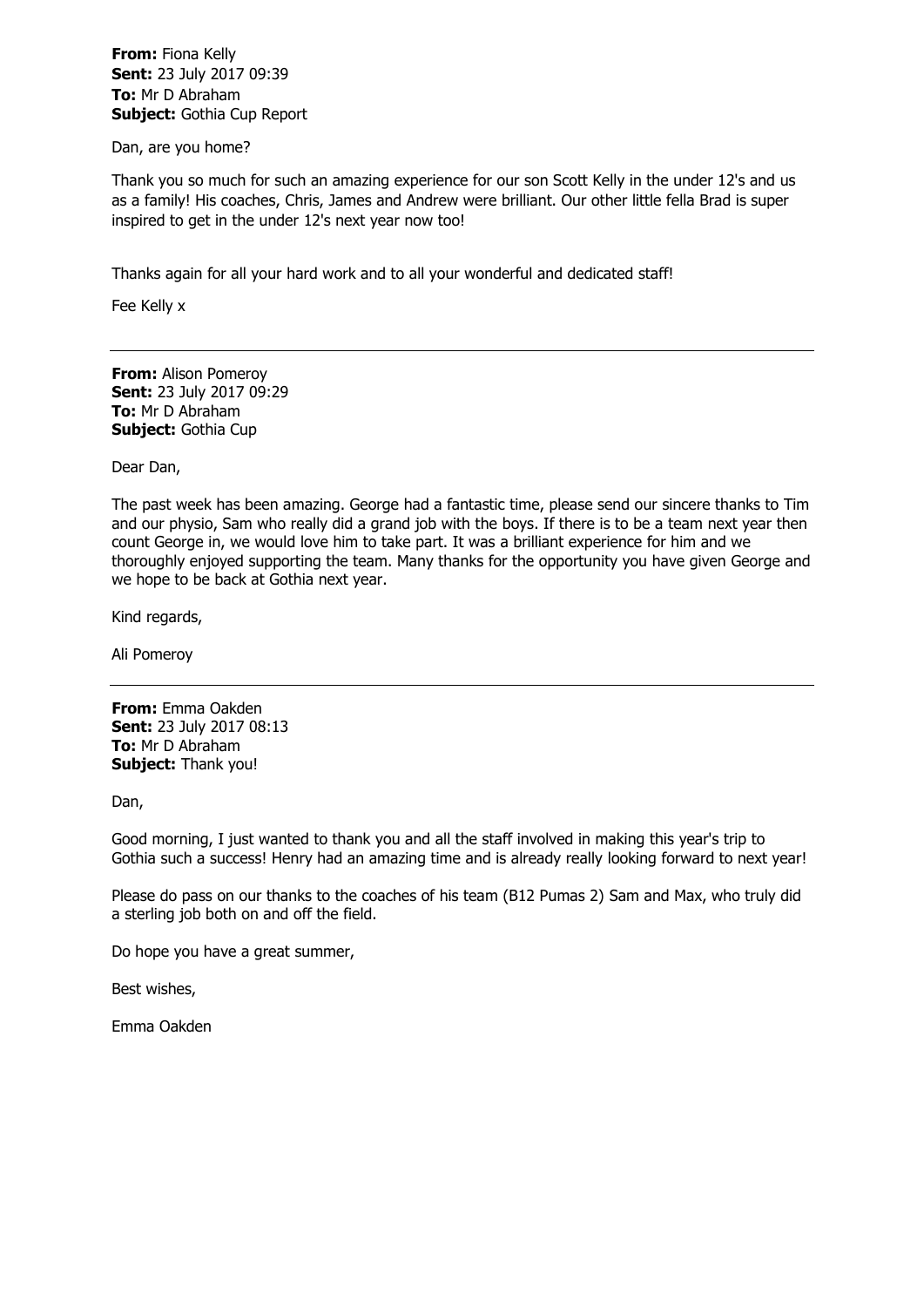From: Philippa Ejje Sent: 22 July 2017 11:14 To: Mr D Abraham Subject: Gothia Cup

Hi Dan,

We just wanted to thank you for the great experience both our boys had at the Gothia Cup.

Neil and I were lucky enough to travel out with our other son Harry and though what a well organised event it was. The boy's teams were really well drilled and seemed to gel even though they had only just come together so it was a credit to you all that it worked so well, so please extend our thanks to Dom and Daf and their teams.

Both boys have come back on high and are hoping to have the opportunity to return next year and our youngest who is 8, is already asking when he can go!

Thanks again for the opportunity and hopefully Max and Tom will be there again next year.

Kind Regards

Pip Ejje

From: Gemma Clapcott

Sent: 22 July 2017 11:05

To: Mr D Abraham

Subject: Gothia Cup U13s

Dear Dan

I just wanted to say a big thank you for a wonderful professional experience. My son, DJ Clapcott, has had an amazing time and feels he has learnt so much from the trip.

Please pass on my heartfelt thanks to Kevin and Sam for looking after the U13(3) so well.

Kind regards

Gemma

From: Wendy West

Sent: 22 July 2017 10:54

To: Mr D Abraham

Subject: Re: Flight Arrangements

Hi Dan

Thanks again for your superb organisation.

This whole experience for Aidan and us has been even more amazing this year, given where his team started and now in the plate final...phenomenal turnaround and what a fabulous story to dine out on for years to come!

Best regards

Wendy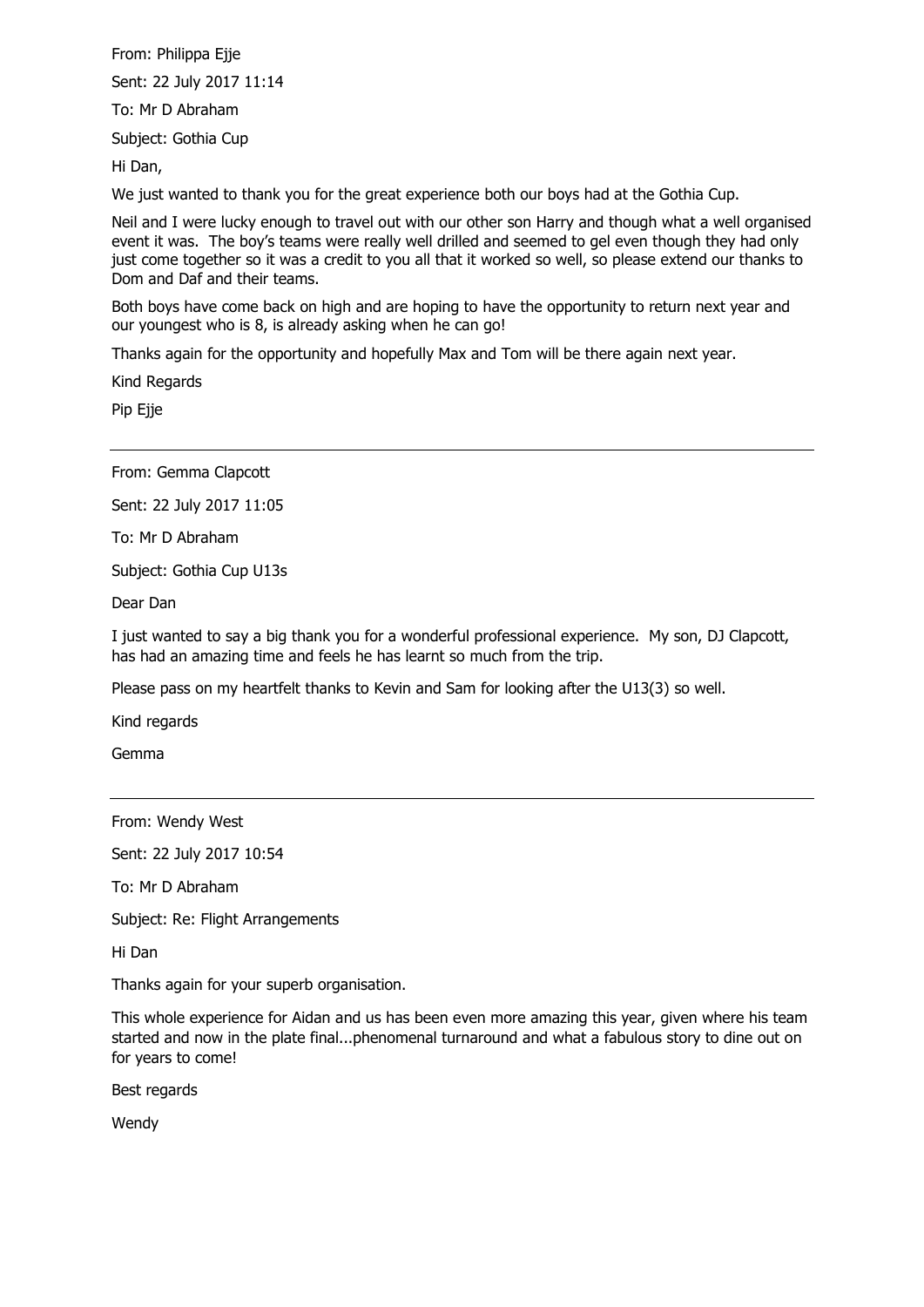**From:** Stephen Bough **Sent:** 22 July 2017 07:44 **To:** Mr D Abraham **Subject:** Thank you

Dan

We have just arrived back from a wonderful week in Sweden for the Gothia Cup. I would like to thank you and your team for organising the trip. We really appreciate the hard work you have put in to this to make such a large-scale event work so well with so many teams.

I thought across the age groups the boys were fantastic, working hard, playing great football with lots of smiles on their faces.

The experience for Tom was amazing and he thoroughly enjoyed his football at Gothia as well as forming new friendships with a great bunch of players.

Hopefully you will now get a well-earned break.

All the best

Stephen

**From:** NICOLA HUGHES **Sent:** 21 July 2017 06:58 **To:** Mr D Abraham **Subject:** Fwd: Prep Schools' Pumas at Gothia Cup

Hi Dan

I came home last night and stayed in Gothenburg from Sunday - Thursday, what an amazing tournament, I had such a fabulous time, the tournament was superb and so glad I went, what a fantastic experience for these young boys, Callum has really enjoyed himself and I look forward their home coming this evening

Thanks for your hard work and efforts putting this together alongside all the wonderful coaches

Kind regards

**Nicky** 

**From:** Ben Walmsley **Sent:** 20 July 2017 19:52 **To:** Mr D Abraham **Subject:** RE: Prep Schools' Lions at Gothia Cup

Hi Dan

Just a quick note to say thank you for all your hard work and organisation that goes into to getting the boys to Gothia.

I thought the whole experience was fantastic and I sure Finn has loved every minute.

Please do pass on my thanks to Kevin and Sam for looking after the boys so well this week.

Best regards

Ben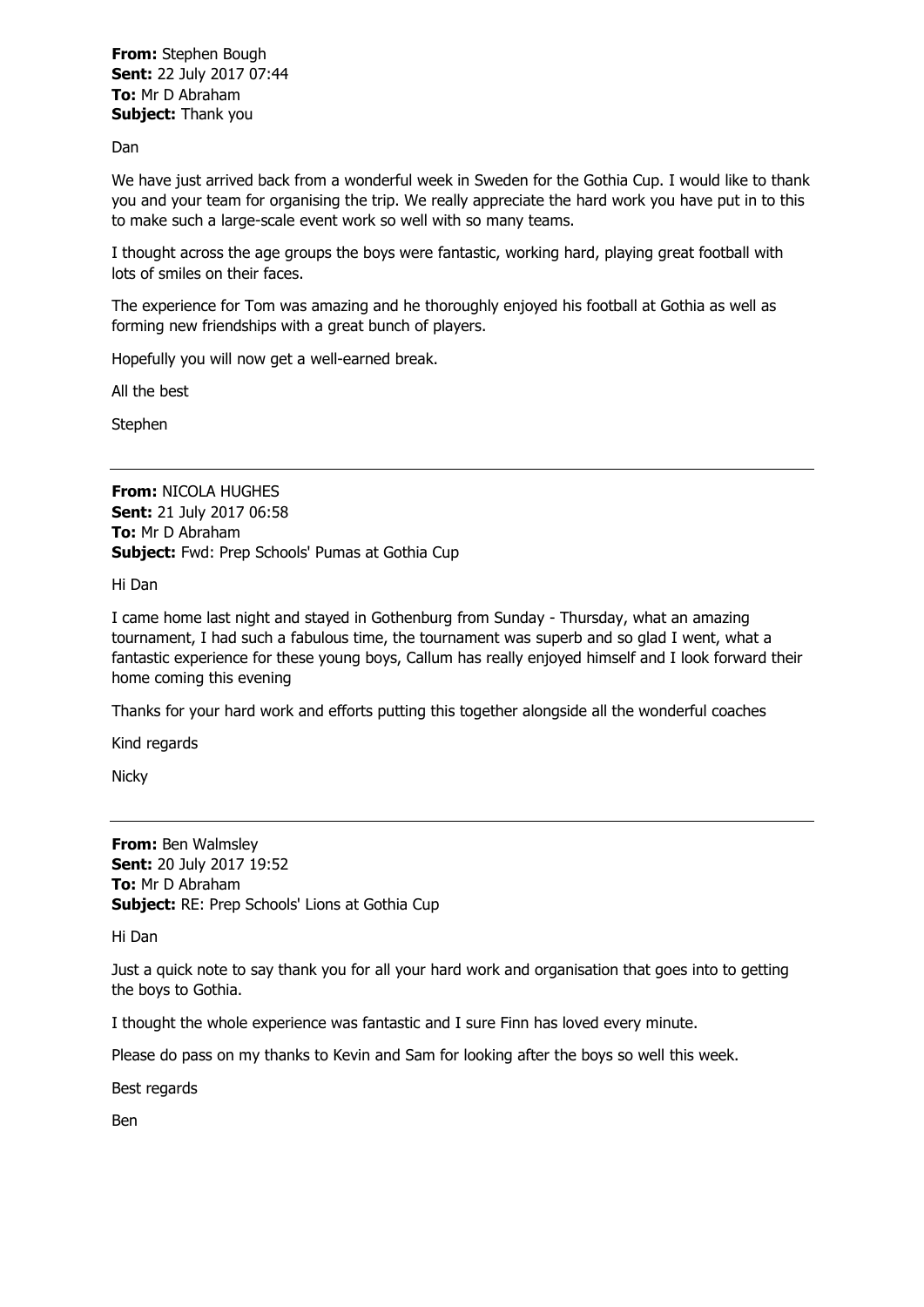**From:** Courtney **Sent:** 20 July 2017 08:36 **To:** Mr D Abraham **Subject:** Re: gothia cup

Dear Dan

Just a quick email to thank you and your team for this week.

Everything has been so well organised; the boys have played some great football and met new friends. I've really enjoyed being here and watching the matches. My son Rory is loving every moment of this experience.

I would also like to say how fantastic we all think Daf and Molly are. They have looked after the boys, coached and advised them and been informative and professional with us parents.

They really are quite an asset.

Thank you again for everything.

Kind regards

Courtney Proctor

**From:** Jackie Russell **Sent:** 20 July 2017 04:59 **To:** Mr D Abraham **Cc:** David Russell **Subject:** Re: Prep Schools' Lions at Gothia Cup

Domy Russell is loving it from the very brief conversation he squeezed me in for 2 min all week!

Regards, Jackie (Donnelly) Russell

### **Other feedback**

Just want to say thank you again for what you do for football for these youngsters. I can't tell you enough how grateful I am as Matthews confidence in himself has grown so much since being picked for the A squad.

Judy Dalgleish, Parent

To sum up the week in Gothenburg from the parents' point of view, we might have dropped off our little boys at the airport but a week later we collected young men. We watched proudly, as our boys grew in confidence, developed interpersonal skills and worked as a team with lads that they hardly knew and in the process developed friendships.

To Dan, the coaches and staff - you were all just amazing. The impact you have on the lives of these young men will be far reaching and you have given them memories that will live on for a lifetime.

Erica Reilly, Parent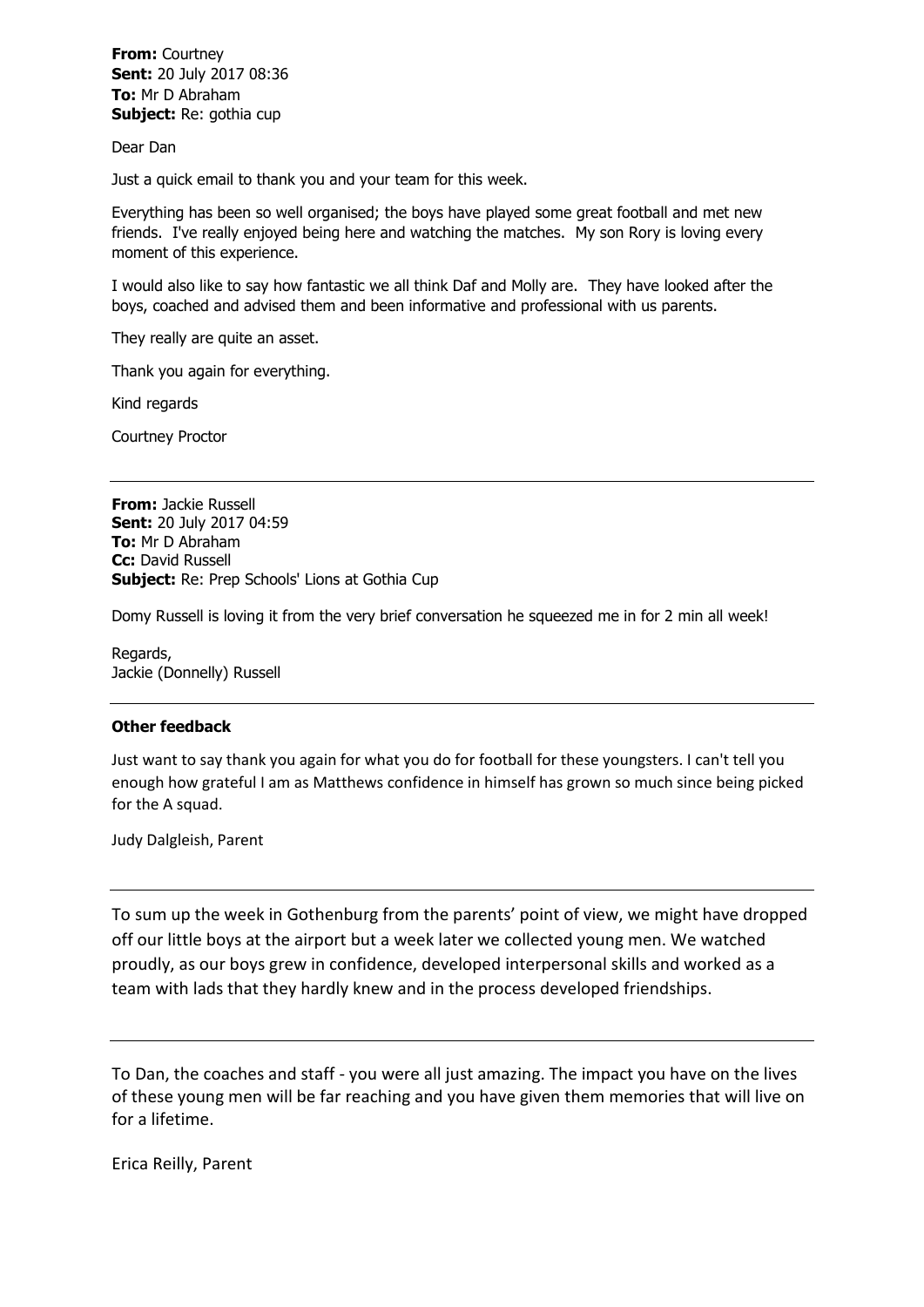**From:** Fiona Wilson **Sent:** 12 September 2017 09:53 **To:** Mr D Abraham; James Wilson **Subject:** Archie Wilson

Morning Dan,

I am writing to confirm that Archie would love to accept the offer to return to Gothia with the Pumas next year.

Archie returned from the trip inspired by the experience and also from the coaches Sam and Max. I couldn't have asked for better role models. It was a pleasure to see how he matured in such a short period of time. For this reason alone, we are really excited to see his development and growth, another year with the Pumas.

Thank you and best of luck in securing your next years teams.

Best wishes, Fiona and James Wilson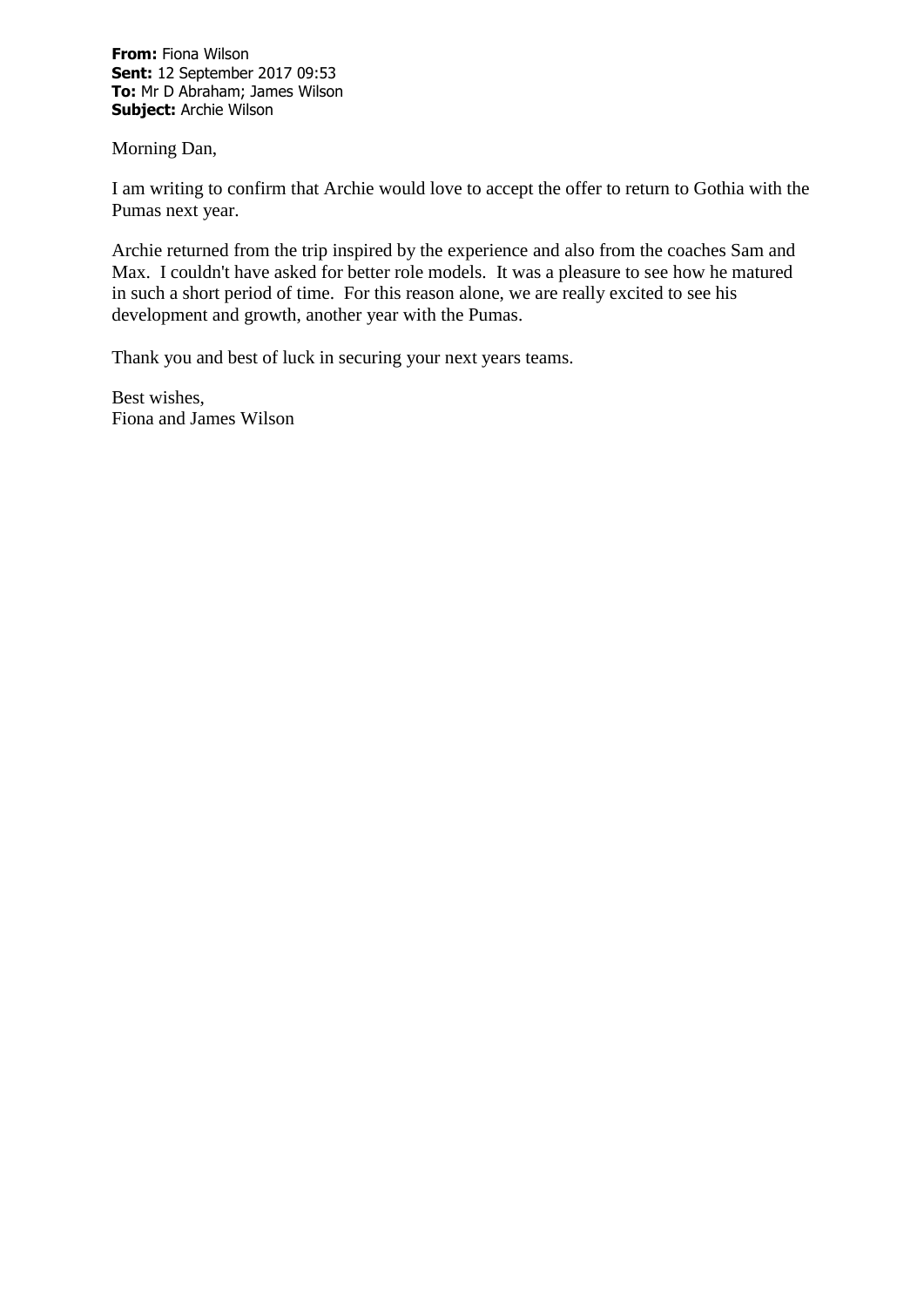# **Feedback from Parents**

# **2016**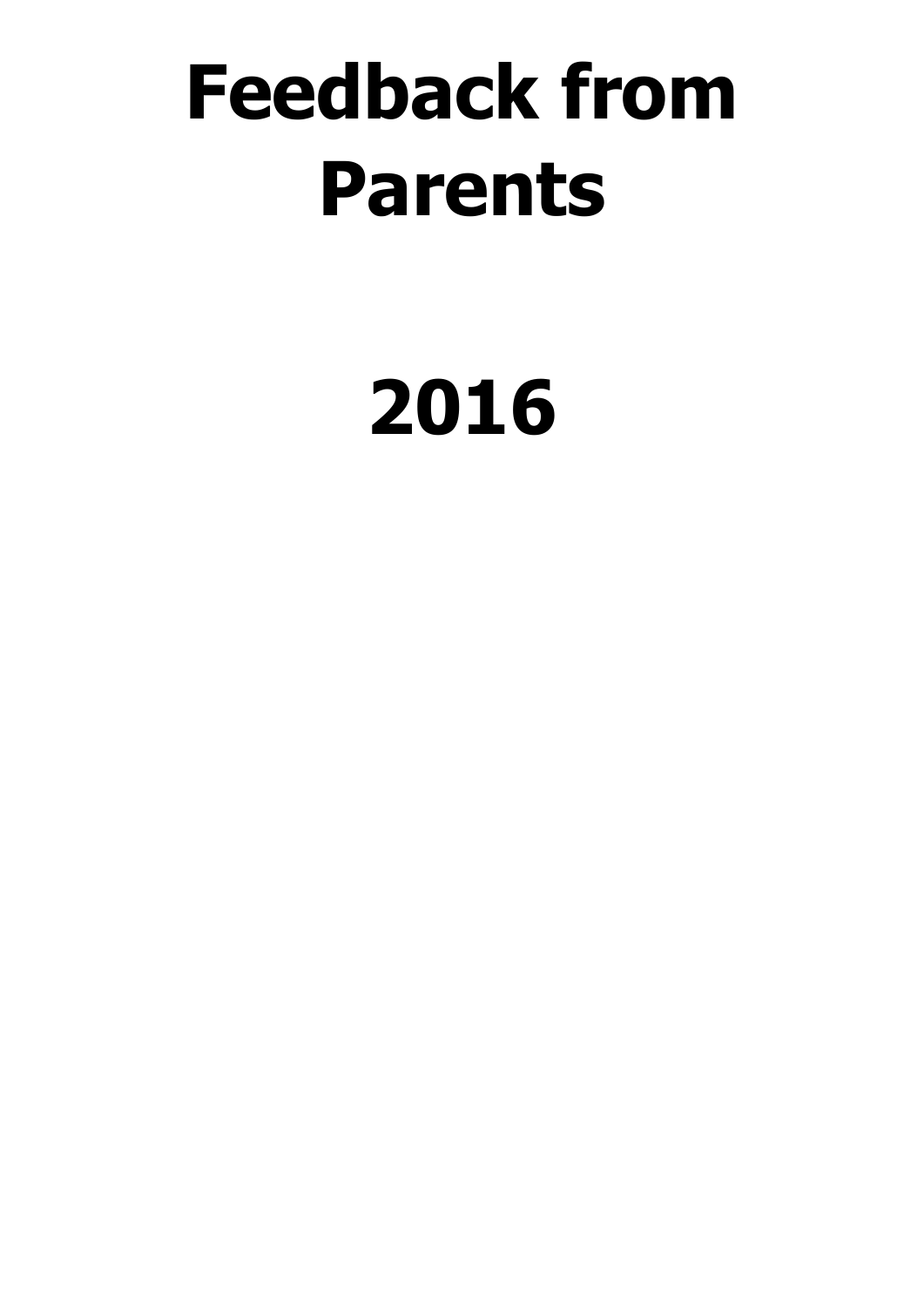Dear Dan

Thanks so much for such a great week in Gothenburg. Milo and Felix had a brilliant time and enjoyed every minute of it.

George and Sam were fantastic and our team were delighted to get so far in the tournament. It was all so well organised couldn't have been better.

Many many thanks, Sarah, Huw, Milo and Felix

### Dear Dan,

I thought that it might be good for you to know that Ben has been invited in by Crystal Palace for a 6 week trial for their academy. I believe that this has been directly influenced by his involvement with the Prep Schools team last year. All the games and training made an impact, (while we did not see much change on the pitch early season last year). Then the Easter training camp really brought around confidence. We put Ben in a camp in the summer half term soon after that and the coaches said they felt he was good enough to be in an academy. Soon after that he was scouted by Crystal Palace and was asked to come in for a trial game. Ben got back from Gothia, where he played his best ever football, and went to his trial game with Crystal Palace. He was one of two outfield players out of about 25 boys to be picked for a trial with the academy.

Thanks you so much,

Michelle

Dear Dan

With school holidays coming towards a close Sam, Rachael and I just wanted to say a big thank to you and particularly Simon and Monica for the fantastic experience our son, Sam, had playing for the Prep School Lions in Gothenburg.

Not only did he hugely enjoy playing and doing so with new team mates, he learnt a huge amount from Simon (and wished that he has been able to have more pre-cup training to learn more!). His footballing skills and thinking were taken to a whole new level.

Best wishes,

Andrew

### Hi Dan

A HUGE Thank You to you and your team - you all did an incredible job in organising the event. I know Ben had an AMAZING time, played some outstanding football, made some great friends and above all had a fantastic experience that will stay with him a life time I am sure.

Kindest regards

Jane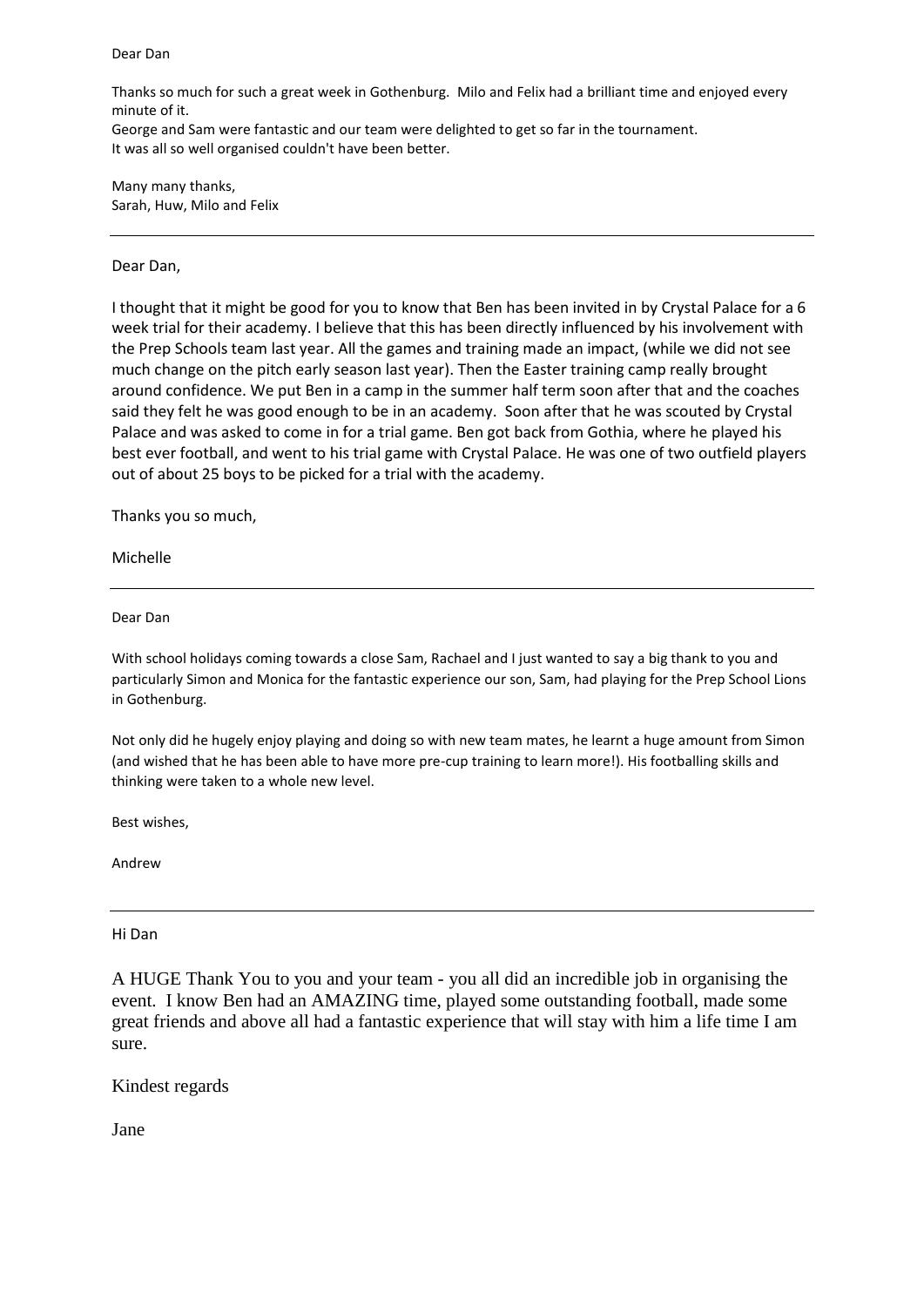# Hi Dan

Tane had the most brilliant time (absolutely loved the whole Gothia Experience!)

Thank-you for all your effort and support, he really got a lot out of the whole experience!!

Many Thanks!

Berry Wallis

Dear Dan,

I just had to drop you a line to say how absolutely brilliant the Gothia Cup experience was for us, as parents, and for Harry, in particular. Harry played in the U11 (3) team and they managed to get through to the last 16 teams, only to be beaten by Ghana, who went on to win their overall age group, so a huge achievement.

I was absolutely amazed and thrilled at how well Cammy built up the team, gave the boys confidence and taught them so brilliantly throughout the tournament. He was such a wonderful inspiration for the boys and for us, the parents. I cant praise him highly enough and I just hope that he can keep the same group next year when they move up to U12 (that is if Harry gets into the team — not a given I am sure given the strength of the squad!). Please, please!!

I had absolutely no idea of the scale of the Gothia Cup before I arrived and the City welcomed us all with open arms. All the facilities were just brilliant and we came to love Skatas like home.

Thank you for making this all possible for us all and I look forward to meeting with you sometime.

Best wishes

Rachel (Harry's mother!)

Special thanks must go to Dan Abraham and his team of Prep School coaches, physios and support staff. They were truly magnificent and supported, encouraged and looked after the children superbly throughout. To coin a cliché (and it would be wrong not to use at least one), football was the winner – but at least as far as the Under 12s were concerned, it ended in all too familiar fashion, knocked out by the Germans. Haven't we heard that somewhere before?

Jeremy Richardson

I am sure that the experience he gained at the Gothia Cup, as well as with the ISFA England Squad (who he has represented for the past 12 months), has been a key element in his football development.

It has been a pleasure to be a part of your organisation for the past three years, and I would like to thank you for the immense amount of hard work you have invested.

Best Regards,

Rob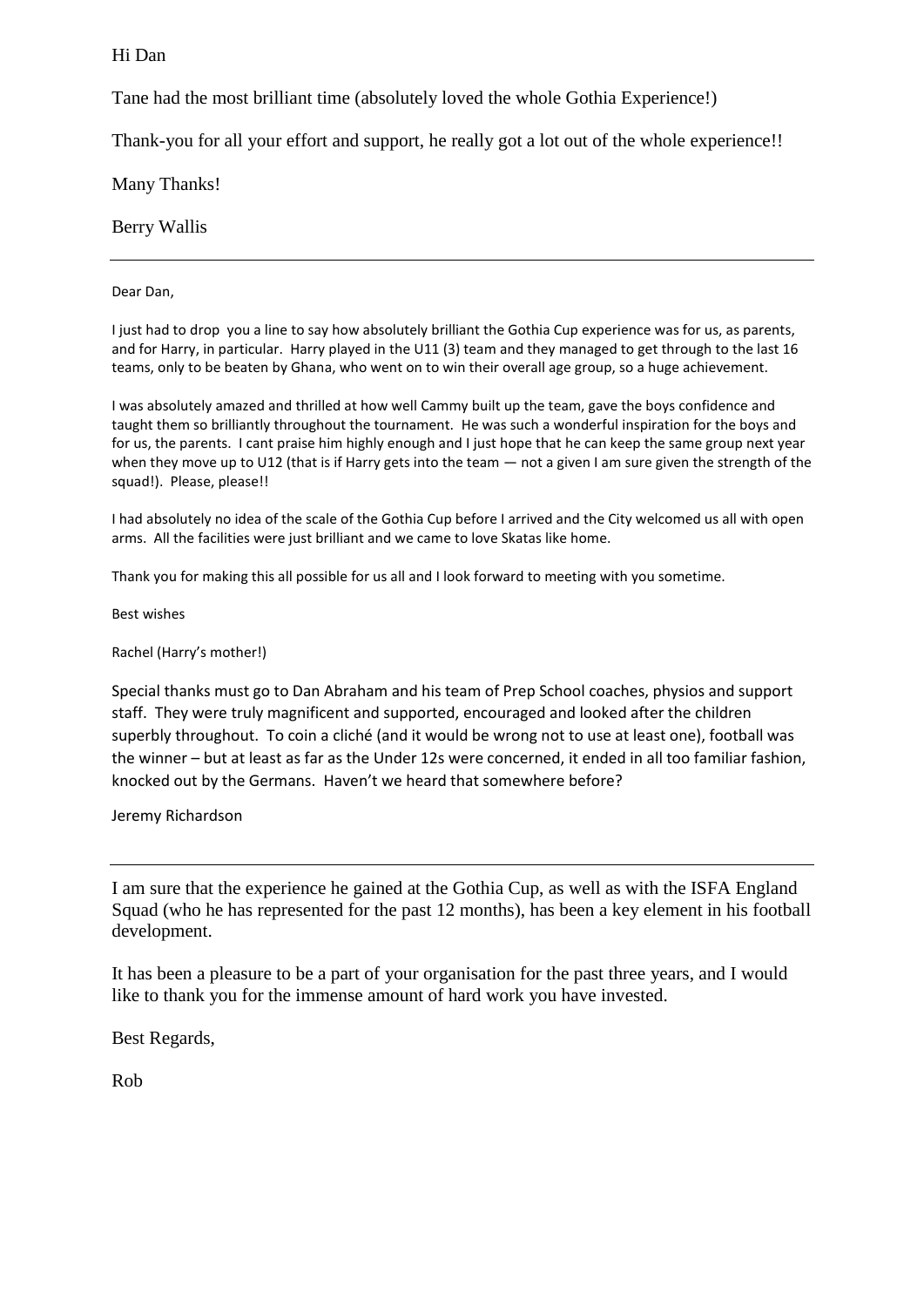# Hi Dan,

We were so impressed with our trip to the Gothia Cup; excellent coaching, high standard of football and a whole lot of fun. Both Flynn and Jake Ibbotson had the most amazing week, definitely one that they will never forget. Both are keen to go again next year, but would both like to trial for the A squad if possible. I have sent on Alex's report to the boys' school, along with my own experience of what was a truly fantastic experience. The coaches in particular were brilliant, both on and off the pitch. Thank you so much for all your hard work organising.

Kind regards,

Bryony

Dear Dan,

Just a quick email to let you know that we had an unforgettable week! We were very impressed! It was so professional and so international (90 countries!). The Opening Ceremony gave me goose bumps, just realizing how special it was that the boys were part of something like this.

Also, the boys were so lovely together as if they were friends for years and played also as they played together for years.

Many thanks for all your support and for organizing such an huge event and we're looking forward to Gothia 2017 as well.

Best wishes, Benthe van Druten

# Hi Dan

Thank-you soo much for the brilliant photos, I greatly appreciate them, especially as you must have been very busy!!!

Very positive feedback from Tane!..(apart from being rather tired!), he absolutely loved every minute of the whole tour!

He was nervous about travelling without a parent, but it was a truly fabulous experience for him and he would highly recommend it to anyone!

Also, a big thank-you to his coach Neil and physio Chris, who he said were "great!"...professional but fun!

Regards

Berry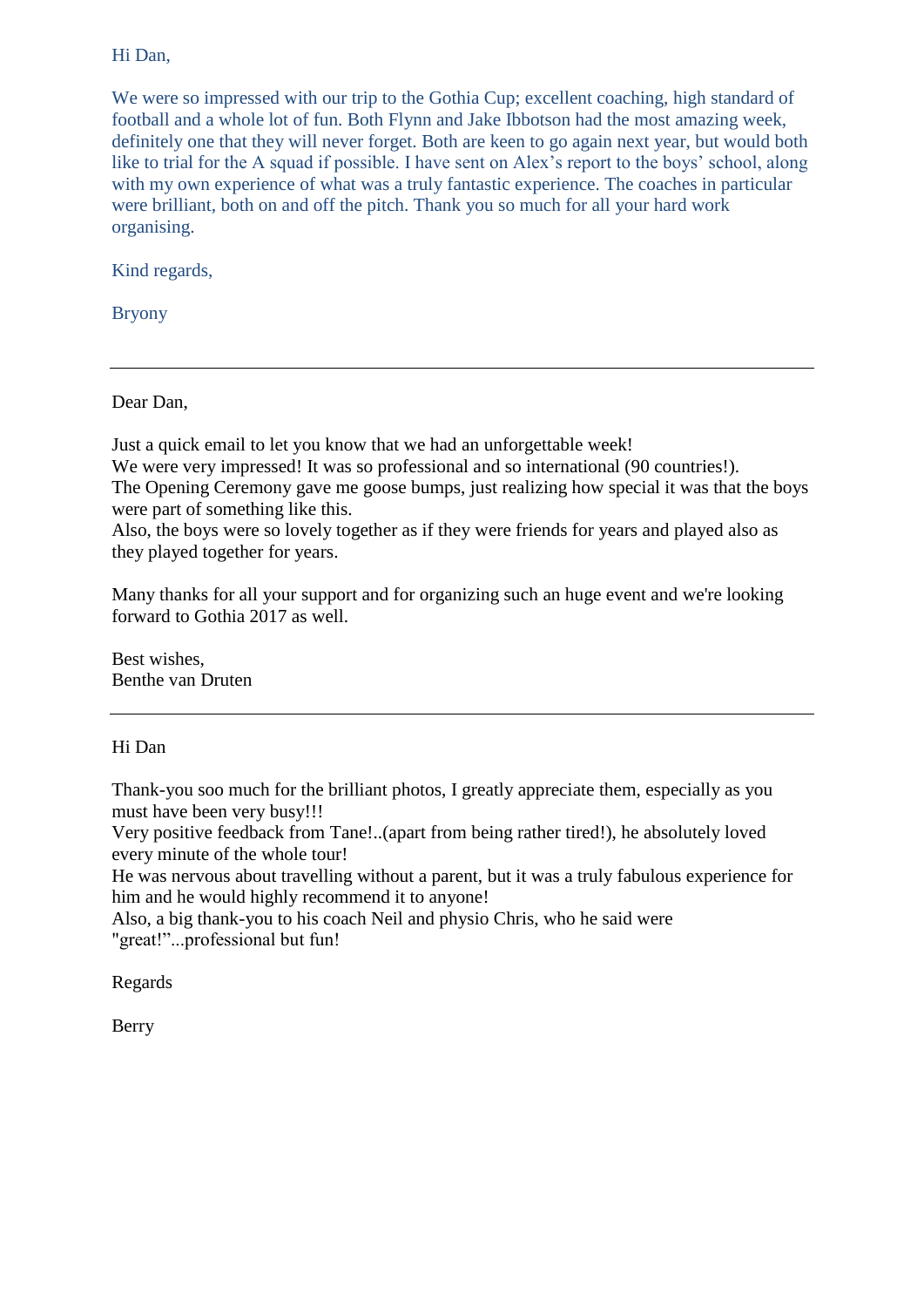### Hi Dan

Thank you very much for organising another excellent Gothia Cup trip - it must be an enormous amount of work, and for giving Conor the opportunity to participate again.

Conor had a brilliant time, he thought the players got on incredibly well and formed a great team to make the trip such a positive experience, and he really enjoyed working with Pete and Matt, so we would be grateful if you would pass our thanks on to them.

We hope you manage to now get a holiday.

Best wishes

Audrey and Shaun Taylor

Dan.

Thank you so much for organising such an amazing week.

Unfortunately, I was not able to attend but my husband Simon did and his father, both had the time of their lives. Jake was in B12 team and Timi/Alex were fantastic coaches, parents and friends for the week. I was really concerned that Jake would struggle being away from home and from his twin brother but he had the most amazing time and certainly will never forget the week he had competing.

It was brilliantly organised and an unforgettable event so thank you for all your hard work in putting it together.

Have a great summer

Kate

A Big Thank You again Dan, for a wonderful week of football and fun in Gothenburg. Both Aaron and Theo had a wonderful time and really enjoyed the whole week. I've already been hearing "can we do it again next year....?!".

Hopefully you've now begun to recover from what I can only imagine to be an incredibly busy week, I know it was for me and I only had 2 boys out there with you! Could I also ask you to pass on my thanks again to Rob & Tom who looked after Theo so well and Tim & Melina for making Aaron's week such a great one.

Please keep us in touch with plans for next year and we may well look forward to seeing you again.

With kind regards Suzanne Mara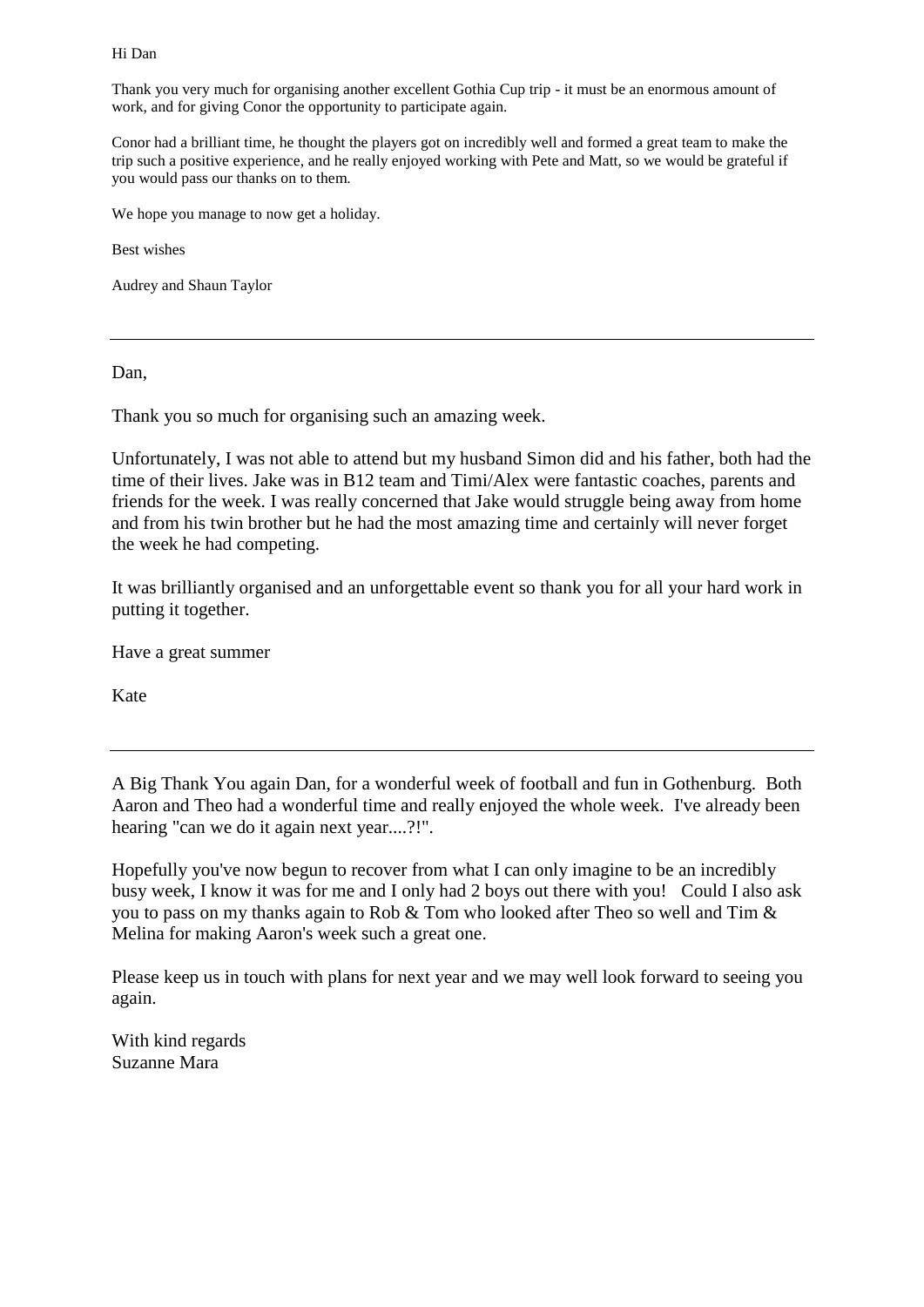Dear Dan,

Just a quick note to say thanks for all your hard work in organising the trip to Gothenburg.

Tom had an amazing time and has come back elated, but exhausted!

Cammy and Shannon were a great team, and we're sure that their hard work and commitment played a very large part in how much Tom and his team-mates performed and enjoyed themselves, both on & off the pitch.

There were some very close-fought games when the boys showed great team spirit, but in particular the way the boys reacted when they went 10-0 down to Lizzy at half time was incredible. It would have been so easy for their heads to go down and for the tournament to end on a sour note, but Cammy's half-time talk really inspired them to just go out and have fun. In all my time on the touch line I have never seen a team in any sport lose with such grace and in such good spirits.

Tom has made some great new friends and hopes to be able to play with them again in the future.

Thanks again,

Nick & Anna

I just wanted to take the opportunity to thank you both so very much for all your hard work at Gothia. Henry has had an amazing experience and absolutely loved his time in Sweden - he of course loved playing football, but also thoroughly enjoyed the team experience as well as all the exciting events and activities you had organised.

My husband was extremely impressed by everything he saw, and we cannot thank you enough for making Gothia so much fun for the boys!

Henry (and Nick) are already excited for Gothia next year.......so count them in!!!

I hope you are having a relaxing week off.

Best wishes,

Emma

Hi Dan, I just wanted to say a massive thank you for taking Mitchell. He had a fantastic time made some lovely friends. Both coaches were also great I really can't thank you all enough. I'm so glad you gave him the chance to have this great experience. Thank you so much Dan your a star. Gemma

# Dan

The boys loved it so big thank you to you and the coaches - I thought they were amazing with the kids. Charlie our U13 wants to know if you would take an U14 team next year so he can go again!

Best Paula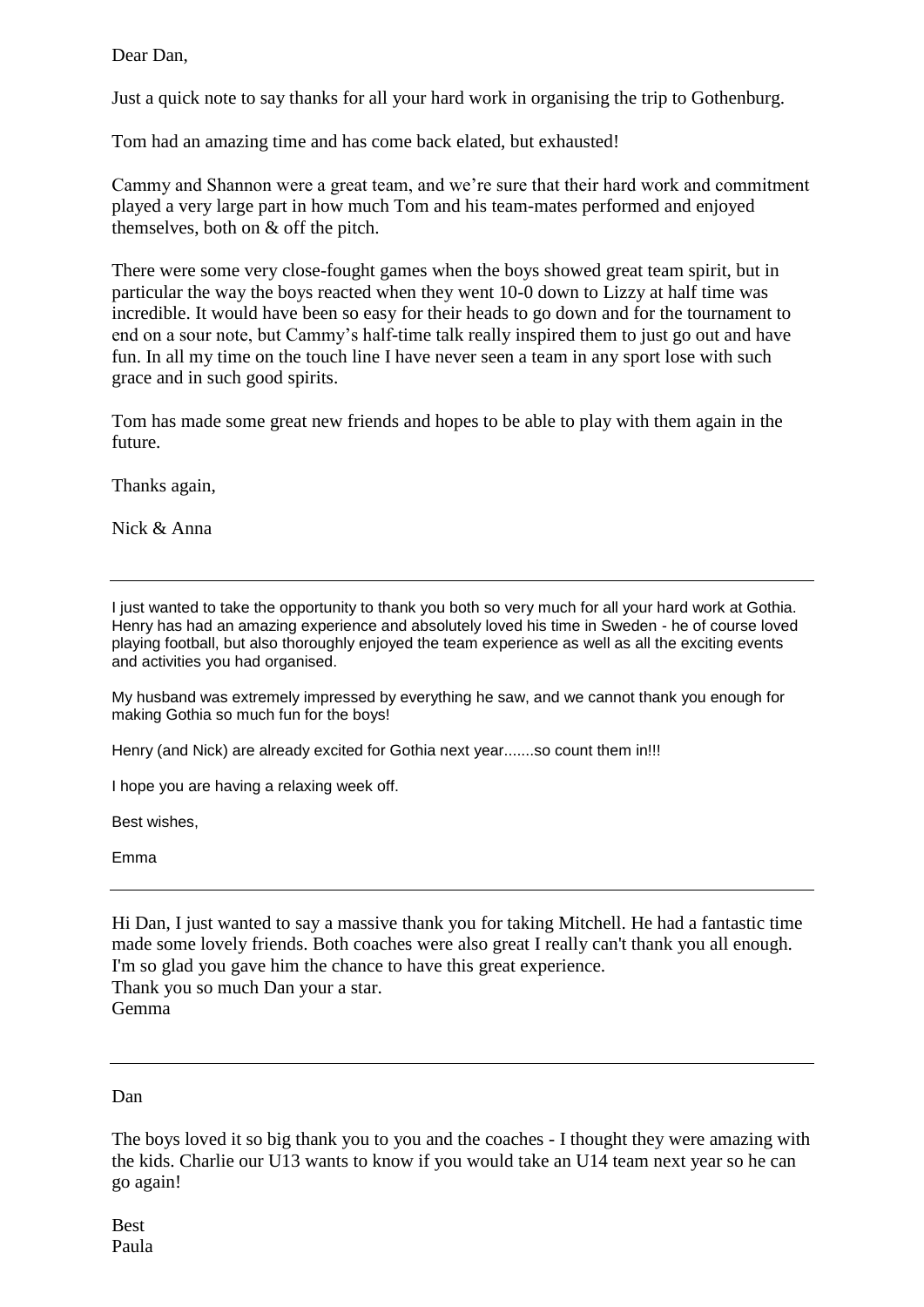Good morning,

I just wanted to let you know that Edward had an amazing (and exhausting) time. Thank you very much. Please would you pass on our thanks to his coach, Edward has mentioned him a lot since he's been back.

Hope you enjoy the rest of your summer. **Charlotte** 

Dear Dan,

We just wanted to say a big

thank you from Zain and us for a fantastic 10 days in Gothenburg. Zain had an incredible time, and we thoroughly enjoyed watching the matches. Zain learnt so much from this trip, in terms of football but also life skills ! A special thanks to Gareth and Lana - Gareth was a fantastic coach, and both Gareth and Lana ensured the boys were focused and well prepared for their matches. Looking forward to next years tournament!

Best wishes Aina

Thank you Dan,

It was such an amazing trip, with the experience totally different from last years.

My boys had an amazing time too.

Regards.

Lola

Dan,

It was a joy to be part of it. Really appreciate all the hard work you and your excellent team put into making it happen

Needless to say Michael thoroughly enjoy it as well. Hopefully be joining you again next year

Steve

Dear Dan

Our son Will has had the absolute pleasure and privilege of playing at the last two Gothia Cup.

These are experiences that will live long in his and our memories as we, as a family, have been over on both occasions supporting the teams.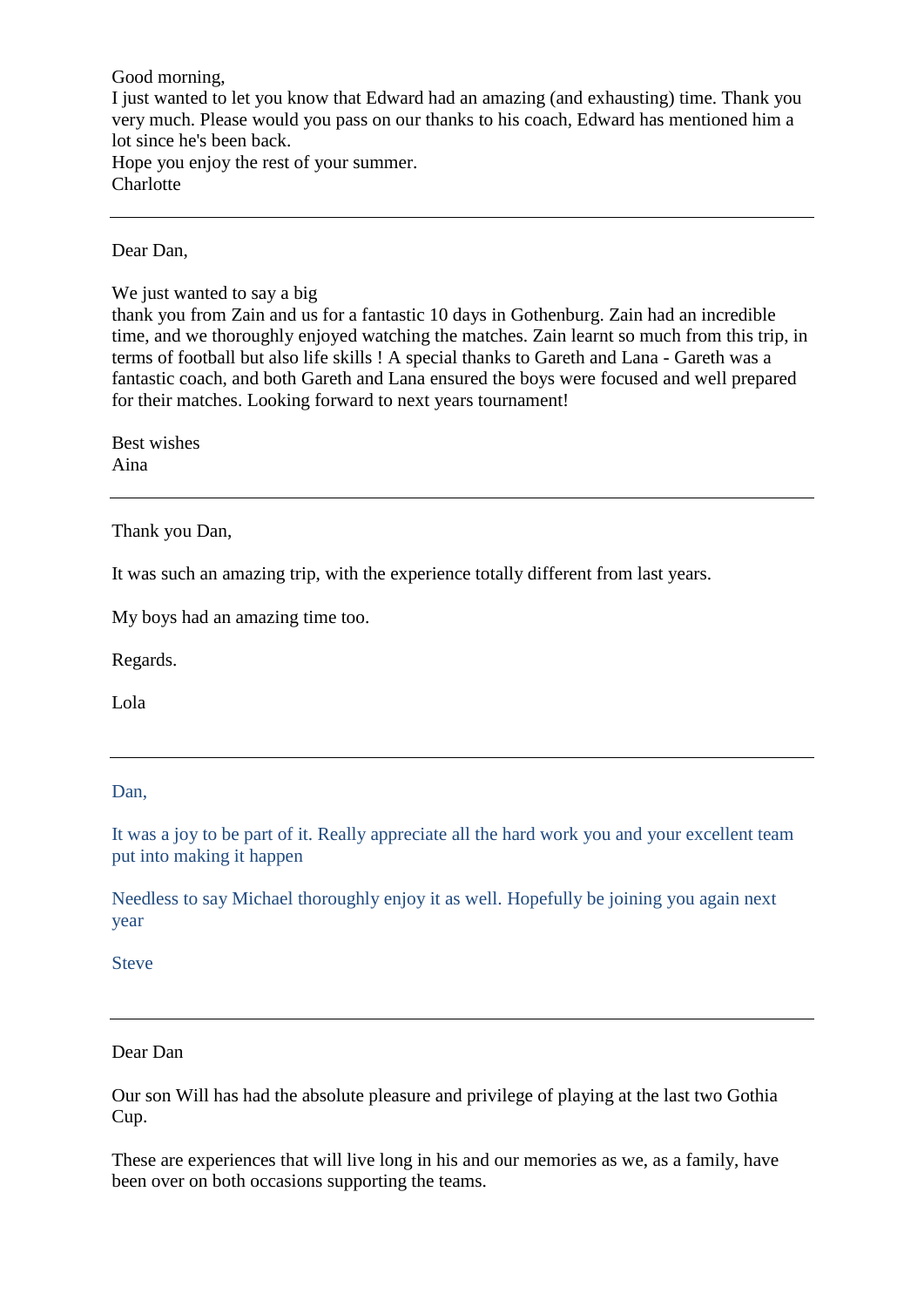Dear Dan,

Thank you for a fantastic week. Josh really had a great time, particularly because of the his truly wonderful coach, Dan and Physio, Rebecca. They were an inspirational pair who taught the boys so much. Dan did wonders with the team during the matches. He is a fantastic coach. It would be amazing to see what he could do with the boys next year with another years experience under their belts. And Rebecca's care and exuberant personality was infectious.

Bw Alex, Sean & Josh

Dear Dan,

Just would like to say a huge, huge thank you to you and all the other coaches/physios involved. Yes, it was an incredible week! Our boys and ourselves had the most fantastic time. The staff, the organisation, the place – all amazing! We all have serious holiday blues…….

See you next year for sure!!

Kind regards,

Petra & Enzo

Dear Dan,

Zach had the best time this year; you're right, he learnt as much off the pitch as on it and the boys came home as a real unit this time round.

Pete was incredible – as was Matt, and we would absolutely love Zach to be able to go back again next year. If we need to sign him up or let you know – the answer is YES PLEASE !

And if you plan on doing any of the pre-season / Christmas or Easter camps, they would be very helpful and I'm sure well attended too.

Have a great summer too; you really do organise a phenomenal week and I don't know many parents who would ever take on that mammoth task. **Thank** you for all you do.

With very best wishes, Alix

Dear Dan,

Patrick himself has loved it but is now pretty exhausted.

Kind regards

Alison Hughes

I wanted to thank you for giving Patrick such an amazing opportunity in attending Gothia . He has got so much out of it both for his football, and personally in learning how to manage a large tournament, how to be part of a team and managing on his own away from home. The standard of coaching and the level of support he has received from Daff and Molly have been truly outstanding.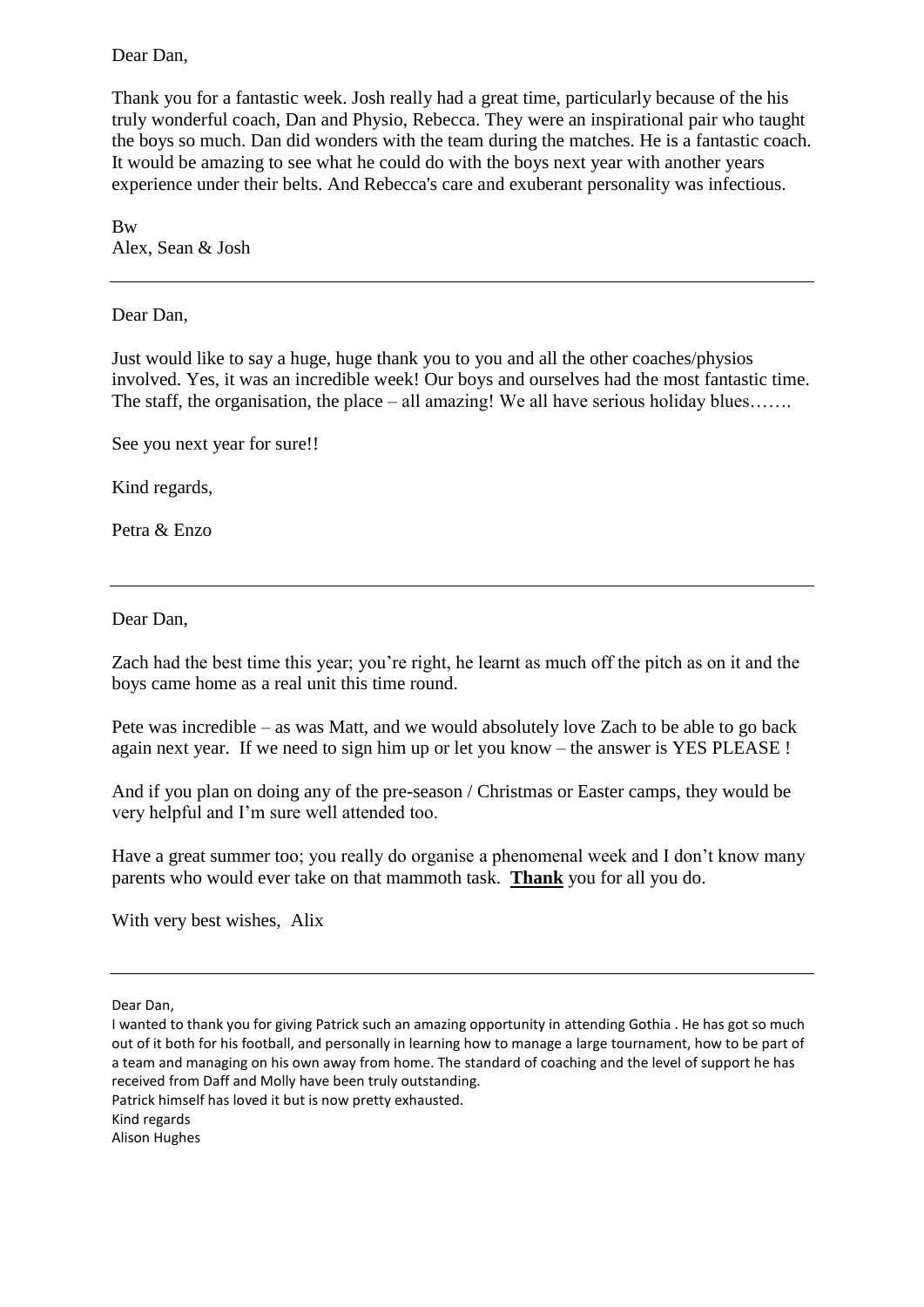#### Dear Dan

My husband and I have just spent a week at the Gothia cup with Harry Coe and his team, B13 (4). Having returned this weekend, I wanted to email and thank you and the wider team for facilitating such an amazing and unforgettable experience for the boys ( and for us!)

Harry's team experienced every emotion on the spectrum as they progressed through their games from the pain of a loss, the thrill of a win, the nerves required for a penalty shoot out and the relief and sheer delight of slotting that ball passed the goalkeeper and from the goalkeeper's perspective the relief of keeping the ball out! We witnessed the boys go through it all and with the added dimension of playing teams from other countries - the emotional hot headed South Americans and the slick Scandinavians.

And it wasn't just the football. New friends were made and team spirit was evident from the moment we left them at the airport, through the ups and downs of the tournament and very much alive at the end when they consoled each other as they were finally out of the tournament. ( And I am glad that was the case as I was quite reluctant to go too close given that they all smelled terrible after a week of wearing the same kit!)

It was super - thank you so much!

I have copied in Dan Bather from Highfield because if you do it again, they must send more boys to your selection camp.

Warm regards

Shirley Coe

### Dear Dan

I would like to thank you and all the coaches for an amazing week for James. It has been an incredible experience and we enjoyed every minute!

Kind regards

Tracey Akerman

Dan,

Firstly, we would like to say a very big thank you to you and your team for giving us the opportunity to experience this fantastic tournament.

We cannot imagine how difficult it must have to organise and the ongoing logistics of dealing with unforseen circumstances must have put your patience to the test.

Theo really enjoyed taking part and has made some lovely friends. The teams looked as if they had been playing together for years, and credit must be given to the coaches for achieving such high standards.

The boys were great ambassadors on and off the field and made us proud. So thank you again for making this happen.

Anil and Claire